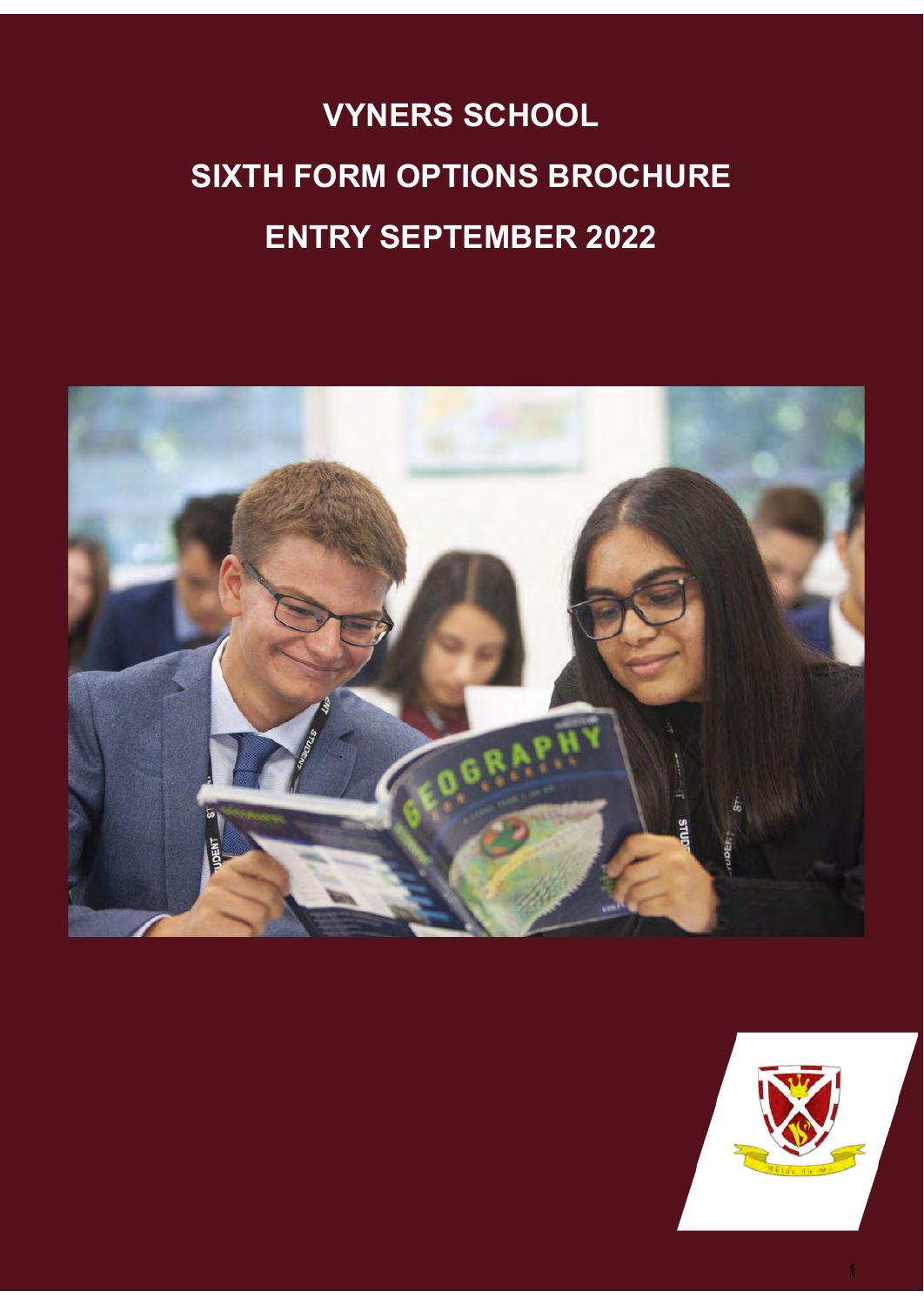### **CONTENTS**

| <b>Welcome to the Sixth Form</b>                  | 3              |
|---------------------------------------------------|----------------|
| Entry to the Sixth Form at Vyners                 | 3              |
| Future Pathway Advice & Guidance                  | 4              |
| <b>Study Periods &amp; Home Study</b>             | 4              |
| <b>Community Service</b>                          | 5              |
| Costs                                             | 5              |
| <b>Dress Code</b>                                 | 5              |
| <b>EPQ</b>                                        | 5              |
| <b>Courses in the Sixth Form</b>                  | 6              |
| <b>Subject Choices</b>                            | 6              |
| Courses currently being offered in the Sixth Form | 6              |
| <b>Sixth Form Entry Criteria 2022</b>             | $\overline{7}$ |
| <b>Year 12 Admissions Process</b>                 | 8              |
| <b>Sixth Form Courses</b>                         | 9              |
| <b>ART &amp; DESIGN A LEVEL</b>                   | 10             |
| <b>BIOLOGY A LEVEL</b>                            | 11             |
| <b>BUSINESS A LEVEL</b>                           | 13             |
| <b>CHEMISTRY A LEVEL</b>                          | 15             |
| <b>COMPUTING A LEVEL</b>                          | 17             |
| DRAMA AND THEATRE A LEVEL                         | 19             |
| <b>ECONOMICS A LEVEL</b>                          | 20             |
| <b>ENGLISH LITERATURE A LEVEL</b>                 | 22             |
| FOOD SCIENCE AND NUTRITION LEVEL 3 CERTIFICATE    | 24             |
| <b>GEOGRAPHY A LEVEL</b>                          | 26             |
| <b>GERMAN A LEVEL</b>                             | 28             |
| <b>GOVERNMENT &amp; POLITICS A LEVEL</b>          | 30             |
| <b>HISTORY A LEVEL</b>                            | 32             |
| IT BTEC LEVEL 3 NATIONAL EXTENDED CERTIFICATE     | 34             |
| IT BTEC LEVEL 3 NATIONAL DIPLOMA                  | 35             |
| MATHEMATICS & FURTHER MATHEMATICS A LEVEL         | 36             |
| MATHEMATICAL STUDIES LEVEL 3 ("CORE MATHS")       | 37             |
| <b>MEDIA STUDIES A LEVEL</b>                      | 38             |
| <b>MUSIC A LEVEL</b>                              | 40             |
| PERFORMING ARTS                                   | 42             |
| PHOTOGRAPHY A LEVEL                               | 44             |
| PHYSICAL EDUCATION A LEVEL                        | 45             |
| <b>PHYSICS A LEVEL</b>                            | 46             |
| PRODUCT DESIGN A LEVEL                            | 47             |
| <b>PSYCHOLOGY A LEVEL</b>                         | 49             |
| SPORT AND PHYSICAL ACTIVITY LEVEL 3 OCR TECHNICAL | 50             |
| <b>Destination of Year 13 Leavers 2021</b>        | 53             |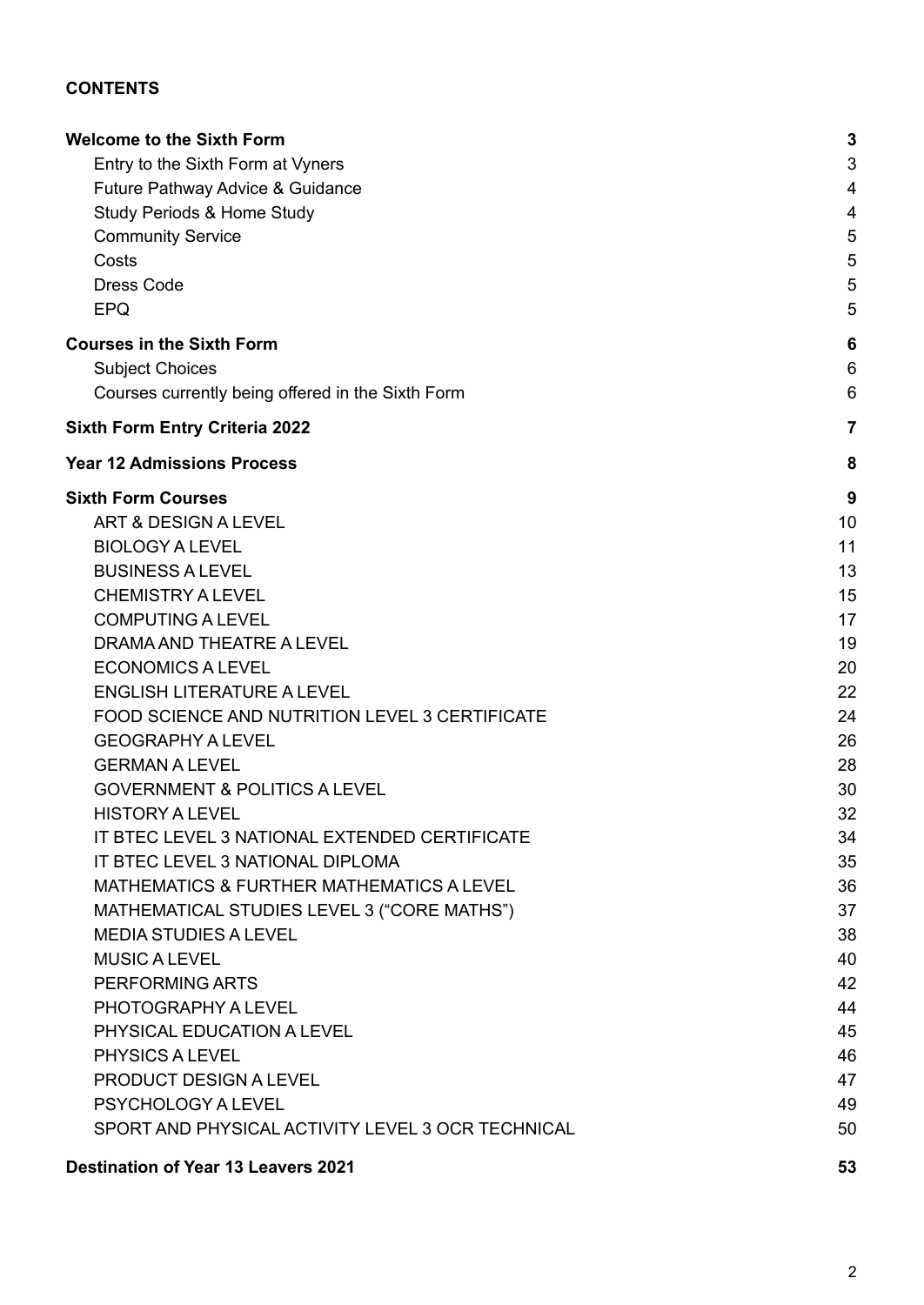# <span id="page-2-0"></span>**Welcome to the Sixth Form**

**Whether you are one of the vast majority of Vyners School students who choose to continue their education here or you are considering joining us from another school, it gives me great pleasure to introduce our Sixth Form to you. You'll be part of an extremely exciting, friendly and happy learning community in the Sixth Form at Vyners School.**



**We believe that here at Vyners we can offer you the very best education, offering the right balance of support and challenge to enable you to fulfil your ambitions.**

**The next two years should be some of the best years of your life and, in my view, there is no better place to be than at Vyners School.**

**Mr Mullings Headteacher**

# <span id="page-2-1"></span>**Entry to the Sixth Form at Vyners**

**We offer a wide range of courses and the general requirements for entry into the Sixth Form are referred to on page 6 of this brochure. Along with meeting these requirements, it is important to stress that we will be happy to accept you provided:**

- **You genuinely wish to continue your education and have a passion for your subjects**
- **You accept the high expectations of the Sixth Form i.e. regular attendance, excellent work ethic, punctuality and prompt completion of work set, responsibility and being part of the community.**
- **We can offer you a relevant course in which you will be successful.**

<span id="page-2-2"></span>**Final decisions will be made by Mrs Harvey, Deputy Headteacher, in discussion with other members of the leadership team. All Sixth Form courses at Vyners are full time and full time commitment is expected (95% attendance or better).**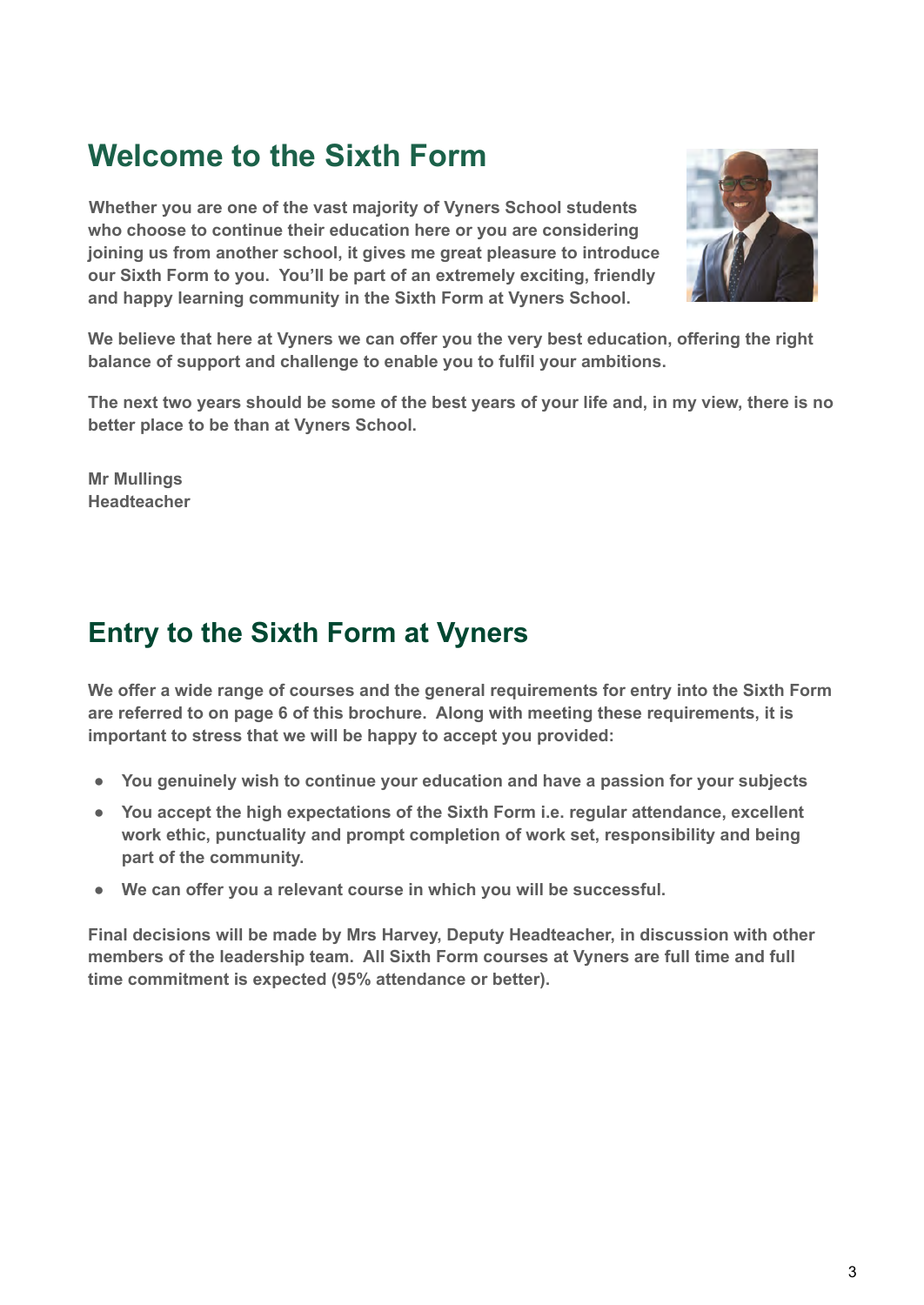# **Future Pathway Advice & Guidance**

**At Vyners we aim to give you ample opportunity to broaden your education and to bridge the gap successfully between school and the world of higher education or employment.**

**In addition to your one-to-one support with your Tutor, careers advice and guidance is an on-going process throughout the Sixth Form. There are specific inputs at certain times, for example the detailed programme of support for the Higher Education Application Process takes place during the Summer Term in Year 12 and Autumn Term in Year 13. Links with universities provide up-to-date information on this as well as opportunities for the whole Sixth Form to visit universities. You will also be able to draw upon the expertise of careers staff within the school and the careers advisers from EBSI for independent advice and guidance on careers and other non-university destinations.**

**All Sixth Form students also have access to the online platform programme Unifrog, which allows students to search for apprenticeships and university courses all in one place. It is an invaluable tool which enables students to make informed choices for their future pathways.**

**Work related opportunities and virtual links with universities are posted regularly on our Sixth Form Information Google Classroom so that no student misses out on a super-curricular or careers opportunity.**

# <span id="page-3-0"></span>**Study Periods & Home Study**

**There is much more to Sixth Form education than your academic courses although the importance of these for your future should not be underestimated.**

**Sixth Form consists of time-tabled lessons, independent study time and supervised study time. We have high expectations of our students and the amount of time they are expected to work at home in addition to school time is at least five hours per subject per week. We also encourage extensive reading around your subjects in order to develop a passion for different areas of study or topics and to ensure that students are 'lesson ready' for every timetabled lesson. It is this independent wider reading which will be essential for future applications to university or the competitive job market.**

**Study time must be spent in private study either in the Study Room, in the Learning Resource Centre or an allocated classroom.**

**In all of these things we encourage an atmosphere of cooperation and self discipline. You will be expected to take increasing responsibility for your own work and actions in the Sixth Form; however, teachers are subject specialists and are always available to guide you with reading lists of interest and subject specific study skills.**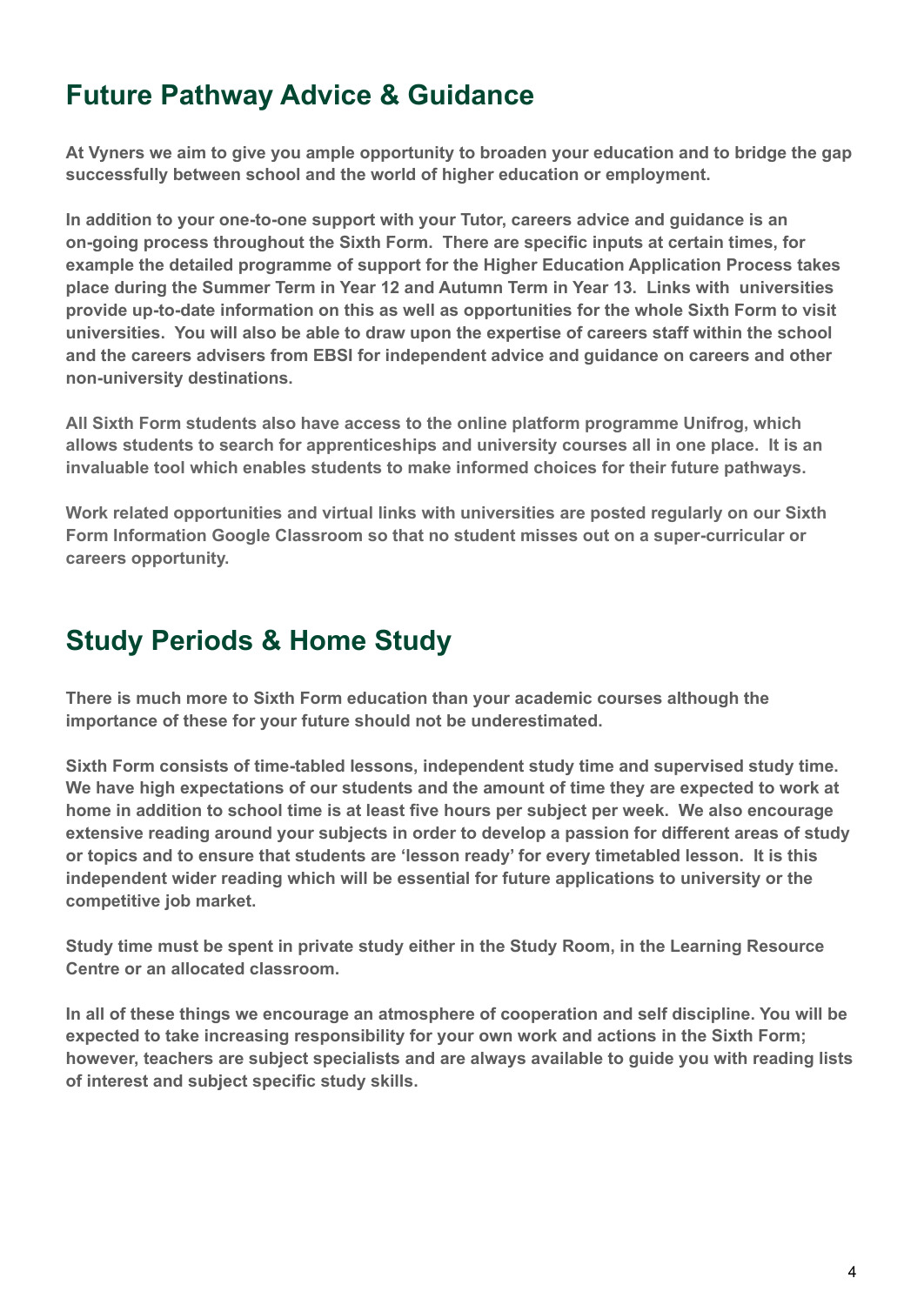# <span id="page-4-0"></span>**Community Service**

**Sixth Form students have a tremendous amount to offer others both inside school and outside in the local community. All students therefore do some form of community service on a regular basis.**

**Examples of community service offered by Sixth Form students include:**

- **supporting staff in lessons with younger students as a Subject Ambassador**
- **supporting students in the Hearing Impaired Resource Base or Learning Support**
- **coaching extra-curricular sport**
- **helping younger students with their reading**
- **leadership team mentoring younger students as part of the Peer Support Programme**
- **running intervention and academic support clubs for younger students**

# <span id="page-4-1"></span>**Costs**

**All normal tuition costs and examination fees are paid for by the school but some additional costs may be incurred for a range of activities, such as residential courses, or as a result of field study, theatre or lecture visits. Speak to specific subject teachers for examples of equipment required such as books. Student bursaries are available to help with such costs, please see the Sixth Form area on our website for further details.**

# <span id="page-4-2"></span>**Dress Code**

**All Sixth Form students should wear business style clothing when attending school, on their way to and from school or when participating in school-organised events outside normal school hours. All students must wear a suit or jacket and plain trousers or skirt, a shirt and tie or blouse/plain top. If a jumper is worn then it should be a V neck, also in a plain colour which can be worn beneath a jacket. No sweatshirts, hoodies, denim or trainers are permitted. Lanyards must be visible at all times when walking around school and in all lessons unless a practical lesson warrants removal.**

# <span id="page-4-3"></span>**EPQ**

**We offer all students the opportunity to complete an EPQ (Extended Project Qualification) which takes the form of a dissertation and demonstrates the students' ability to research and write in depth and is recognised by top universities.**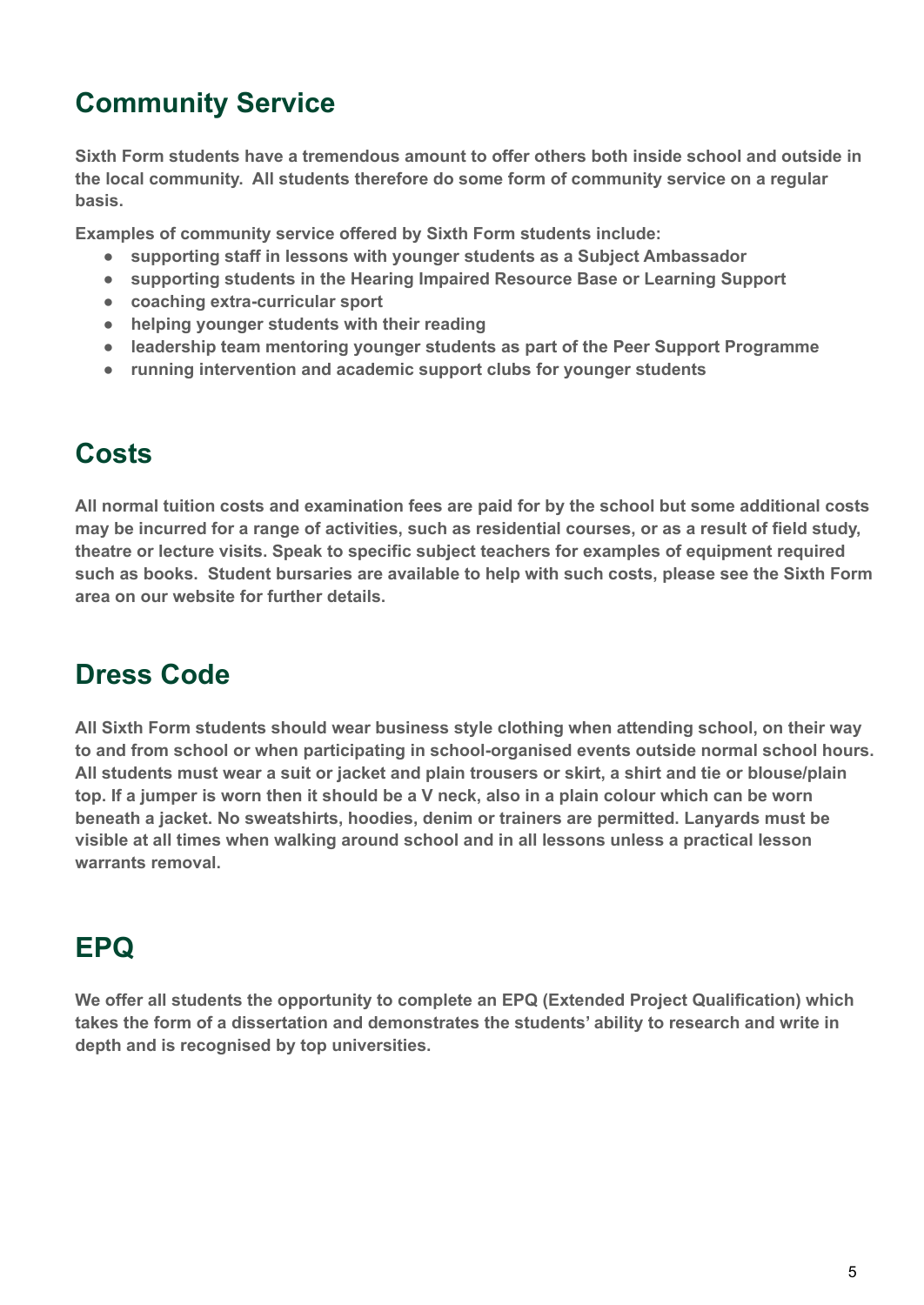# <span id="page-5-0"></span>**Courses in the Sixth Form**

**These will be the courses and subjects most appropriate to individual interests and aptitude. Courses are offered at Level 3 (two years). Any students without a Level 2 (grade 4 or above) qualification in English Language and/or Mathematics will be required to re-sit this subject in Year 12.**

**In general, if you wish to study A Levels/BTEC/Technical Courses, you need to demonstrate from your GCSE results that you have a reasonable expectation of success at that level. Depending on your average GCSE point score you will be offered various pathways.**

**For many A Levels a high grade at GCSE in that subject may be expected. The precise course entry requirements are included in the individual course information. Where students have not achieved a grade 4 in either English or Maths GCSEs they will be required to resit the exam/course.**

# <span id="page-5-1"></span>**Subject Choices**

**Initially, we are offering a free choice of subjects from the list below.**

**Data from the option choice forms will be collated and matched against teaching resources and staffing to determine how the course will fit on the timetable. We will endeavour to meet the requests of all students but there may be combinations of subjects that we are unable to accommodate.**

**Meetings will take place with all students to confirm their option allocations and discuss opportunities available if the subjects chosen do not fit the time-table.**

# <span id="page-5-2"></span>**Courses currently being offered in the Sixth Form**

| <b>Art &amp; Design</b>                                                       | <b>History</b>                                                                 |
|-------------------------------------------------------------------------------|--------------------------------------------------------------------------------|
| <b>Biology</b>                                                                | ICT (BTEC) Level 3 Extended Certificate<br>(Single) and Diploma (Double Award) |
| <b>Business Studies</b>                                                       | <b>Mathematics</b>                                                             |
| <b>Chemistry</b>                                                              | <b>Mathematical Studies Level 3 (Core Maths)</b>                               |
| <b>Computing</b>                                                              | <b>Media Studies</b>                                                           |
| <b>Drama &amp; Theatre</b>                                                    | <b>Music</b>                                                                   |
| <b>Economics</b>                                                              | <b>Performing Arts (BTEC) Level 3</b>                                          |
| <b>English Literature</b>                                                     | <b>Photography</b>                                                             |
| <b>Food Science and Nutrition Level 3</b><br><b>Certificate &amp; Diploma</b> | <b>Physical Education</b>                                                      |
| <b>Further Mathematics</b>                                                    | <b>Physics</b>                                                                 |
| Geography                                                                     | <b>Product Design</b>                                                          |
| German                                                                        | <b>Psychology</b>                                                              |
| <b>Government &amp; Politics</b>                                              | <b>Sport Studies OCR National Double Award</b>                                 |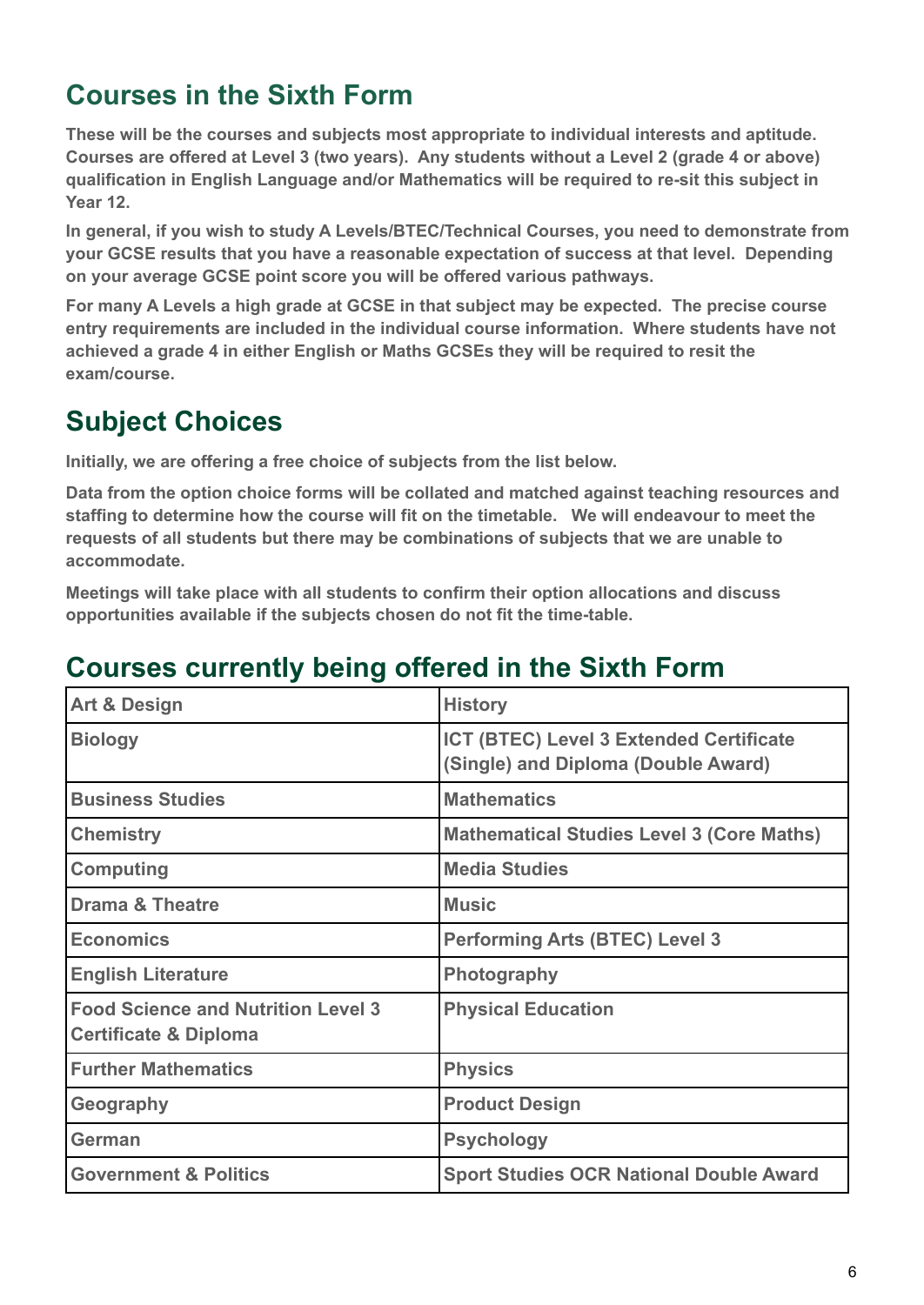# <span id="page-6-0"></span>**Sixth Form Entry Criteria 2022**

- **Pathway 1: Average GCSE Point Score\* above 6.5 (including Maths and English at grade 5): students choose 3 A Level subjects and have the option of studying a fourth A Level subject.**
- **Pathway 2: Average GCSE Point Score between 5.5 and 6.4 (including Maths and English at grade 5): students choose 3 A level subjects.**
- **Pathway 3: Average GCSE Point Score between 4.5 and 5.4 (including Maths and English at grade 4): students choose 3 A Level or equivalent subjects of which at least one is a vocational subject (e.g. BTEC).**

**Some subjects have specific requirements (shown in the table below) and we strongly advise that students have at least a GCSE Grade 6 (or equivalent Grade B) in the subjects they will study at A Level. Core Maths AS will be compulsory in Year 12 for some students taking a science or Psychology if not also studying A Level Maths.**

| <b>Subject</b>                       | <b>Specific Requirements</b>                                                                                                                                                                        |
|--------------------------------------|-----------------------------------------------------------------------------------------------------------------------------------------------------------------------------------------------------|
|                                      |                                                                                                                                                                                                     |
| <b>Biology</b>                       | <b>GCSE Combined Science (Higher Paper) minimum Grade 7-6</b><br>or GCSE Biology minimum Grade 7 plus one other Science GCSE Grade 6<br>plus GCSE Maths minimum Grade 6                             |
| <b>Chemistry</b>                     | <b>GCSE Combined Science (Higher Paper) minimum Grade 7-6</b><br>or GCSE Chemistry minimum Grade 7 plus one other Science GCSE Grade 6<br>plus GCSE Maths minimum Grade 6                           |
| <b>Computer</b><br><b>Science</b>    | <b>GCSE Grade 6 in Mathematics.</b><br><b>GCSE Grade 6 in Computer Science.</b>                                                                                                                     |
| <b>Core Maths</b>                    | <b>GCSE grade 5 in Mathematics.</b>                                                                                                                                                                 |
| Economics                            | <b>GCSE Grade 6 in Mathematics.</b>                                                                                                                                                                 |
| <b>Mathematics</b>                   | <b>GCSE Grade 7 in Mathematics.</b>                                                                                                                                                                 |
| <b>Further</b><br><b>Mathematics</b> | <b>GCSE Mathematics high Grade 7 (preferably 8).</b><br>The Further Mathematics course covers both Mathematics and Further<br><b>Mathematics</b><br>Further Mathematics is always a fourth A Level. |
| <b>Music</b>                         | <b>GCSE Music Grade 6 or above and Performing/Music Theory at Grade 5</b><br>(External Candidates will need to audition which will contain a note reading<br>exercise).                             |
| <b>Physics</b>                       | Students are required to study A Level Mathematics.<br><b>GCSE Combined Science (Higher Paper) minimum Grade 7-6 or GCSE</b><br>Physics minimum Grade 7 plus one other Science Grade 6.             |

**\*To calculate your average point score, add up your top 8 GCSE grades and divide by 8.**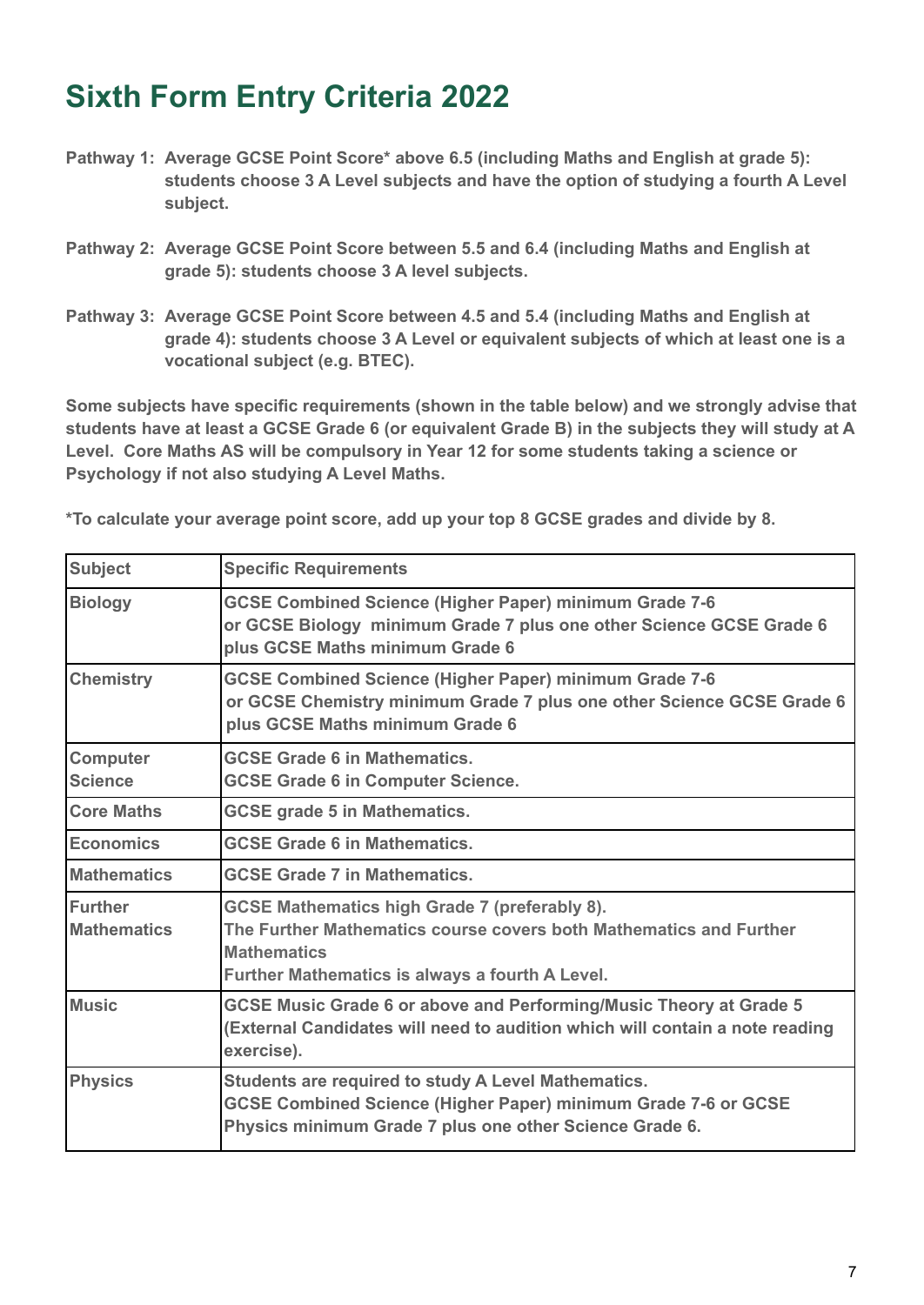# <span id="page-7-0"></span>**Year 12 Admissions Process**

# **Applying to Vyners School Sixth Form - Entry September 2022**

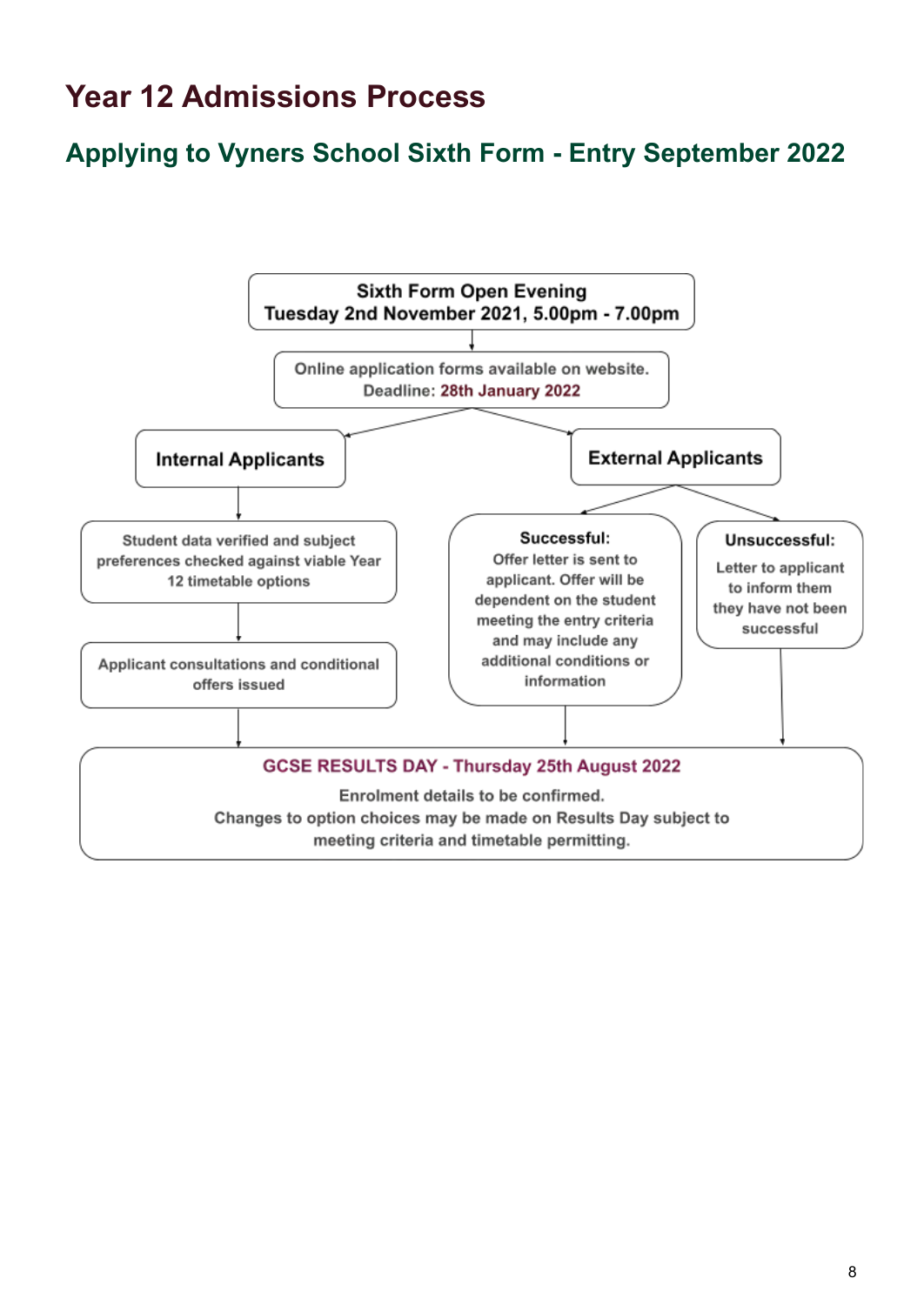



# **Sixth Form Courses**

<span id="page-8-0"></span>

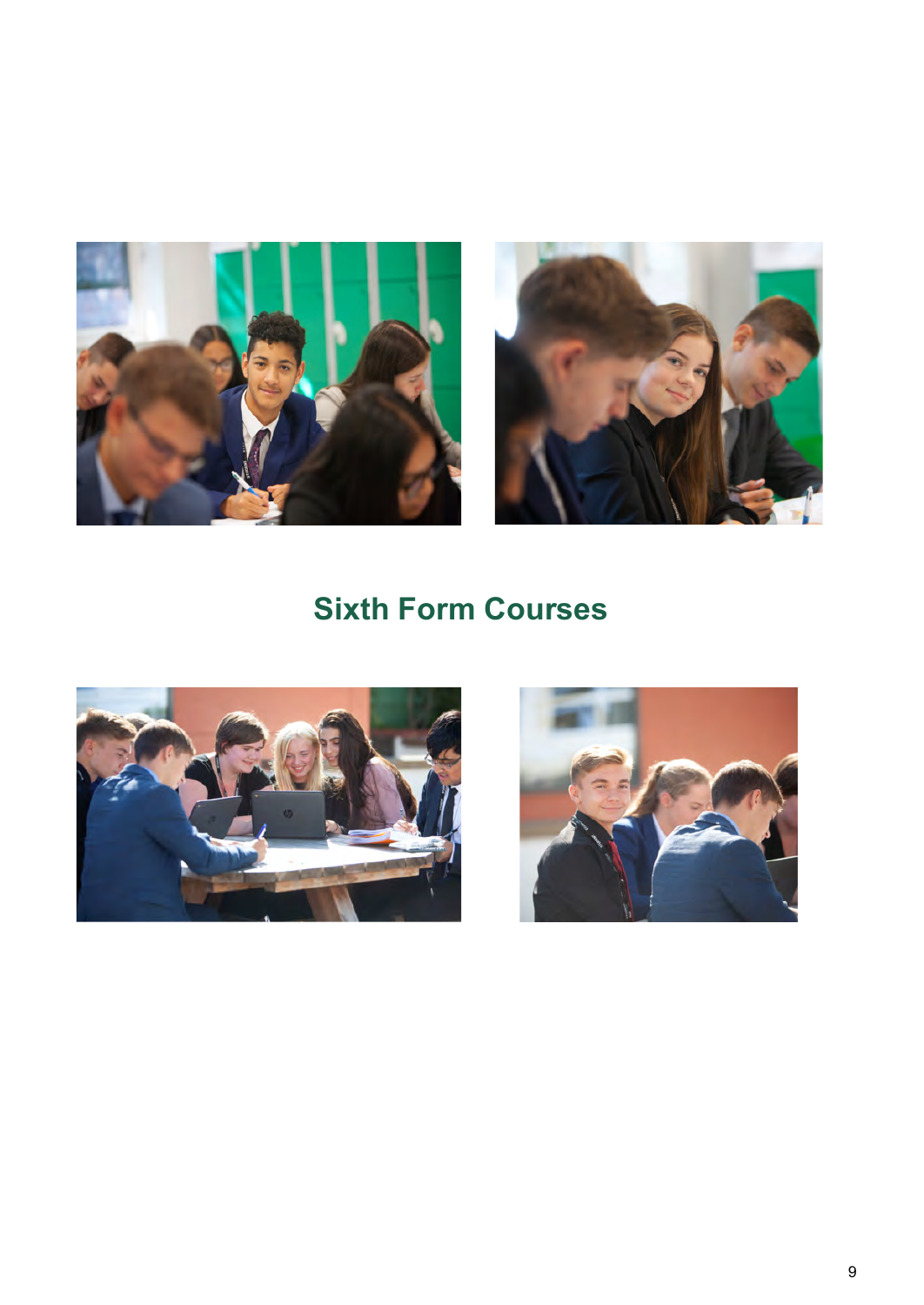# <span id="page-9-0"></span>**ART & DESIGN A LEVEL**

**EXAMINING BODY: EDEXCEL**

### **SUBJECT OVERVIEW**

**The main purpose of any course in art, craft and design is to develop your ability to appreciate the visual world, respond in a personal and creative way and perhaps even contribute for the benefit of everyone.**

**The skills you will develop will be varied. Among them you will develop a working knowledge of materials, practices and technology within art. You will develop the skills to interpret and convey your ideas and feelings using art, craft and design. You will develop your imaginative and creative powers and your experimental, analytical and documenting skills. You will also develop a specialist vocabulary and the knowledge and understanding of the place of art, craft and design in history and in contemporary society.**

### **EXAMINATION**

**A Level**

**Component 1 Personal investigation 60% of total A Level**

- **Includes a portfolio of practical work**
- **Personal Study- an extended written response minimum of 1000 words (12%)**

**Component 2 Externally Set task 40% of total A Level**

*The exam is 15 hours and will be taken at the end of the 2 year course.*

#### **KEY SKILLS**

**Communication is integral to the Study of AS/A Level Art. Some IT skills will also be appropriate.**

#### **PROGRESSION**

**There are many careers in Art and Design including advertising, architecture, graphics, textiles, fashion, film and photography, industrial/ product design, etc.**

**The most common route to a career in Art and Design is by taking a one-year Foundation Course before specialising in a chosen field. Vyners School Art Department has an excellent record of placing its A Level students on the best Foundation Courses in the London area. Alternatively, applications can be made through UCAS directly to specialist degree courses in Art and Design.**

**The study of Art and Design can also help you to develop transferable skills to take into any career or job.**

**If you require further information, please contact the Subject Leader Mrs F Vine, email: [fvine@vynersschool.org.uk](mailto:fvine@vynersschool.org.uk)**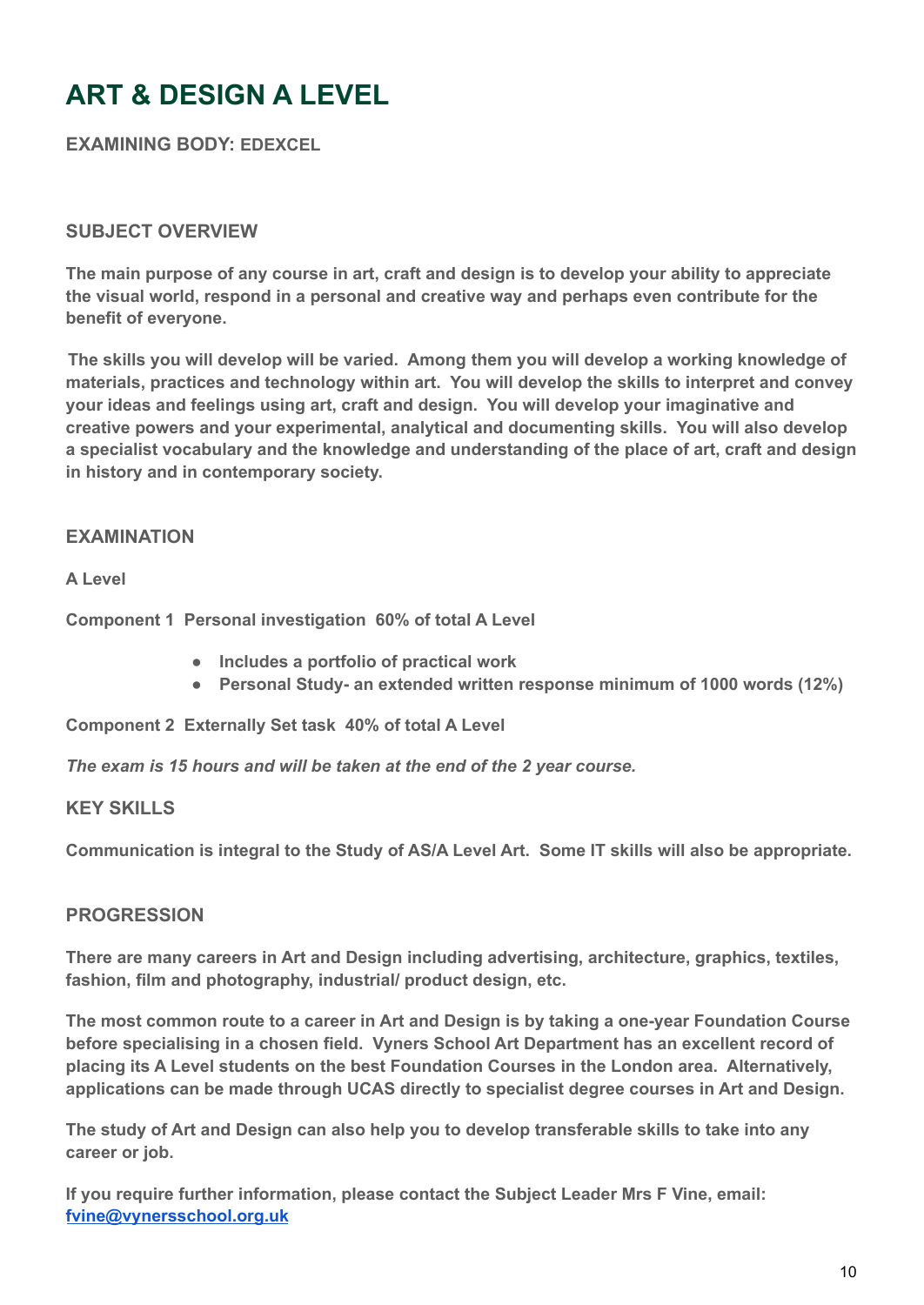# **BIOLOGY A LEVEL**

### **EXAMINING BODY: EDEXCEL**

#### **SUBJECT OVERVIEW**

**The A Level course follows on naturally from the topics covered at GCSE allowing for more depth and detail. The A Level Biology Course is intended to meet the needs of all students, those wishing to progress to higher education as well as those who have an interest in the subject but do not wish to study beyond A Level.**

**The course is at the forefront for producing answers to topical problems including cloning, genetic screening, gene therapy, global warming, Tuberculosis and HIV, hospital acquired infections, keyhole surgery and prostheses and Parkinson's. The course also provides the basis for an enriched life with interest in nature and the environment.**

**The syllabus is divided into 8 units allowing for both theory based and practical work in order to help you develop into an all round Biologist.**

**The format of these units is as follows:**

**Year 1**

- **1. Lifestyle, health and risks**
- **2. Genes and health**
- **3. Voice of the genome**
- **4. Biodiversity and natural resources**

#### **Year 2**

- **5. On the wild side**
- **6. Immunity, infection and forensics**
- **7. Run for your life**
- **8. Grey Matter.**

#### **EXAMINATION**

- **A Level 3 exams in Year 13 during May/June**
- **Paper 1 Units 1 6 2 hours 100 marks**
- **Paper 2 Units 1 4, 7 and 8 2 hours 100 marks**
- **Paper 3 Units 1 8\* 2 hours 100 marks**

**\****Pre-release material in the form of a Scientific article for a comprehension section in the paper.*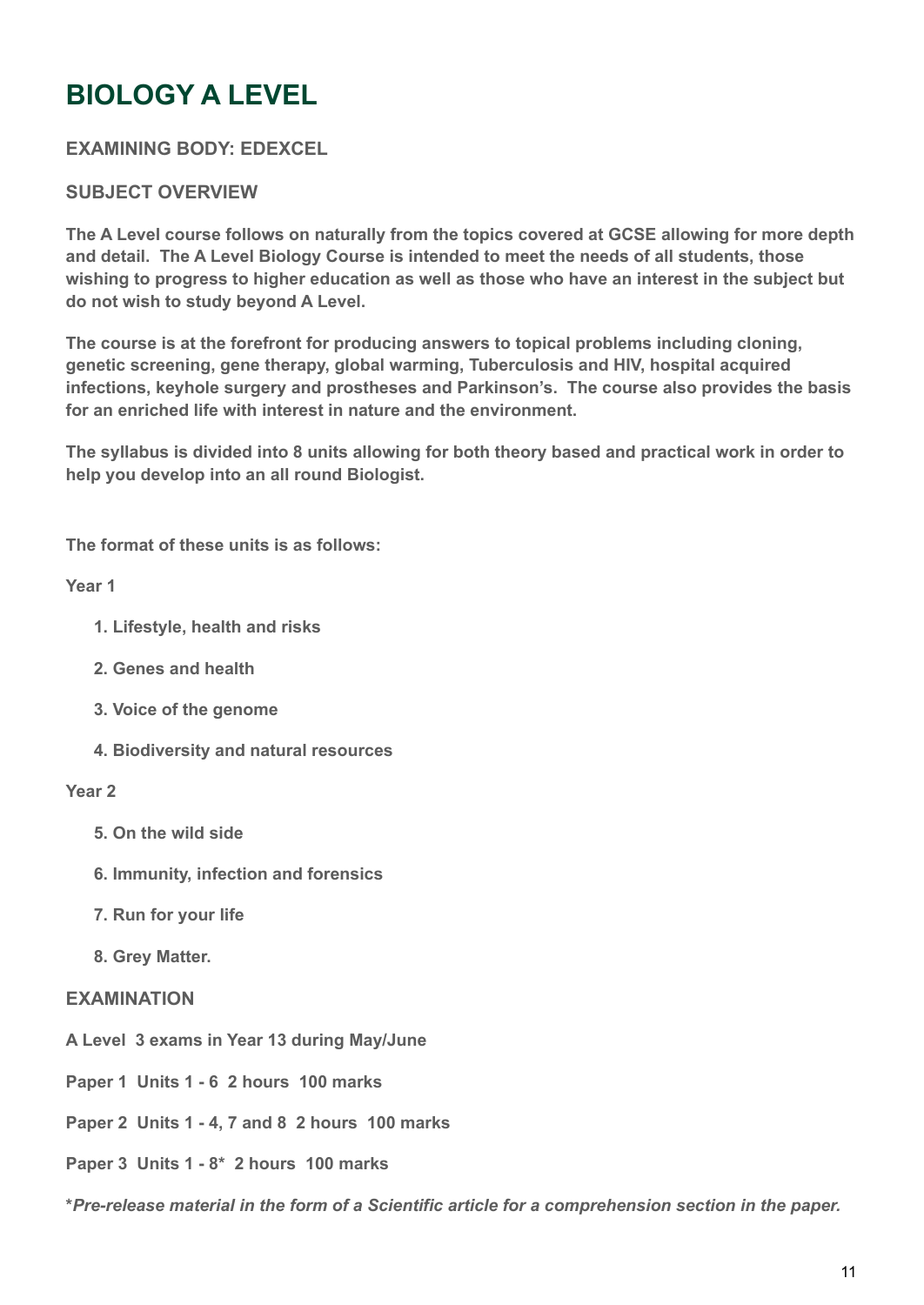**In both years 12 and 13 there are set practical's that all students must complete and write up in full. These practical's will be tested in the exams and a pass or fail teacher assessment is also passed on to the board. This qualification is called CPAC.**

### **PROGRESSION**

**Students who have followed the course will be equipped to proceed to study Medicine or other medical fields such as Nursing and Veterinary Science however the skills developed by studying Biology will open up a huge range of career choices. Students that have studied Biology have gone on to study Sciences, Environmental courses including Environmental Management, and Agriculture.**

**If you require any further information, please contact the Subject Leader Miss G Holt, email: [gholt@vynersschool.org.uk](mailto:gholt@vynersschool.org.uk)**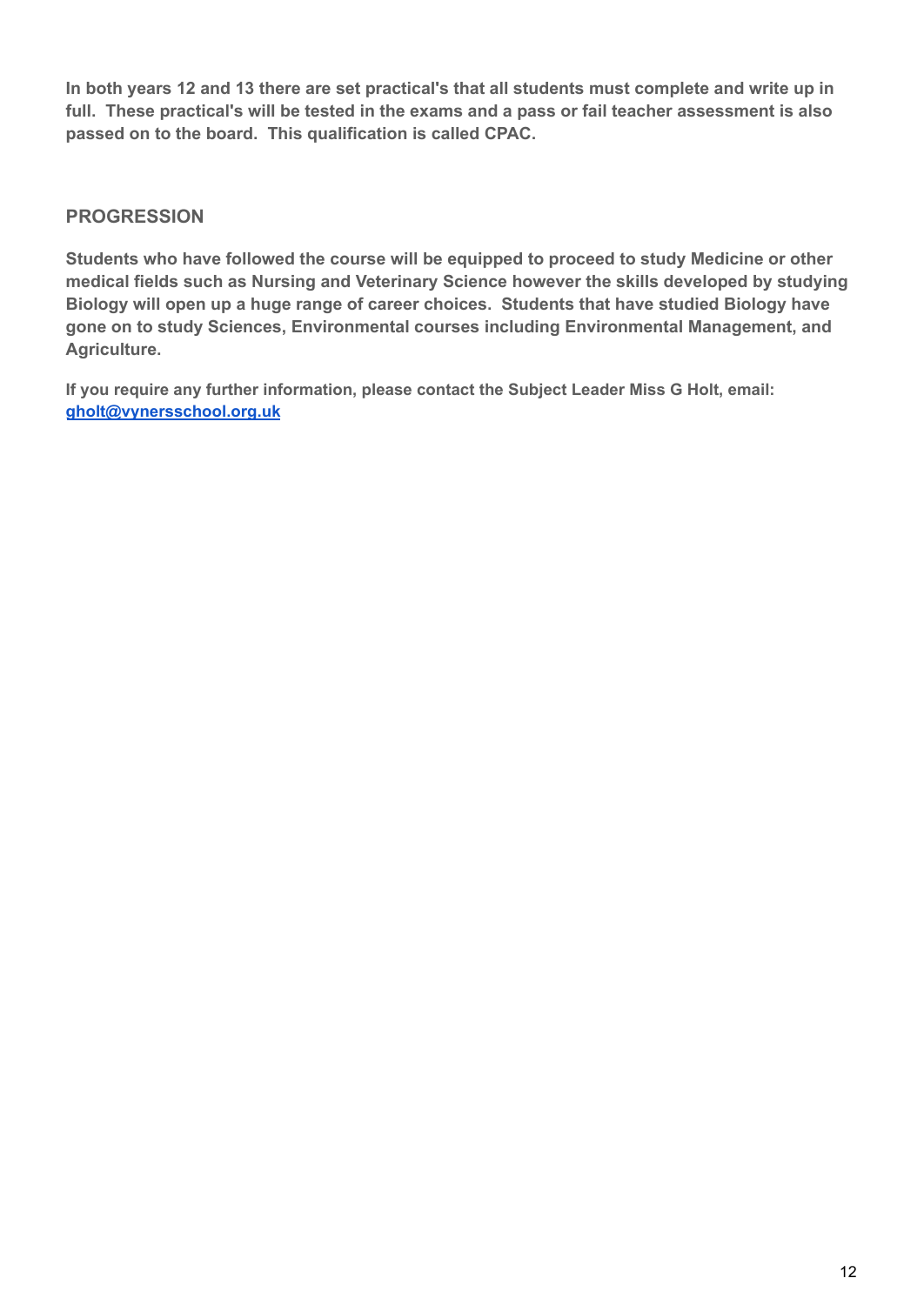# <span id="page-12-0"></span>**BUSINESS A LEVEL**

**EXAMINING BODY: Edexcel**

### **SUBJECT OVERVIEW**

**Studying Business will give you the skills and understanding of the challenging business environment in which we live. You will become a better informed consumer and be able to make educated financial decisions. You will learn about how entrepreneurs spot business ideas and turn them into successful, profitable businesses, like Apple and Google.**

**You will learn about how entrepreneurs start and grow small businesses. You will research how small businesses grow into large ones, including topics such as marketing, operations, finance and human resources. If you enjoy watching Dragons Den, or you are interested in how businesses become successful, then Business is an ideal subject to choose.**

**Business sits in the middle of the learning spectrum. In one direction it has close links to Mathematics as calculations are invariably needed. In the other, its demand in terms of analytical essay writing skills align it with the 'arts' subjects such as History, English, Politics and Psychology.**

**The study of Business requires a multi-disciplinary, integrated approach ranging from finance to psychology and from sociology to economics. All of these topics and more are important foundations upon which Business is based. A successful business will manage its finances effectively, know how to manage people and get the most out of them. It will also attempt to understand the external influences which will affect its performance. The study of management is essential for any Business course. Good managers will make good decisions and understanding the art of management is another important area of study.**

### **COURSE CONTENT**

**Theme 1: Marketing and People**

- **meeting customer needs**
- **the market**
- **marketing mix and strategy**
- **managing people**
- **entrepreneurs and leaders**

**Theme 2: Managing Business Activities**

- **raising finance**
- **financial planning**
- **managing finance**
- **resource management**
- **external influences**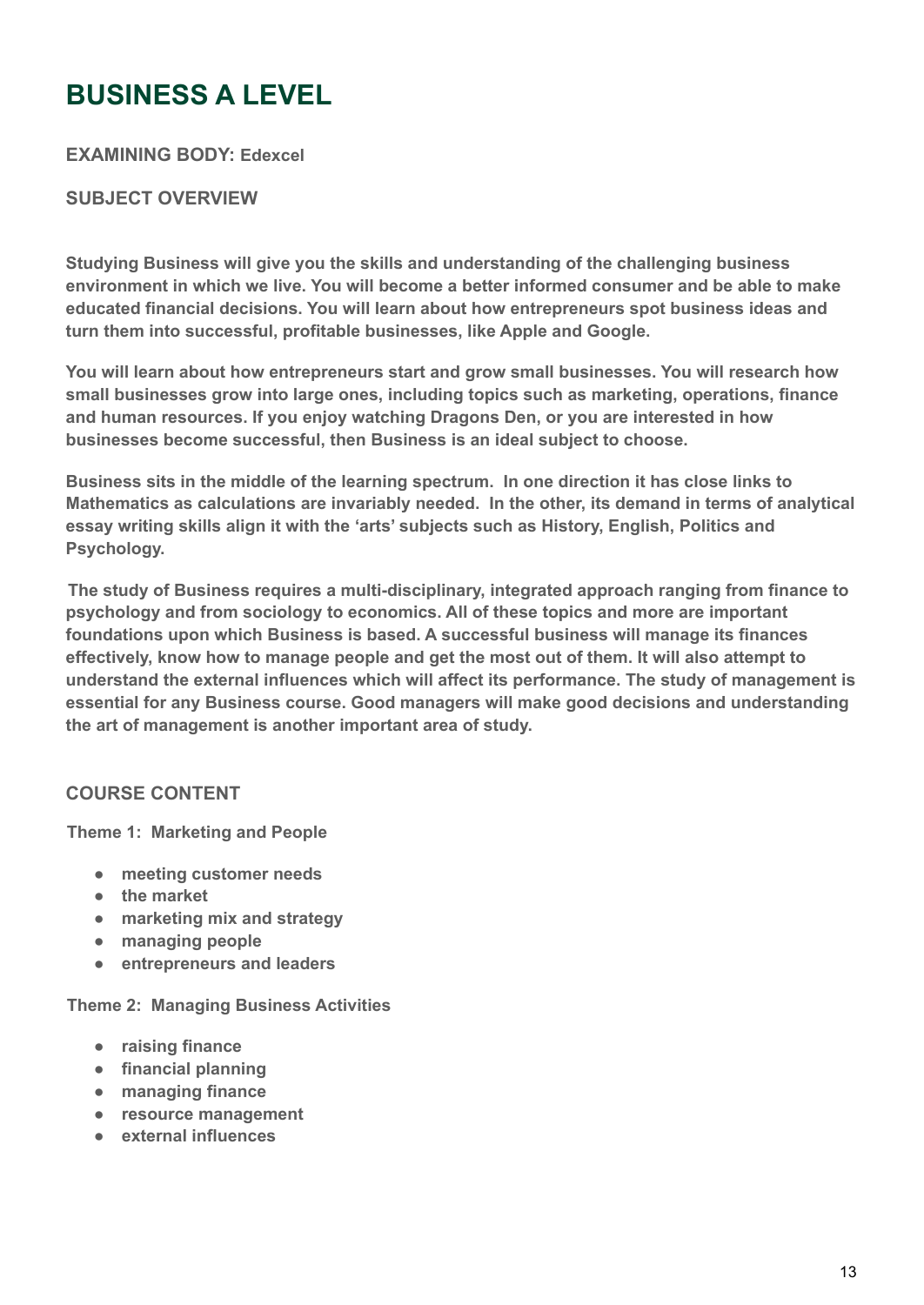**Theme 3: Business Decisions and Strategy**

- **business objectives and strategy**
- **business growth**
- **decision-making techniques**
- **influences on business decisions**
- **assessing competitiveness**
- **managing change**

**Theme 4: Global Business**

- **globalisation**
- **global markets and business expansion**
- **global marketing**
- **global industries and companies (multinational corporations)**

#### **ASSESSMENT**

**Paper 1: Marketing, people and global businesses (35%)**

**Paper 2: Business activities, decisions and strategy (35%)**

**Paper 3: Investigating business in a competitive environment (30%)**

#### **PROGRESSION**

**At University more people choose a business or management related degree than any other course. Business is also an excellent foundation for a wide range of careers including: Marketing; Retail; Management; Finance.**

**If you require further information, please contact the Subject Leader Mr McDonough, email: [nmcdonough@vynersschool.org.uk](mailto:nmcdonough@vynersschool.org.uk)**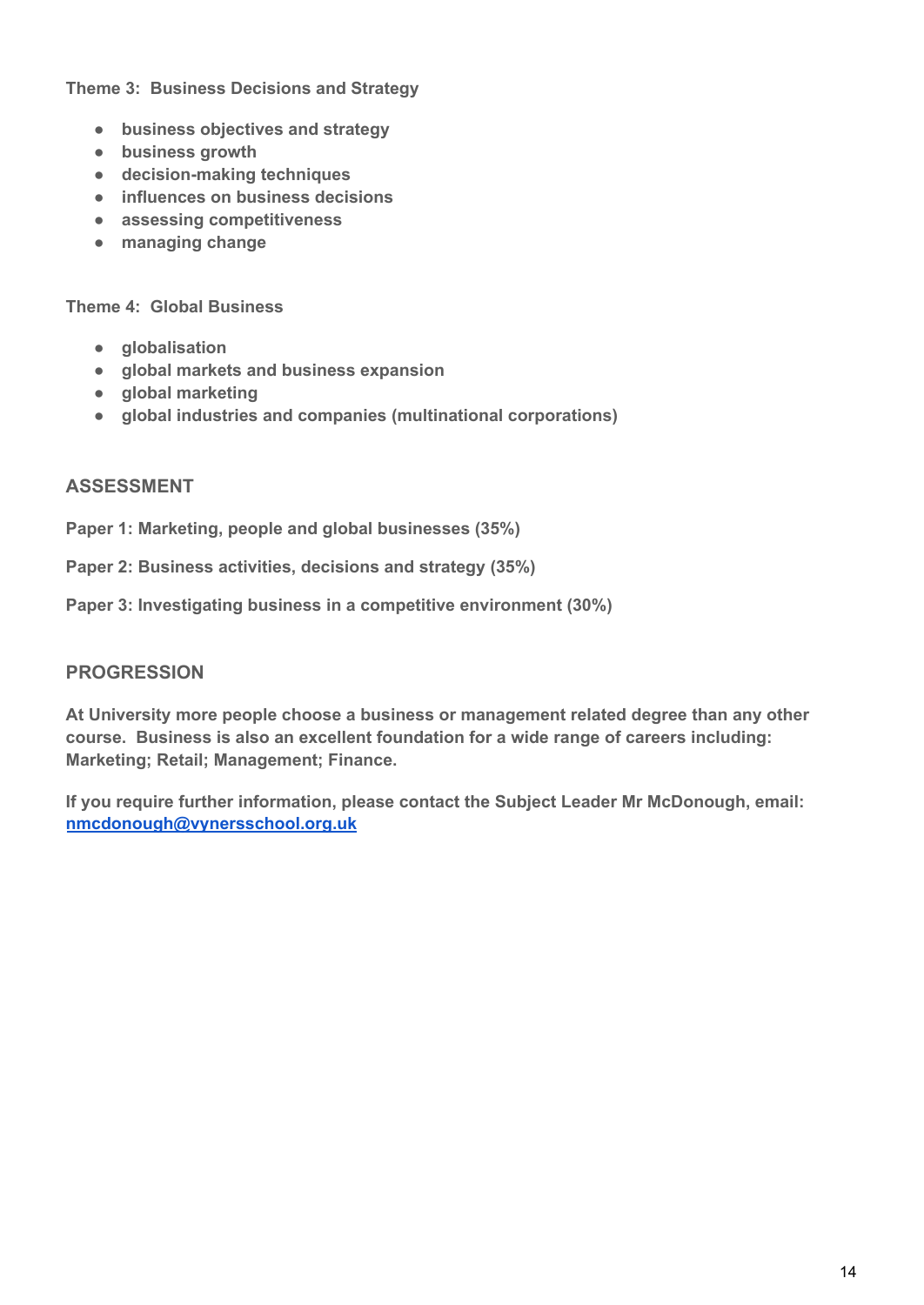# <span id="page-14-0"></span>**CHEMISTRY A LEVEL**

**EXAMINING BODY: EDEXCEL**

**SUBJECT OVERVIEW**

**10. Equilibrium 1**

**Chemistry is the central science. It encompasses such an extensive spectrum of topics and is absolutely fundamental to our understanding of the world around us. This course provides a stimulating and exciting insight into the concepts, content and relevance of modern day chemistry.**

**During the first year, students will study the core foundations of Organic, Inorganic and Physical Chemistry.**

**The knowledge acquired in Year 12 is extended further in the second year, where students are introduced to key concepts in Advanced Organic, Inorganic and Physical Chemistry.**

**The format of these units is as follows:**

| Year 12                                       | Year <sub>13</sub>                 |
|-----------------------------------------------|------------------------------------|
| 1. Atomic structure and the periodic table    | 11. Equilibrium 2                  |
| 2. Bonding and structure                      | 12. Acid-base equilibria           |
| 3. Redox                                      | 13. Energetics 2                   |
| 4. Inorganic chemistry and the periodic table | <b>14. Redox 2</b>                 |
| 5. Formulae, equations and amount of          | <b>15. Transition metals</b>       |
| substance                                     | <b>16. Kinetics</b>                |
| 6. Organic chemistry 1                        | 17. Organic chemistry 2            |
| 7. Modern analytical techniques               | 18. Organic chemistry 3            |
| 8. Energetics 1                               | 19. Modern analytical techniques 2 |
| 9. Kinetics 1                                 |                                    |
|                                               |                                    |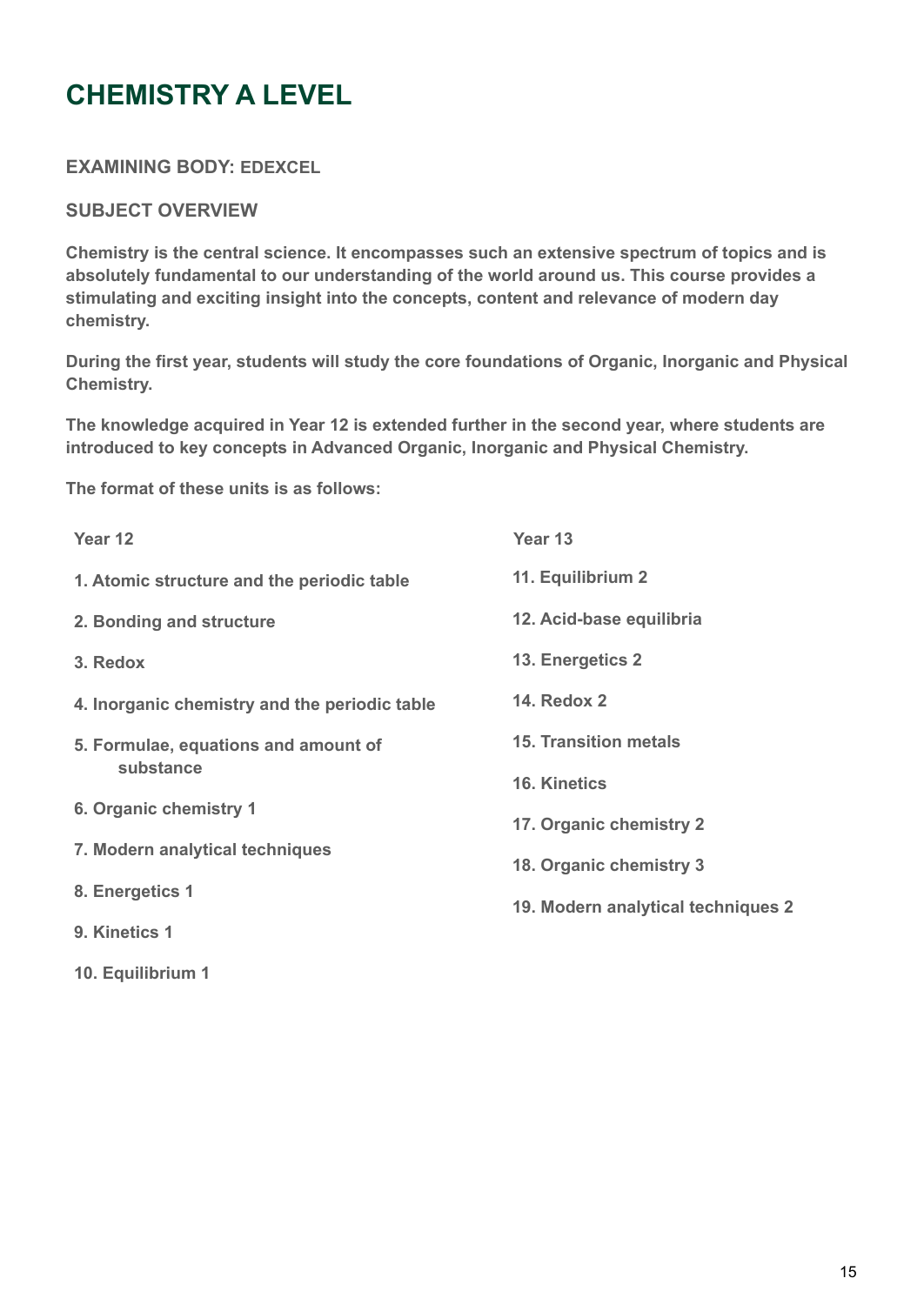### **EXAMINATION**

**The A Level qualification involves sitting three examination papers. These are 'Advanced Inorganic and Physical Chemistry' (Paper 1), 'Advanced Organic and Physical Chemistry' (Paper 2) and 'General and Practical Skills in Chemistry' (Paper 3).**

**Paper 1 Units 1, 2, 3, 4, 5, 8, 10, 11-15 105 minutes 90 marks**

**Paper 2 Units 2, 3, 5, 6, 7, 9, 16-19 105 minutes 90 marks**

**Paper 3 Units 1-19\* 150 minutes 120 marks**

**\*** *half of the paper will test knowledge and understanding of practical skills and techniques*

**In both years 12 and 13 there are set practical's that all students must complete and write up in full. These practical's will be tested in the exams and a pass or fail teacher assessment is also passed on to the board. This qualification is called CPAC.**

#### **PROGRESSION**

**Chemistry is an academic and rigorous subject. It helps enhance and provides students with many skills, preparing them for demanding courses at University. A Level Chemistry is essential for the study of Medicine, Veterinary Science and Pharmacy. However, students have also progressed to study Maths, Law and other arts based subjects.**

**If you require further information, please contact the Subject Leader Miss Jamshad, email: [ajamshad@vynersschool.org.uk](mailto:ajamshad@vynersschool.org.uk)**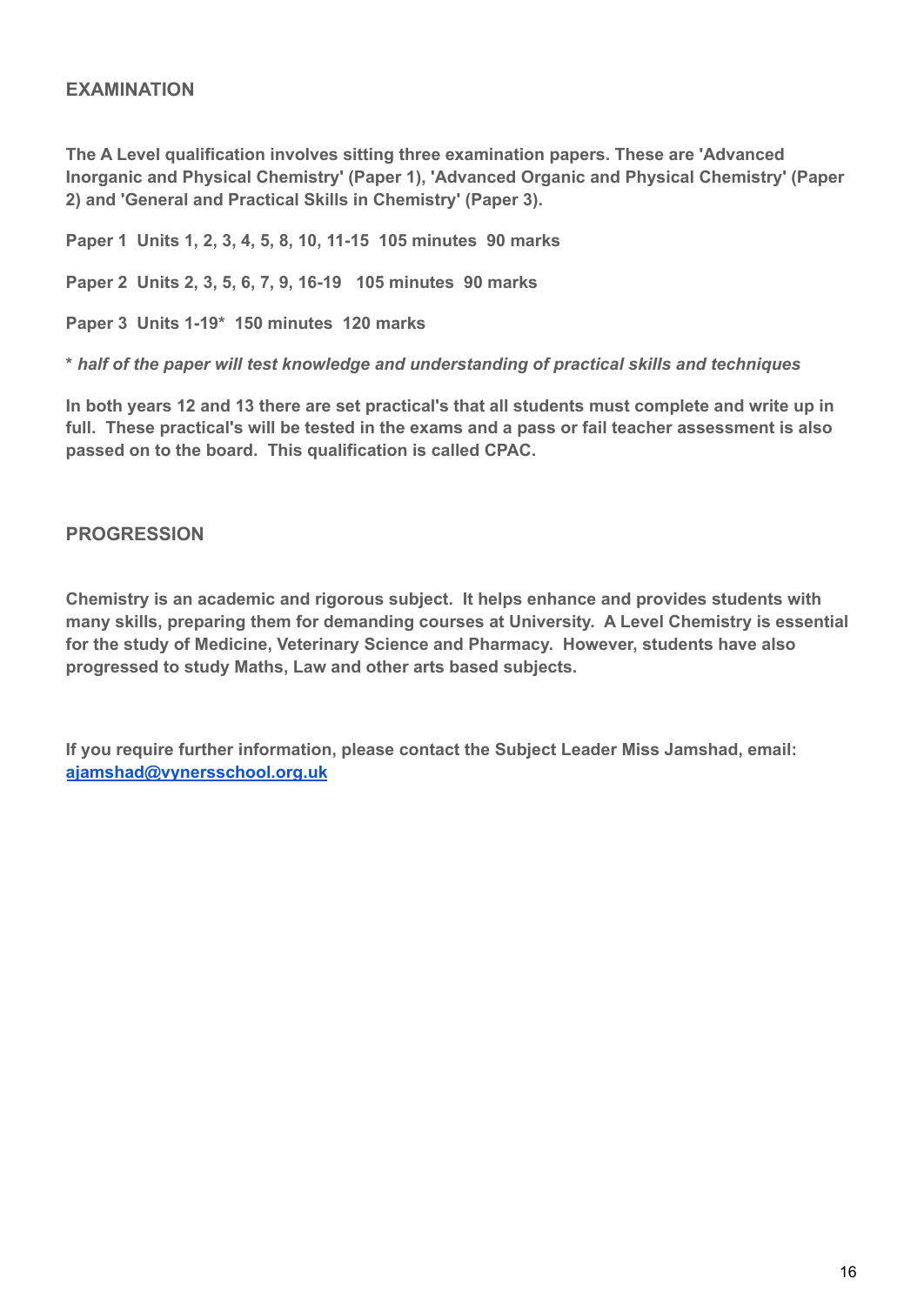# <span id="page-16-0"></span>**COMPUTING A LEVEL**

**EXAMINING BODY: OCR**

# **SUBJECT OVERVIEW**

**The A Level specification in computer science contains both theory and practical elements. The theory elements will enable you to develop an understanding of:**

- **the characteristics of contemporary processors**
- **input, output and storage devices**
- **software and software development**
- **exchanging data**
- **data types, data structures and algorithms**
- **legal, moral, cultural and ethical issues**
- **elements of computational thinking**
- **problem solving and programming**
- **algorithms to solve problems and standard algorithms**

**You will choose a computing problem to work through according to the guidance in the specification.**

**· Analysis of the problem, · Design of the solution, · Developing the solution · Evaluation**

#### **COURSE DESCRIPTION**

**The A Level course in Computer Science covers the following topics:**

| <b>Computer Systems</b>                                                                                                                                                                                                                                                      | <b>Algorithms and</b><br>Programming                                                                                                                  | <b>Programming Project</b>                                                                                                                            |
|------------------------------------------------------------------------------------------------------------------------------------------------------------------------------------------------------------------------------------------------------------------------------|-------------------------------------------------------------------------------------------------------------------------------------------------------|-------------------------------------------------------------------------------------------------------------------------------------------------------|
| The characteristics of<br>$\bullet$<br>contemporary processors,<br>input, output and storage<br>devices<br>• Software and software<br>development<br><b>Exchanging data</b><br>Data types, data<br>structures and algorithms<br>Legal, moral, cultural and<br>ethical issues | <b>Elements of</b><br>$\bullet$<br>computational thinking<br><b>Problem solving and</b><br>$\bullet$<br>programming<br><b>Algorithms</b><br>$\bullet$ | Analysis of the problem<br>$\bullet$<br>Design of the solution<br>$\bullet$<br>Developing the solution<br>$\bullet$<br><b>Evaluation</b><br>$\bullet$ |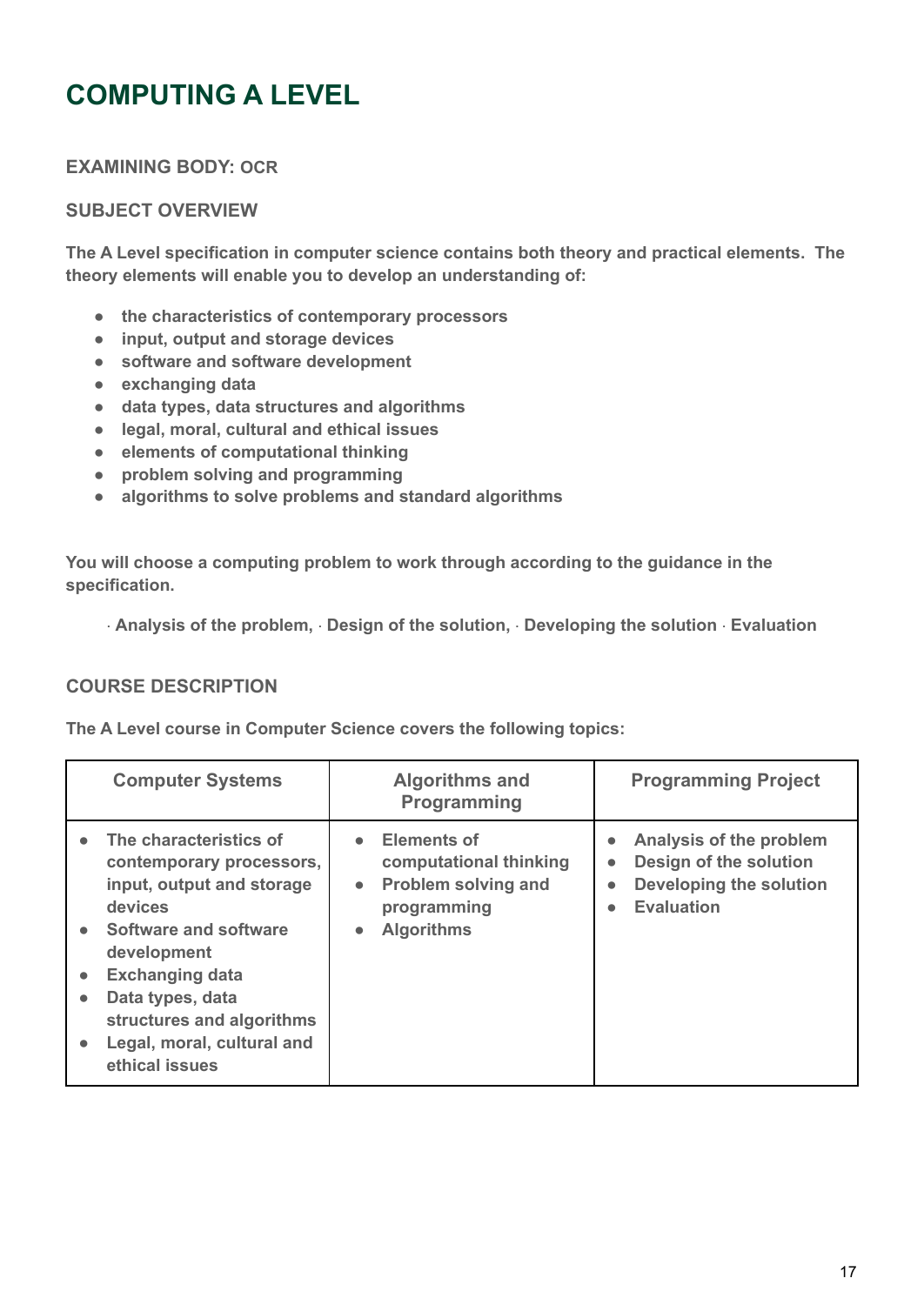| <b>EXAMINATION</b>                                  | <b>What is Assessed?</b>                                                                                          | <b>Assessment</b>                                            |
|-----------------------------------------------------|-------------------------------------------------------------------------------------------------------------------|--------------------------------------------------------------|
| Paper 1                                             | <b>Computer Science knowledge</b><br>from subject content<br>above under the title Computer<br>Systems.           | <b>Written exam:</b><br>2 hours 30 minutes 40% of A<br>Level |
| Paper 2                                             | <b>Computer Science knowledge</b><br>from subject content above<br>under the title Algorithms and<br>Programming. | <b>Written exam:</b><br>2 hours 30 minutes 40% of A<br>Level |
| <b>Non-Exam Assessment</b><br>(Programming Project) | You will be expected to follow a<br>systematic approach to problem<br>solving.                                    | <b>Non-Exam Assessment</b><br>20% of A Level                 |

# **PROGRESSION**

**By studying the application and the fundamental principles of computing, and having practical experience of the current state of the art, students should be well equipped to appreciate and exploit future developments of computer systems and technology and to appreciate the effects of these developments both on themselves and on society.**

**Successful completion of the course can lead directly to a variety of careers in computing or to more advanced study in Higher Education.**

**If you require further information, please contact the Subject Leader Mrs Kaur, email: [skaur@vynersschool.org.uk](mailto:skaur@vynersschool.org.uk)**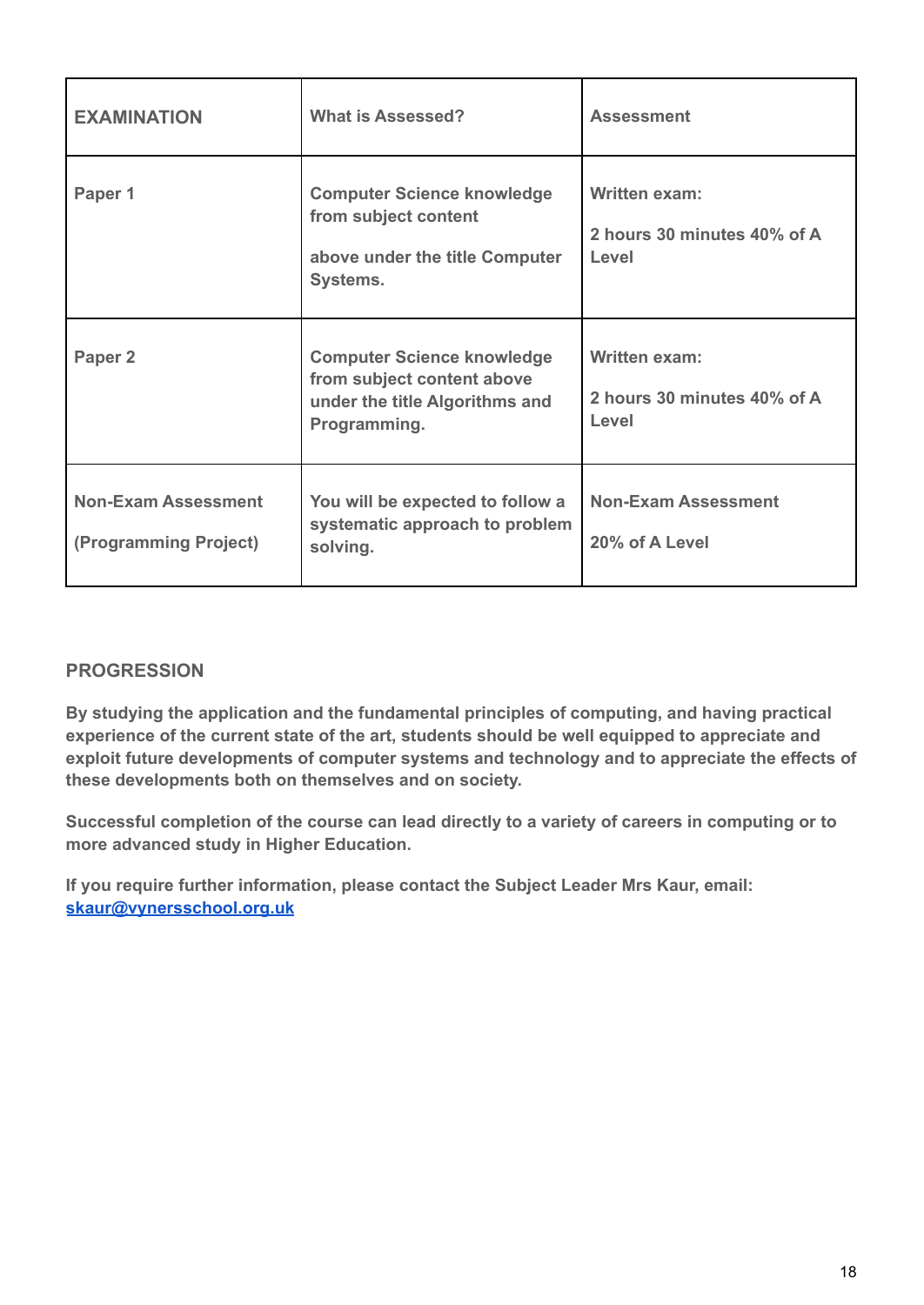# **DRAMA & THEATRE A LEVEL**

# **EXAMINING BODY: AQA**

### **SUBJECT OVERVIEW**

**Drama and Theatre Studies is a practical, intellectual and artistic subject. You will examine the use of theatre and its many forms and genres when you explore and perform plays. You will develop your interest and enjoyment of Drama and theatre as a performer, a designer, a director and as an analytical member of an audience, fostering a critical appreciation of the subject.**

### **COURSE STRUCTURE**

**Component 1: Written Exam 40%**

- **Study 2 plays PRACTICALLY 1:Antigone Sophocles 2: Our Country's Good Wertenbaker**
- **SEE live theatre**
- **Sit an exam Q1 on play 1, Q2 on an extract from play 2, Q3 regarding the work of live theatre seen**

**Component 2: Creating original drama 30%**

- **Create a devised performance (in the style of a practitioner)**
- **Teacher marked on process (rehearsal) your written work a working notebook (2500 - 3000) words and your performance.**

**Component 3: Making theatre 30%**

- **Explore 3 extracts from different plays PRACTICALLY**
- **Apply practitioner knowledge to extract 3**
- **External examiner marks performance of extract 3**
- **Teacher marks your written work a reflective report (2500 3000 words)**

#### **PROGRESSION**

**Drama is an ideal qualification for anyone intending to study an essay based or arts qualification at degree level.**

**Drama is considered as an excellent choice for developing analytical, presentation and interpersonal skills.**

<span id="page-18-0"></span>**If you require further information, please contact the Subject Leader Mrs Moore, Email: [hmoore@vynersschool.org.uk](mailto:hmoore@vynersschool.org.uk)**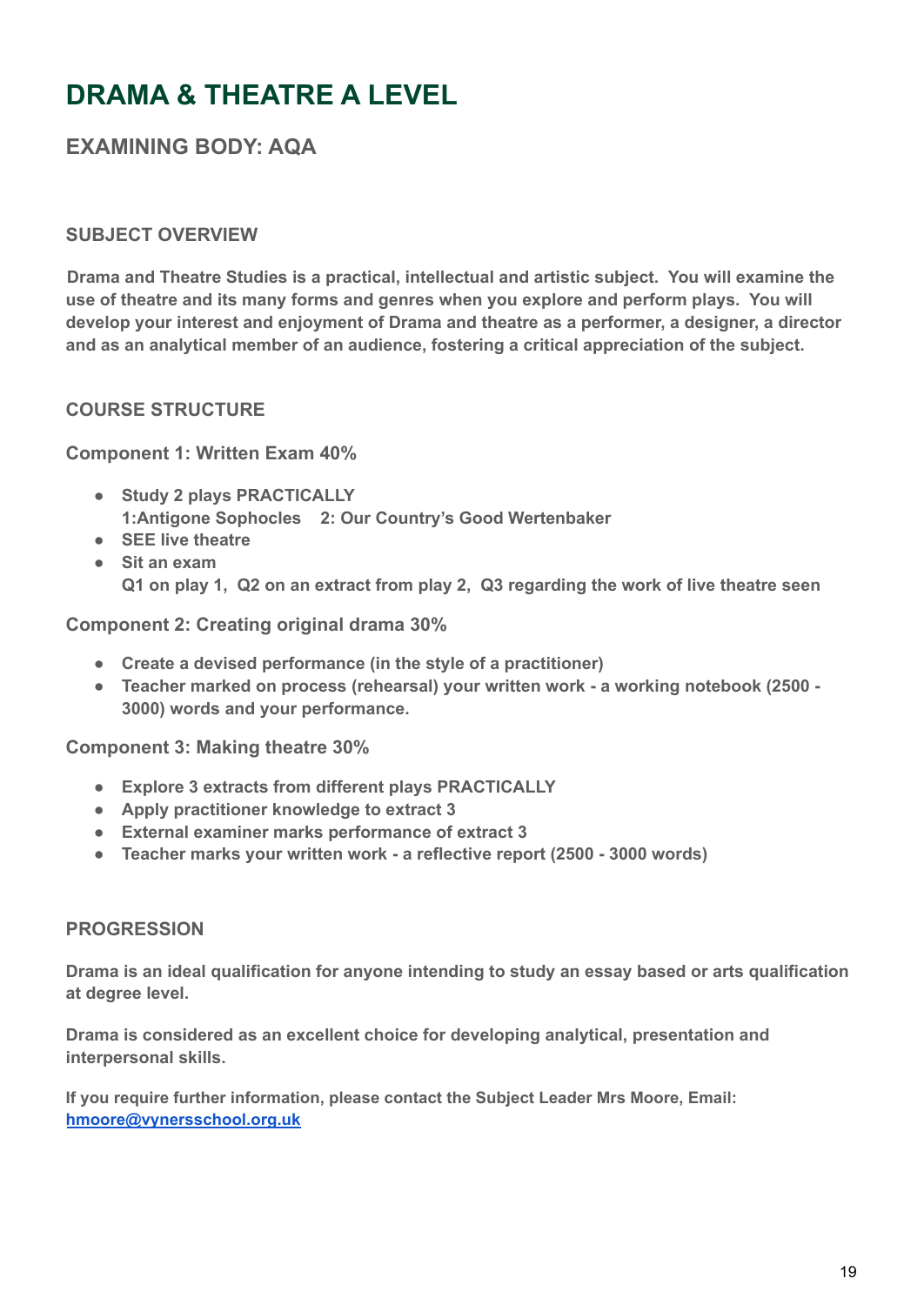# **ECONOMICS A LEVEL**

**EXAMINING BODY: AQA**

#### **SUBJECT OVERVIEW**

**The basic economic problem is that we have limited resources like copper, oil and cotton. We also have unlimited wants for things like televisions, cars and branded t-shirts. Economics attempts to understand how an economy can provide us with the things we need, such as food and shelter, and the things we want like i-phones and holidays. A successful economy will do this efficiently, with as little waste as possible. A successful economy will also do this in a fair way, so that the needs of all people are met. Therefore, as a society we need to make choices including:**

- **· Should we build more schools or more tanks?**
- **· Should we increase taxes to pay for more roads?**

**The answers to these questions will depend on your own values, so you will be able to develop your own views and understanding of the economy we live in throughout the course.**

**Economics sits in the middle of the learning spectrum. In one direction it has close links to Mathematics as calculations are invariably needed. In the other, its demand in terms of analytical essay writing skills align it with the 'arts' subjects such as History, English, Politics and Psychology.**

### **COURSE CONTENT**

**Component 1 - Individuals, firms, markets and market failure**

- **1. Economic methodology and the economic problem**
- **2. Individual economic decision making**
- **3. Price determination in a competitive market**
- **4. Production, costs and revenue**
- **5. Perfect competition, imperfectly competitive markets and monopoly**
- **6. The labour market**
- **7. The distribution of income and wealth: poverty and inequality**
- **8. The market mechanism, market failure and government intervention in markets**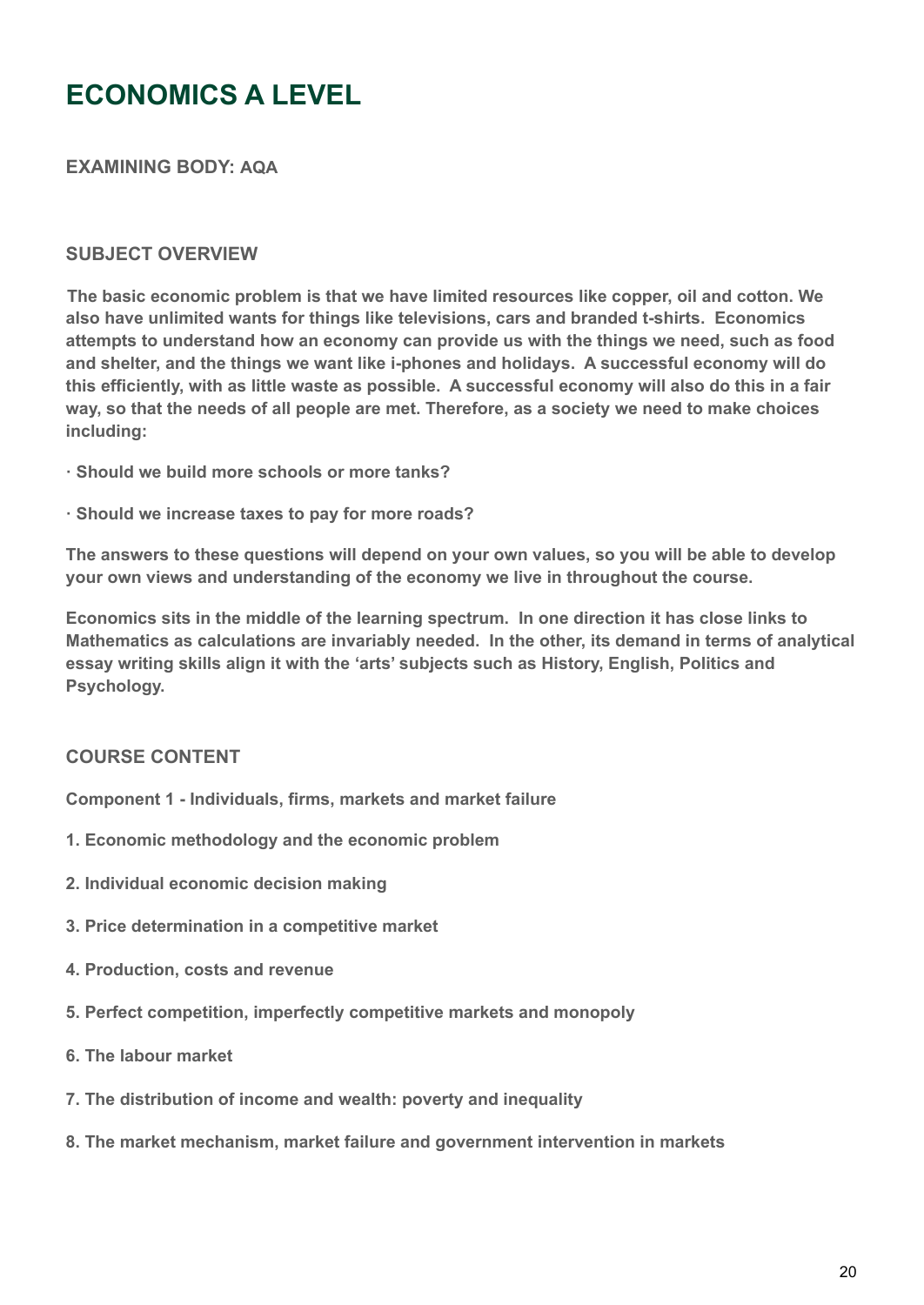**Component 2 - The national and international economy**

- **9. The measurement of macroeconomic performance**
- **10. How the macro-economy works: the circular flow of income, AD/AS analysis, and related concepts**
- **11. Economic performance**
- **12. Financial markets and monetary policy**
- **13. Fiscal policy and supply-side policies**
- **14. The international economy**

#### **ASSESSMENT**

- **Paper 1: Markets and market failure (33.3%)**
- **Paper 2: National and international economy (33.3%)**
- **Paper 3: Economic principles and issues (33.3%)**

#### **PROGRESSION**

**Economics is also an excellent foundation for a wide range of university course and careers including: Banking; Accountancy; Retail; Politics.**

**If you require further information, please contact the Subject Leader Mr McDonough, email: [nmcdonough@vynersschool.org.uk](mailto:nmcdonough@vynersschool.org.uk)**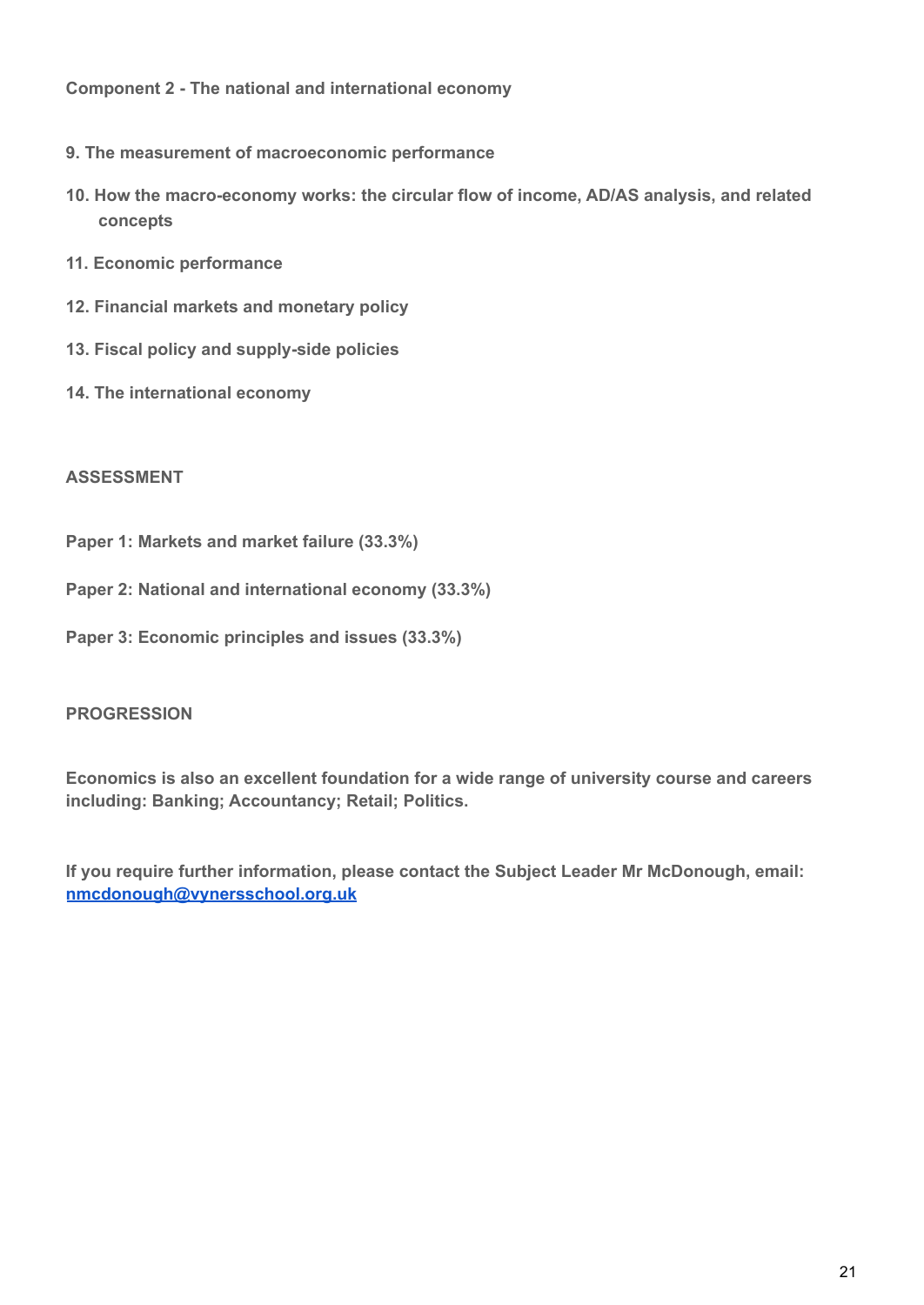# <span id="page-21-0"></span>**ENGLISH LITERATURE A LEVEL**

# **EXAMINING BODY: OCR**

### **SUBJECT OVERVIEW**

**This is an English Literature course which means that you must:**

- **read widely and independently;**
- **engage creatively with a substantial number of texts;**
- **develop your literary analysis**
- **explore the contexts of texts and how other readers interpret them.**

**The course builds on the analytical and communication skills acquired up to Year 11.**

**As an essay-based subject, the transferable writing and analytical skills gained support A Levels such as History, Geography or Economics. The emphasis on the texts' social, political and literary contexts also creates a further strong link with History. Many students with an interest in Psychology also choose to study English Literature as it allows them to examine 'the human condition' from a different perspective. The creative thinking involved means it complements the study of Art and Music. There are also clear links with Drama.**

### **COURSE CONTENT**

#### **COMPONENT 1: DRAMA AND POETRY PRE-1900 – exam:**

**For this part of the examination you will study a Shakespeare play such as** *Hamlet***; one pre-1900 play such as** *The Duchess of Malfi* **and one pre-1900 poem such as** *The Merchant's Prologue and Tale***.**

#### **COMPONENT 2: COMPARATIVE STUDY – exam:**

**This study requires you to develop an expertise in a literary movement or genre, for instance Gothic Literature or American Literature. Two novels are studied in depth with independent study of a wide range of other related novels and short stories.**

#### **COMPONENT 3: POST 1900 - coursework:**

**This is known as a synoptic assessment. It involves the explicit drawing together of knowledge, skills and understanding of different aspects of the A Level course. It requires the study of three literary texts: one novel, one poetry text and one play. The texts must have been first published or performed in 1900 or later. At least one of these texts must have been published or performed in 2000 or later. Students are encouraged to select their own choice of novel and to come up with their own areas of interest and essay titles.**

#### **ASSESSMENT**

**This is a course of learning that takes place during Years 12 and 13.**

**There will be ONE examination series each year in June. All examined components mu***st be taken in the same examination series at the end of the course.*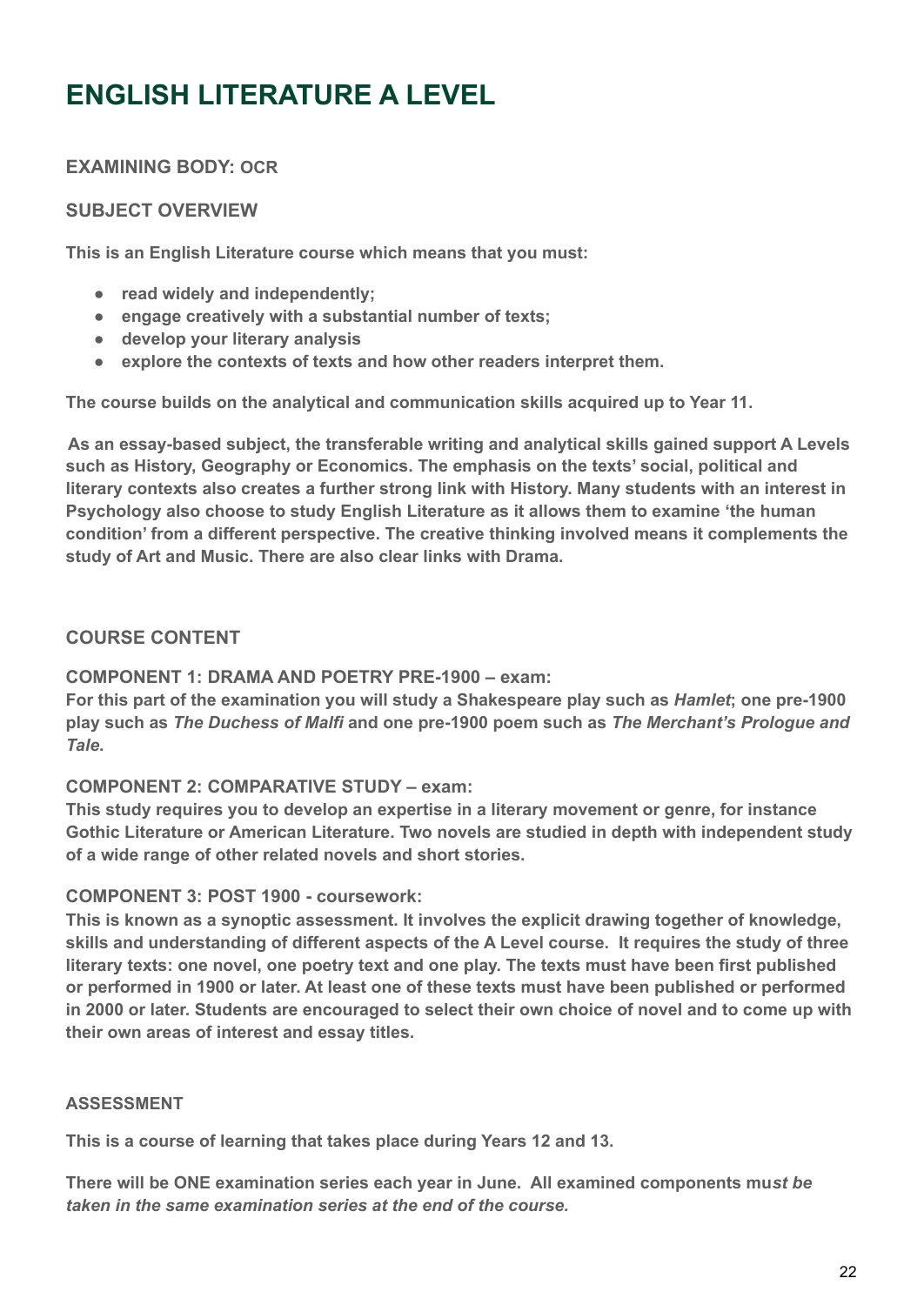*COMPONENT 1: DRAMA AND POETRY PRE-1900 -* **This is a closed text written paper of 2 hours and 30 minutes, worth 40% of the total A Level. 60 marks are available.**

*COMPONENT 2: COMPARATIVE STUDY* **This is a closed text written paper of 2 hours and 30 minutes, worth 40% of the total A Level. 60 marks are available.**

*COMPONENT 3: POST 1900 Coursework* **This is a non-examined assessment component for which 40 marks are available. There are TWO tasks. Task One is a response to a close reading of an extract from one of the texts consisting of an essay of 1,000 words. Task Two is a comparative essay based on two of the texts. The essay must be 2,000 words.**

# **PROGRESSION**

**The discipline of this subject can allow you to improve your communication skills through discussion, close reading and analytical and critical writing. English can be studied in institutions of further and higher education, either by itself or along with other subjects, e.g. Drama, the Media. Although it is not a specifically vocational subject, it can lead to journalism, law, broadcasting, the Civil Service and similar professions.**

**If you require further information, please contact the KS5 Subject Leader Ms Connolly, email: [cconnolly@vynersschool.org.uk](mailto:cconnolly@vynersschool.org.uk)**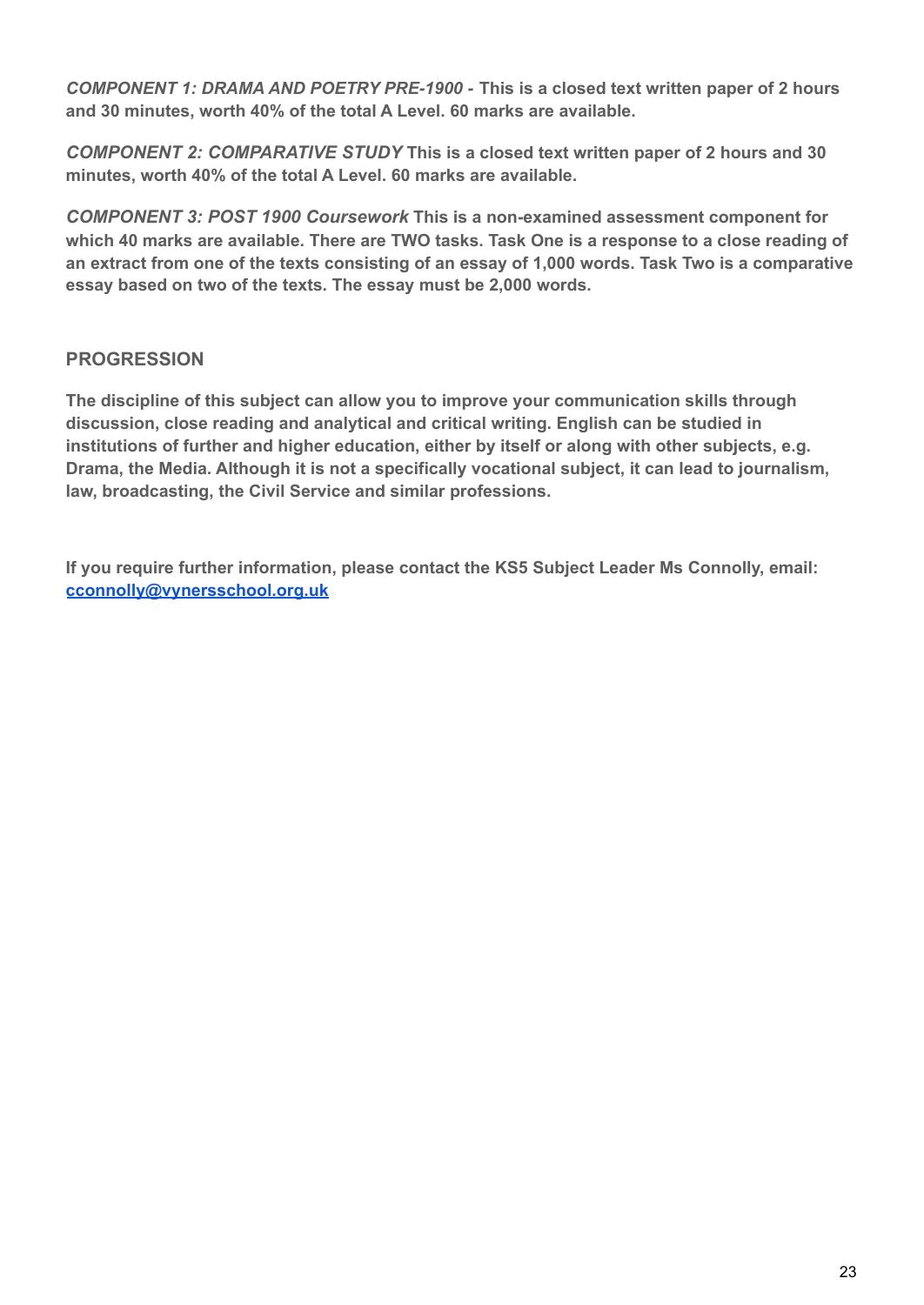# <span id="page-23-0"></span>**FOOD SCIENCE AND NUTRITION LEVEL 3 CERTIFICATE**

### **EXAMINING BODY: WJEC**

#### **SUBJECT OVERVIEW**

**The WJEC Level 3 Certificate in Food Science and Nutrition is assessed through a combination of a written exam and an internal centre marked assignment, set by the examination board.**

**Learners complete one unit in which they will investigate, demonstrate and evaluate their ability to meet the nutritional needs of specific groups**

**This unit will enable the learner to demonstrate an understanding of the science of food safety, nutrition and nutritional needs in a wide range of contexts, and through on–going practical sessions, to gain practical skills to produce quality food items to meet the needs of individuals.**

**90 minute examination plus 15 minutes reading time (Total of 90 marks)**

**Section A is short answer questions**

**Section B is extended answer questions**

**Section C relates to a case study**

**The paper is graded at pass, merit and distinction**

**Topics are…**

**Understand the importance of food safety (14-22 marks)**

**Understand the properties of nutrients (14-22 marks)**

**Understand the relationship between nutrients and the human body (22-31 marks)**

**Plan nutritional requirements (22-31 marks)**

#### **PROGRESSION**

**Together with relevant Level 3 qualifications such as AS and A Levels in Biology, Chemistry, Sociology and Maths and/or Level 3 qualifications in Hospitality or Science, learners will gain the required knowledge to progress to higher education degree courses, such as:**

- **· BSc Food and Nutrition**
- **· BSc Human Nutrition**
- **· BSc (Hons) Public Health Nutrition**
- **· BSc (Hons) Food Science and Technology**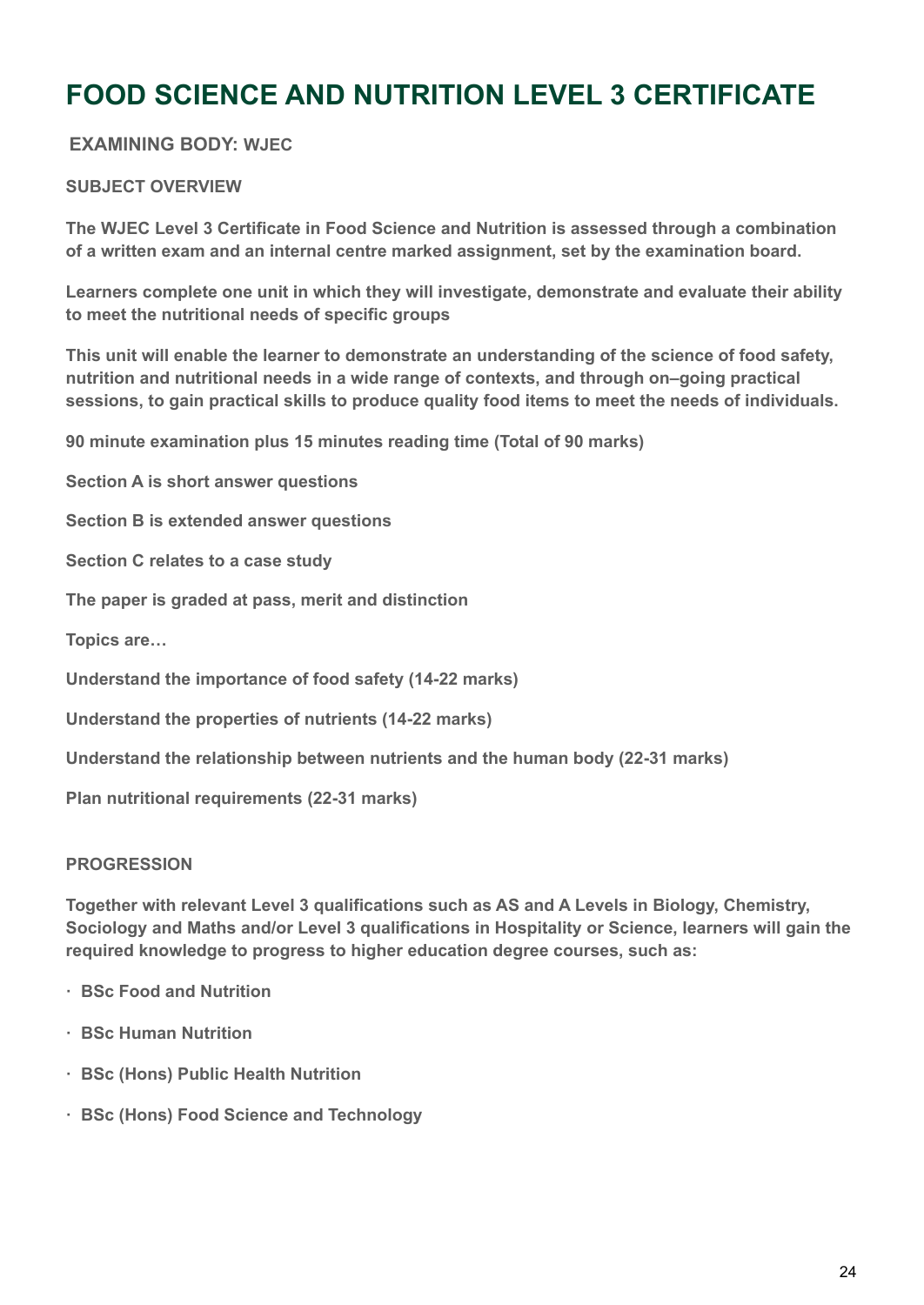**As well as preparing learners for future education or careers in the food and nutrition industry, the unit also provides a range of transferable skills such as…**

- **· skills required for independent learning and development**
- **· a range of generic and transferable skills**
- **· the ability to solve problems**
- **· the skills of project based research, development and presentation**
- **· the fundamental ability to work alongside other professionals, in a professional environment**
- **· the ability to apply learning in vocational contexts**

**If you require further information, please contact the Subject Leader Mr Welch, email: [jwelch@vynerschool.org.uk](mailto:jwelch@vynerschool.org.uk)**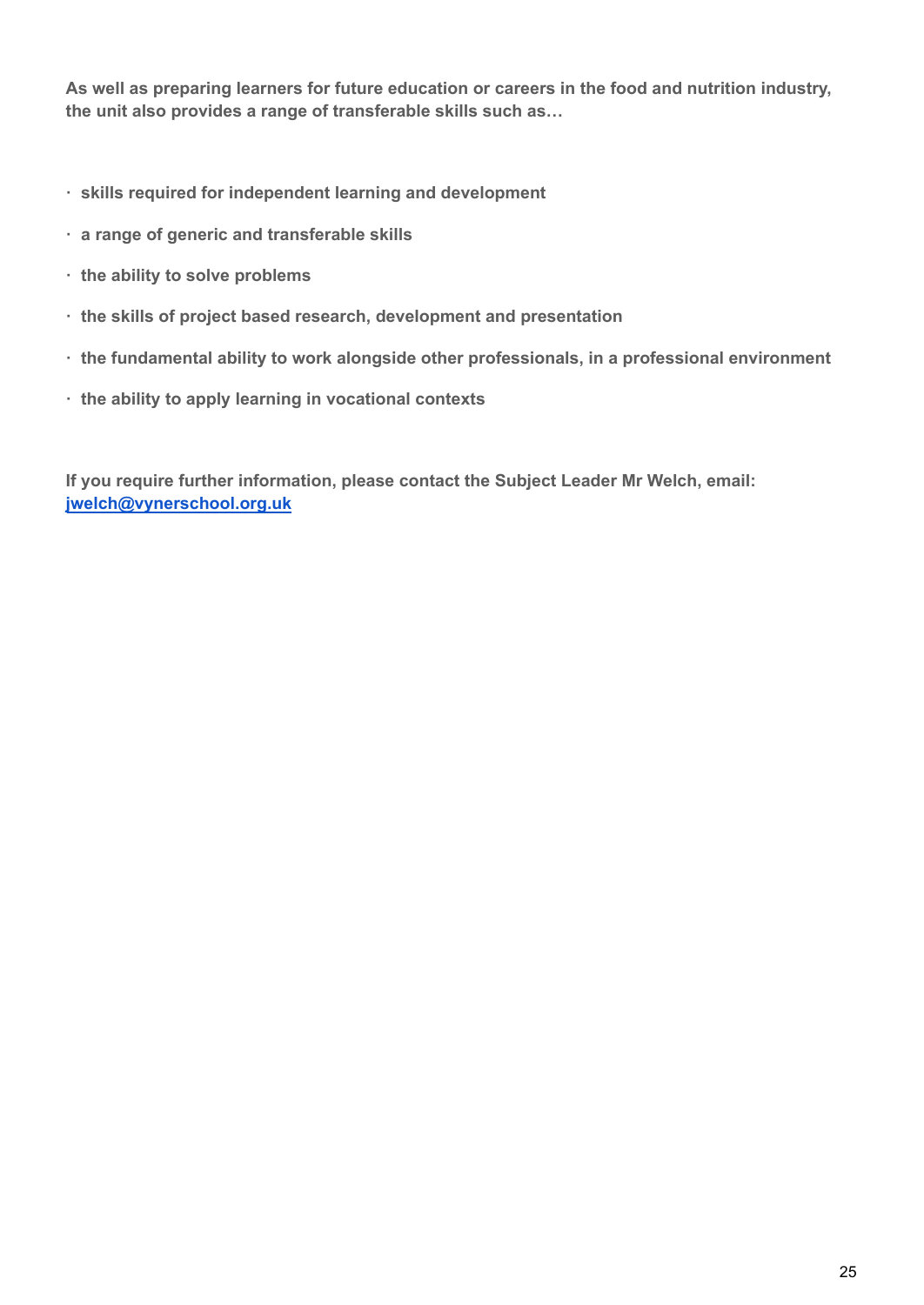# <span id="page-25-0"></span>**GEOGRAPHY A LEVEL**

**EXAMINING BODY: EDEXCEL**

#### **SUBJECT OVERVIEW**

**Geography forms the bridge between the natural and human world and the science and arts disciplines. The diverse nature of the subject develops broad-minded, deep thinkers who learn from the world around them. Many employers recognise that Geography students have a wide variety of transferable skills ranging from enquiry- based data collection and analysis, presentation and the preparation and presentation of reports in written and oral form. Students of Geography are regarded as being skilled in making informed decisions based on a range of real world information.**

#### **COURSE CONTENT**

**Throughout the two years of study students will focus on four key geographical themes:**

*Dynamic Landscapes* **focusing Tectonic Processes and Coastal Landscapes and Change.**

*Physical Systems and Sustainability* **focusing on The Water Cycle and Water Insecurity and the Carbon Cycle and Energy Security.**

*Dynamic Places* **focusing on Globalisation and Regenerating Places.**

*Human Systems and Geopolitics* **focusing on Superpowers and Health, Human Rights and Intervention**

**Students will be expected to complete a minimum of 4 days of field work as part of their independent investigation. This fieldwork will be a combination of both human and physical Geography.**

#### **ASSESSMENT**

**Unit 1 - 30% of A Level (105 marks)**

**2 hour 15 minute exam**

**Focuses on Dynamic Landscapes, Physical Systems and Sustainability.**

**Unit 2 - 30 % of A Level (105 marks)**

**2 hour 15 minute exam**

**Focuses on Dynamic Places, Human Systems and Geopolitics.**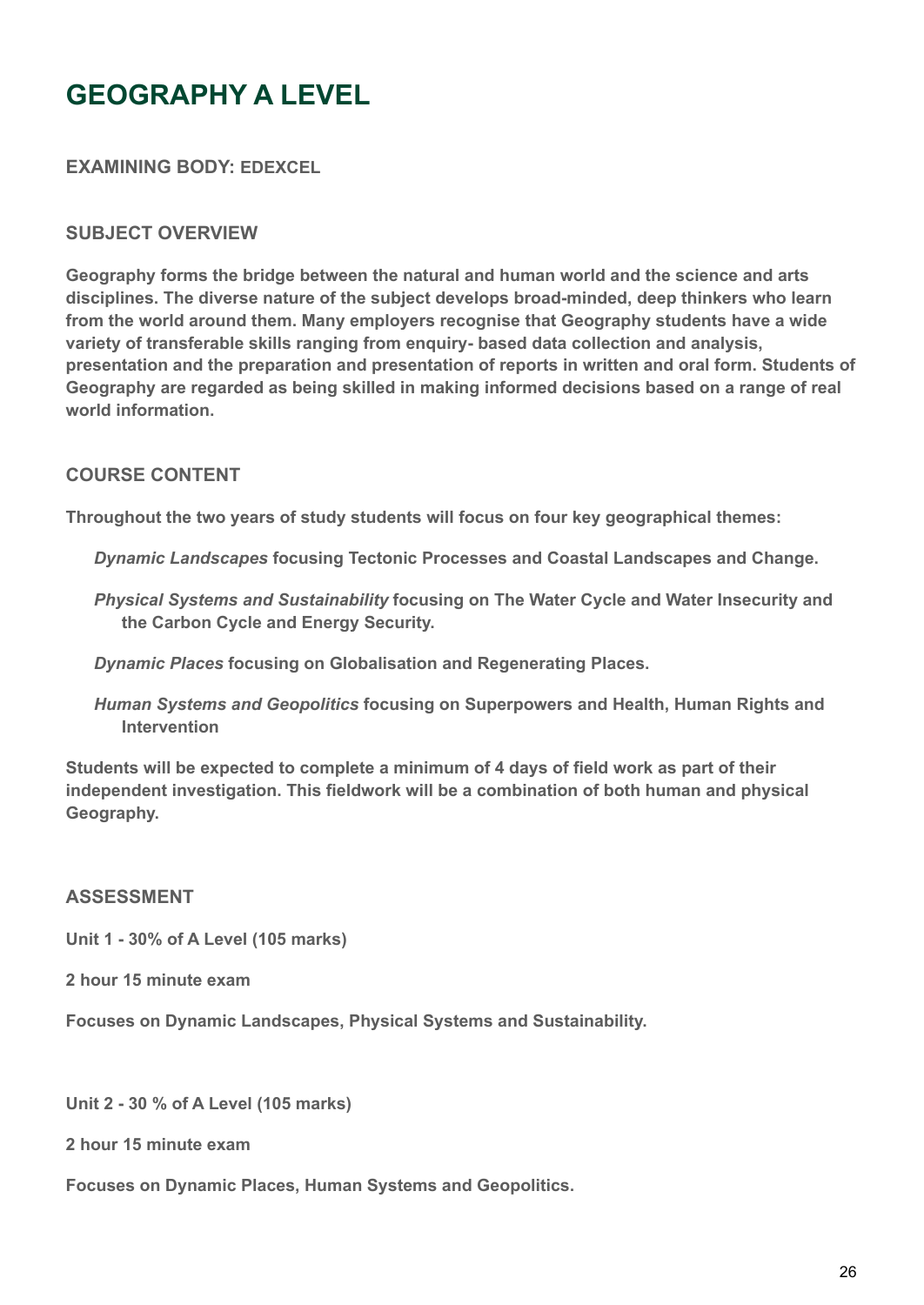**Unit 3 - 20% of A Level (70 marks)**

**2 hour 15 minute exam**

**Synoptic Decision Making Exam. An unseen resource booklet is provided in the exam.**

**Unit 4 - 20% of A Level (70 marks)**

**3000 to 4000 word written report (coursework).**

**Independent Investigation is based on field work carried out at A Level.**

### **PROGRESSION**

**Advanced Level Geography is a highly regarded academic discipline and valuable entry qualification to many higher education and degree courses. It combines well with other subjects such as Biology, Mathematics, Economics, History, Politics, Physics and Sociology. Furthermore, it can be useful in a host of jobs, for example Land Management and Conservation, Town and Country Planning, Environmental Management and the Professional Services.**

**If you require further information, please contact Miss Brown (Head of Geography) at [sbrown@vynersschool.org.uk](mailto:sbrown@vynersschool.org.uk)**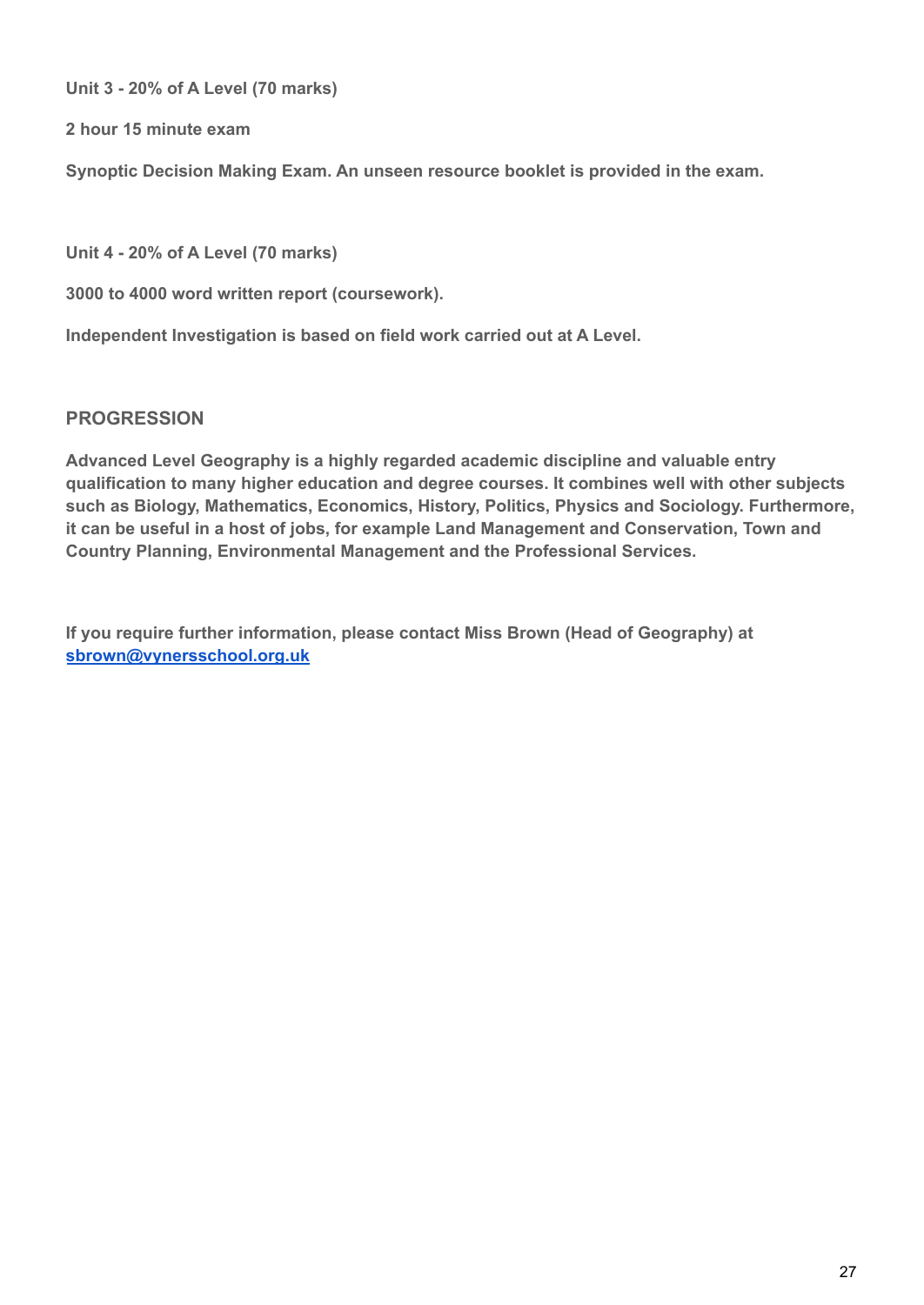# <span id="page-27-0"></span>**GERMAN A LEVEL**

**EXAMINING BODY: AQA**

### **SUBJECT OVERVIEW**

**Britain's increasingly important role in Europe means that your career prospects could be enhanced if you are a competent linguist.**

**The syllabus is a natural extension from GCSE and approximately equal stress is laid on each of the four linguistic skills: speaking, listening, reading and writing. Great importance is attached to the life and culture in Germany. By the end of the 2 year A Level course you will have a sound grasp of grammatical structure and so be more confident in oral and comprehension skills so valued by employers.**

**The general topic areas in Year 1 are:**

- **1. Social issues and trends; the digital world; youth culture; fashion and trends**
- **2. Artistic culture; festivals; traditions; art; architecture, Berlin**
- **3. Grammar; translation into English from German**
- **4. Literary text or film; essay**
- **5. Speaking on one or two topics from the subtopics.**

**The general topic areas in Year 2 are:**

- **1. Aspects of German speaking society**
- **2. Artistic culture**
- **3. Multiculturalism**
- **4. Aspects of political life grammar**
- **5. Grammar: translation from and into target language**
- **6. Speaking on two sub topics and a discussion card.**

**You will be encouraged to make as many visits as possible to countries where German is spoken. We particularly recommend German work experience which can be arranged in a wide range of sectors.**

**You should be prepared to read widely, use German websites to develop listening skills, make personal vocabulary lists, read from German press and magazines and fully exploit facilities offered by certain cinemas in the screening of German films.**

**You will also be attending weekly conversation classes with the assistant.**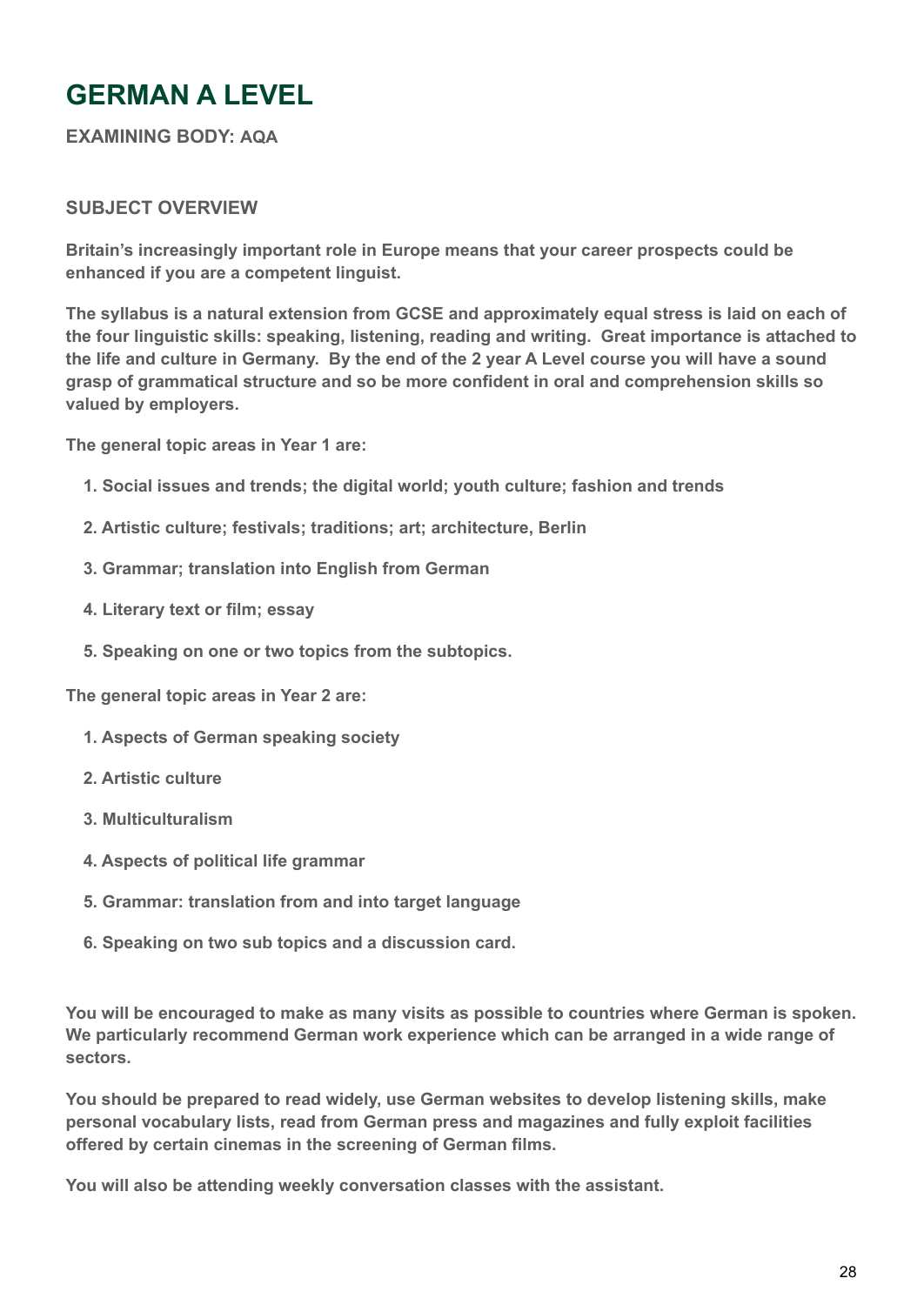### **EXAMINATION**

- **Unit 1 Listening, Reading and Writing 2 hours 30 minutes**
- **Unit 2 Writing: essay on a film and book 2 hours**
- **Unit 3 Speaking on topics covered in exam 23 minutes**

#### **PROGRESSION**

**Students with A Level can, of course, continue to study languages at university in order to work in a variety of industries and professions. It is now possible to study almost any subject with German at university and make yourself more attractive to employers.**

**Most students will seek work as non-specialists in industry, exporting, marketing, selling or in government jobs perhaps connected with the Diplomatic Service, the Civil Service or the European Community. Many other sectors also need linguists including travel and tourism, the BBC, shipping services and voluntary organisations.**

**Do remember, if you want to work in tourism you really need two foreign languages.**

**If you require further information, please contact the Subject Leader Mrs Maksymowych, email: [cmaksymowych@vynersschool.org.uk](mailto:cmaksymowych@vynersschool.org.uk)**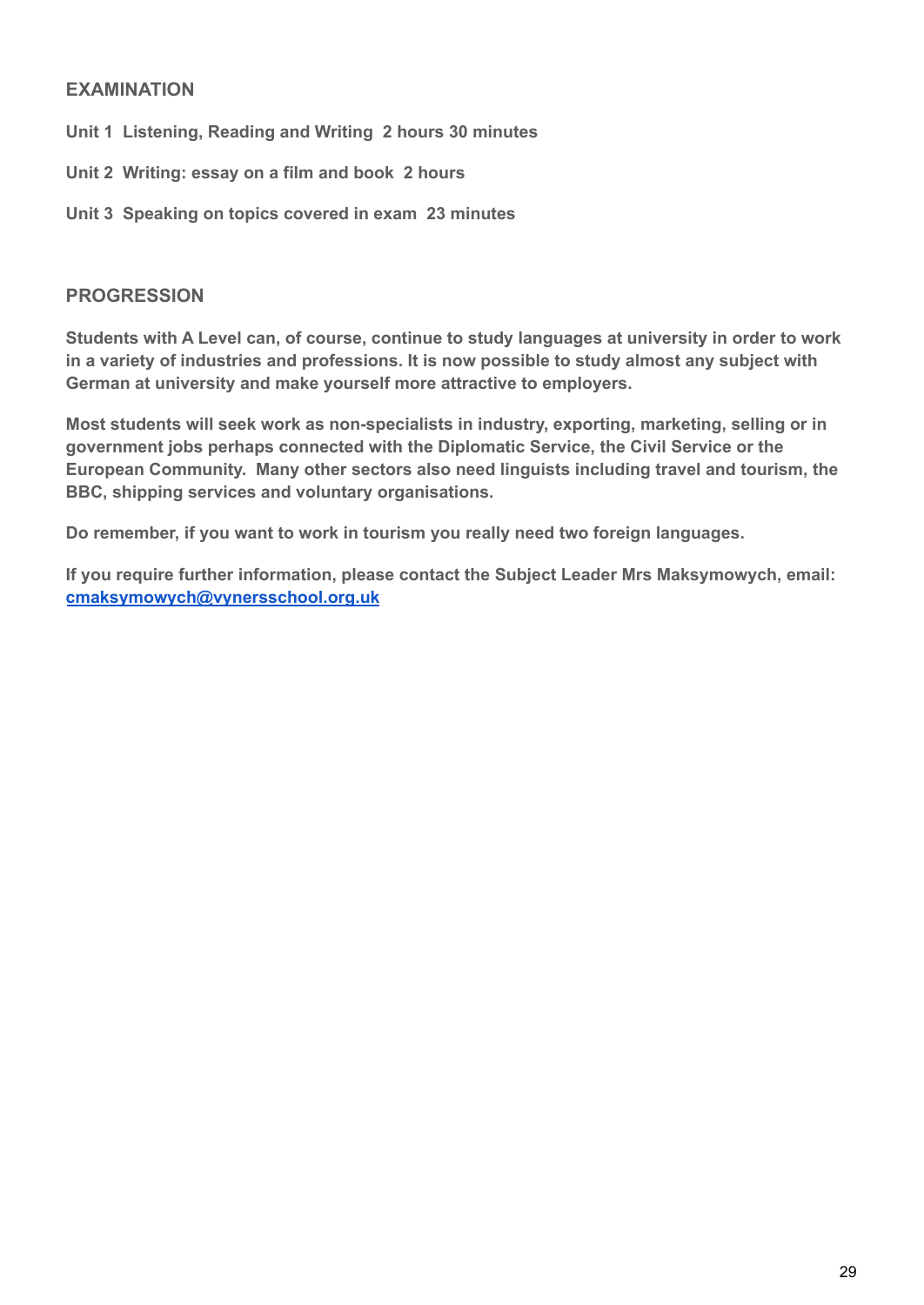# <span id="page-29-0"></span>**GOVERNMENT & POLITICS A LEVEL**

**EXAMINING BODY: AQA**

#### **SUBJECT OVERVIEW**

#### **Why choose AQA for A-level Politics?**

**Lively, relevant, controversial… there are many ways to describe A-level Politics. There's no denying that it's one of the most interesting and engaging qualifications you can choose. Covering news and current affairs from the UK and US, it helps you understand how the UK country is run and develops research, written communication and debate skills. It also helps grow your confidence. It's ideal if you're considering studying politics, sociology, ethics, advertising or journalism at university and is highly regarded by employers in industries including politics, international organisations, the media, government and the civil service.**

**Unit 1: Government and Politics of the UK**

**Unit 1 is focussed on the way that the UK is governed. It includes the following topics**

- **The nature and sources of the British Constitution**
- **The structure and role of Parliament**
- **The Prime Minister and cabinet**
- **The Judiciary**
- **Devolution**
- **Democracy and participation**
- **Elections and referendums**
- **Political parties**
- **Pressure groups**
- **The European Union**

**Unit 2 Government and politics of the USA and comparative politics**

**Unit 2 covers how politics work in the USA and how the American style of Government is different from the UK.**

**The USA**

- **The constitutional framework of the US government**
- **The legislative branch of government: Congress**
- **The executive branch of government: President**
- **The judicial branch of government**
- **The electoral process and direct democracy**
- **Political parties**
- **Pressure groups**
- **Civil Rights**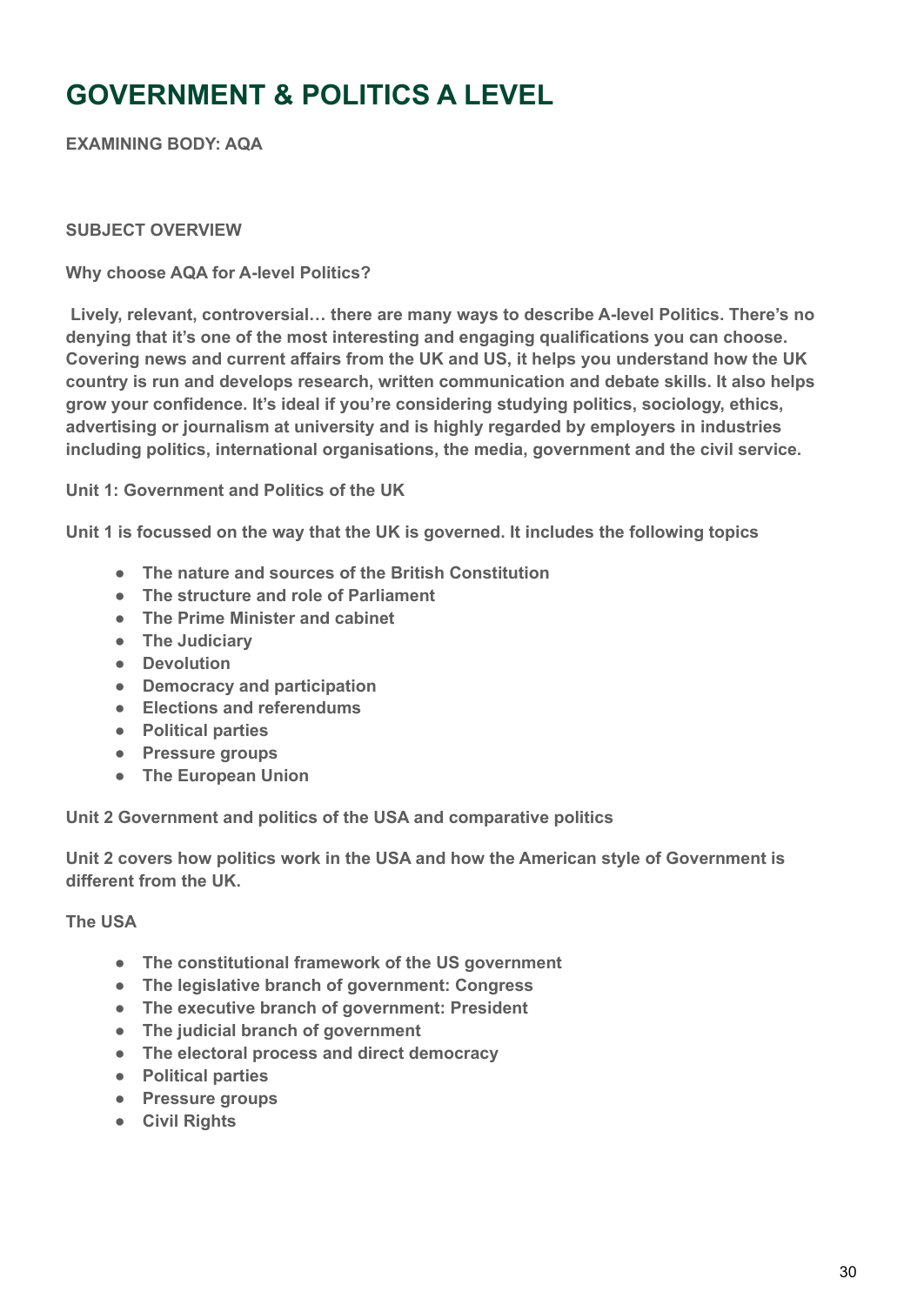#### **Comparisons**

- **Constitutional arrangements**
- **The executives**
- **The judiciaries**
- **Electoral and party systems**
- **Pressure groups**
- **Civil Rights**

#### **Unit 3 political ideas**

**This unit is designed to give pupils a deeper understanding of the concepts that form the basis of political beliefs.**

- **Liberalism**
- **Conservatism**
- **Socialism**
- **Feminism**

#### **EXAMINATION**

**Exam: Three 2 hour exams**

- **1. [Government and politics of the UK](https://www.aqa.org.uk/subjects/government-and-politics/as-and-a-level/politics-7152/subject-content/government-and-politics-of-the-uk)**
- **2. [Government and politics of the USA and comparative politics](https://www.aqa.org.uk/subjects/government-and-politics/as-and-a-level/politics-7152/subject-content/government-and-politics-of-the-usa-and-comparative-politics)**
- **3. [Political ideas](https://www.aqa.org.uk/subjects/government-and-politics/as-and-a-level/politics-7152/subject-content/political-ideas)**

#### **Progression**

**Studying this subject will develop your understanding of structures of authority and power, how political systems differ, and enable you to interpret, evaluate and comment on the nature of politics and government. You will also develop a range of transferable analytical, debating and communication skills - all of which are valuable in a wide range of careers.**

**An A-level in Government and Politics provides an excellent background for careers in law, journalism, the caring professions, teaching, and a range of management and business areas.**

**If you require further information, please contact the Subject Leader Mr S Beale, email: [sbeale@vynersschool.org.uk](mailto:sbeale@vynersschool.org.uk)**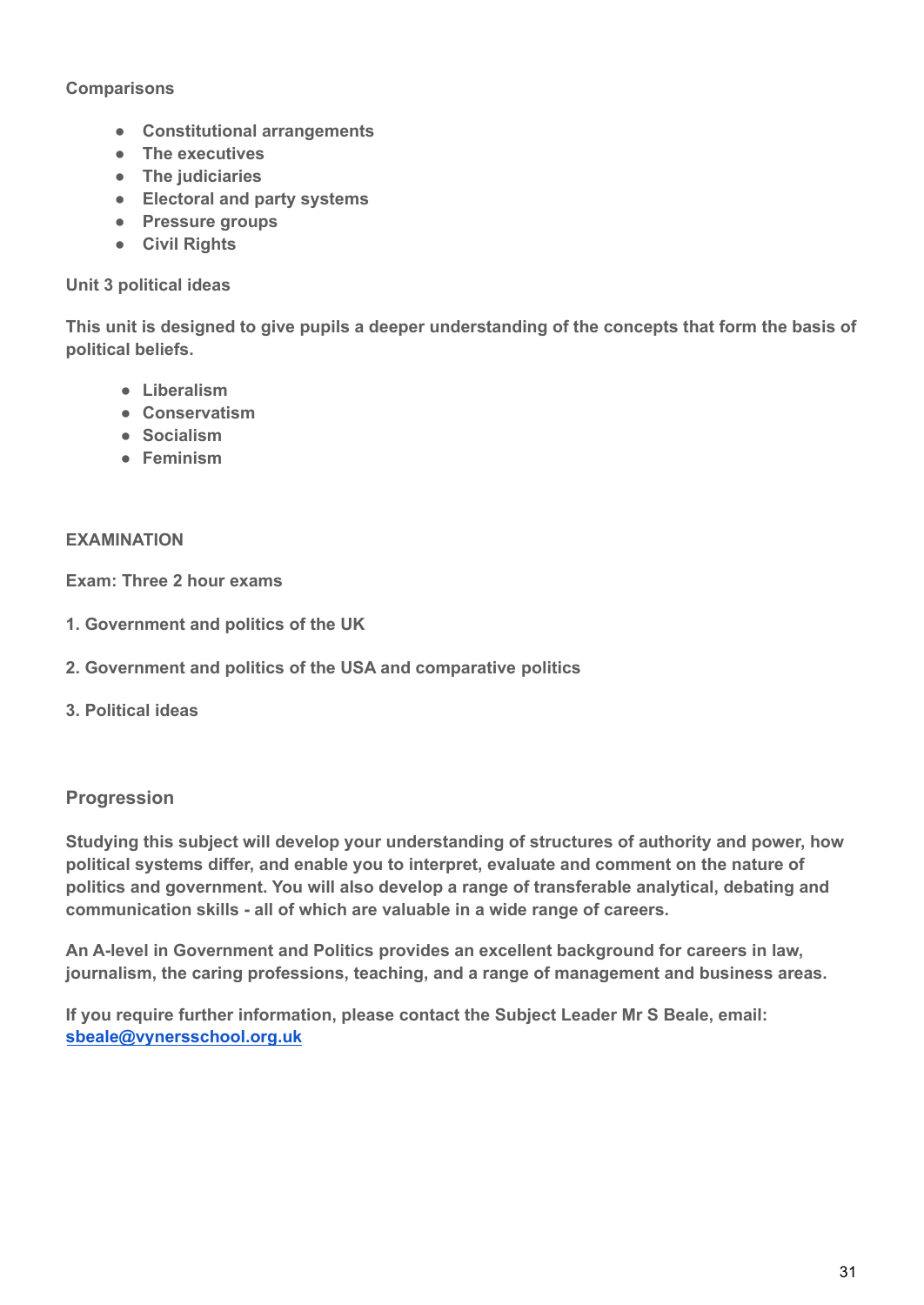# <span id="page-31-0"></span>**HISTORY A LEVEL**

### **EXAMINING BODY: AQA**

#### **SUBJECT OVERVIEW**

- **(i) to offer you the opportunity to study History in length, breadth and depth across a variety of periods and topics.**
- **(ii) to develop expertise in a variety of skills such as analysis, communication, evaluation and interpretation.**
- **(iii) to produce your own ideas, theories and arguments based on personal research. This research (and discussion) should reinforce the idea that truth in History is not black and white, but opinion based on evidence, and therefore a questioning approach will be developed.**
- **(iv) to promote a course which is genuinely interesting, is self-contained and which will also serve as a preparation for those who want to study History in higher education.**

### **METHODOLOGY**

**Such strategies may include note taking, reading, individual work, group work, discussion and debate, class presentations, role play and the use of ICT.**

**Students are also assessed in a variety of ways such as through document-based questions, note taking, projects, presentations, essays, model answers and critiques of work. Class lessons are used to check that satisfactory notes are being maintained and discuss the issues that have arisen.**

**While the History department can offer access to key texts it is important that you do not think in terms of relying on just one or two sources. You are encouraged to read as much as possible, to make use of the School Library, the History Room Libraries and local Libraries, while several books are now produced in reasonably-priced paperbacks.**

### **COURSE DESCRIPTION**

**In this linear A Level you will sit two exams at the end of your second year. These will be a breadth study on The Tudors: England 1485-1603; and a depth study on The American Dream: Reality or Illusion 1945-1980.**

#### **Year One**

**The Tudors : Covers the years 1485-1547 and explores the reigns of Henry VII & Henry VIII. You will consider the political, economic and religious impacts of their reigns.**

**The American Dream : You will cover the years 1945-1963 and explore the presidencies of Harry Truman, Dwight Eisenhower and John F. Kennedy. You will consider the prosperity, inequality and superpower status of America, with particular focus on the Cold War, Economy and Civil Rights.**

**In the summer term you will be introduced to the Independent Investigation unit. This is a 4500 word essay where you will choose a 100-year period of history, formulate a question around a key theme from that period and conduct your own independent research.**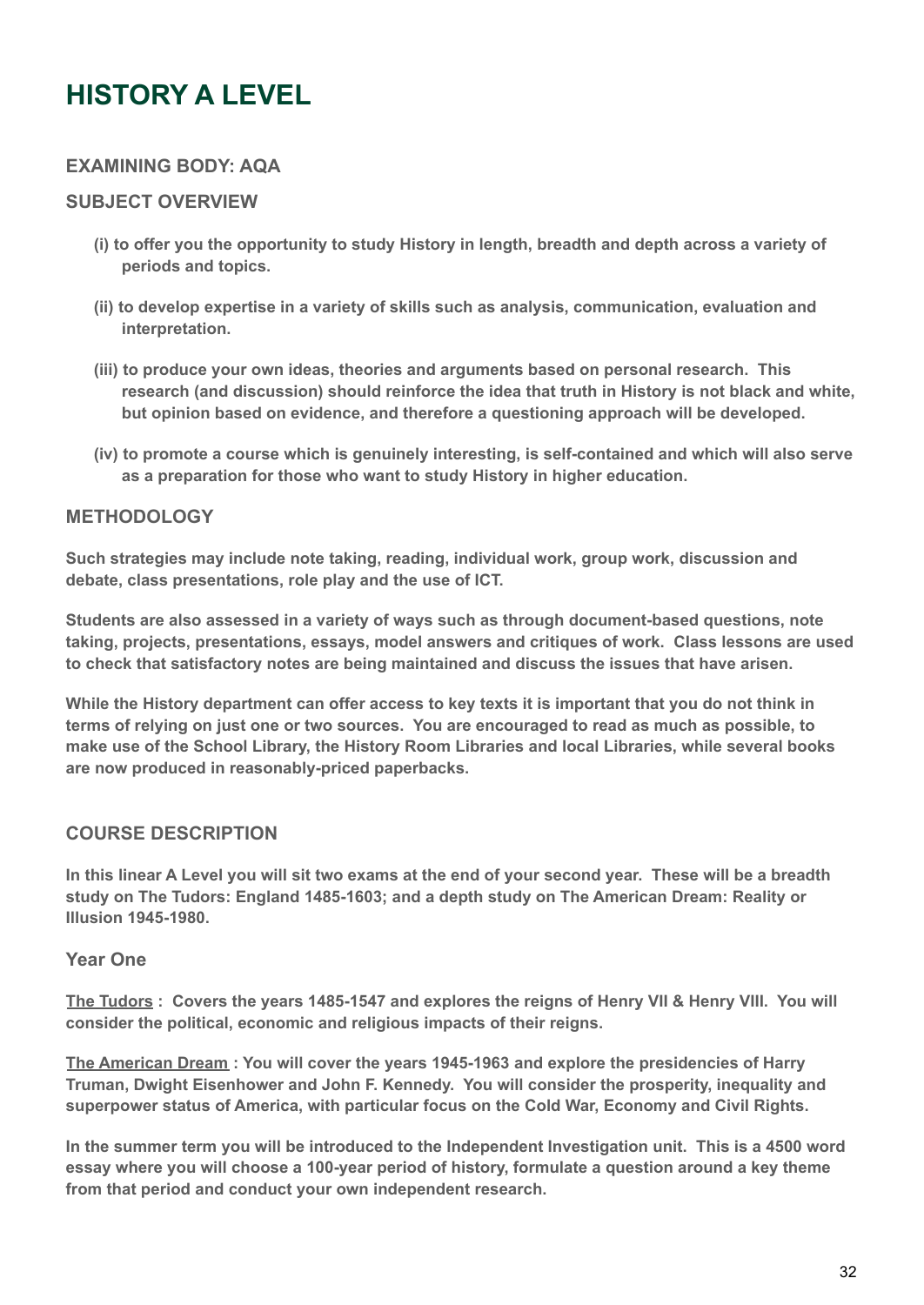#### **Year Two**

**The Tudors : This covers the years 1547-1603 and explores the reigns of Edward VI, Mary I & Elizabeth I. You will consider the change and continuity in society and the impact of economic, social and religious developments.**

**The American Dream : This covers the years 1963-1980 and explore the presidencies of Lyndon Johnson, Richard Nixon, Gerald Ford and Jimmy Carter. You will continue to consider the status of the USA as a superpower, examining the various Presidents' policies regarding the Cold War, Economy and Civil Rights.**

**You will continue to work on your Non Examined Assessment begun in the summer term of Year One.**

#### **EXAMINATION**

**Each examination unit is worth 40% of the A Level. Whilst the exams will each take slightly different formats they will both last 2½ hours and will be made up of 3 questions, totalling 80 marks.**

**The Non Examined Assessment is worth 20% of the A Level. It is marked internally and moderated externally.**

#### **PROGRESSION**

**History can be studied in institutions of further and higher education, either by itself or with other subjects, e.g. Politics, Economics, Law or the Media. Although it is not a specifically vocational subject, it can provide a good basis for broadcasting, the Civil Service, journalism and similar professions.**

**Skills acquired such as analysis, communication of argument, evaluation, interpretation and presentation of ideas would be beneficial in a variety of vocations.**

**If you require further information, please contact the Subject Leader Mr S Beale, email: [sbeale@vynersschool.org.uk](mailto:sbeale@vynersschool.org.uk)**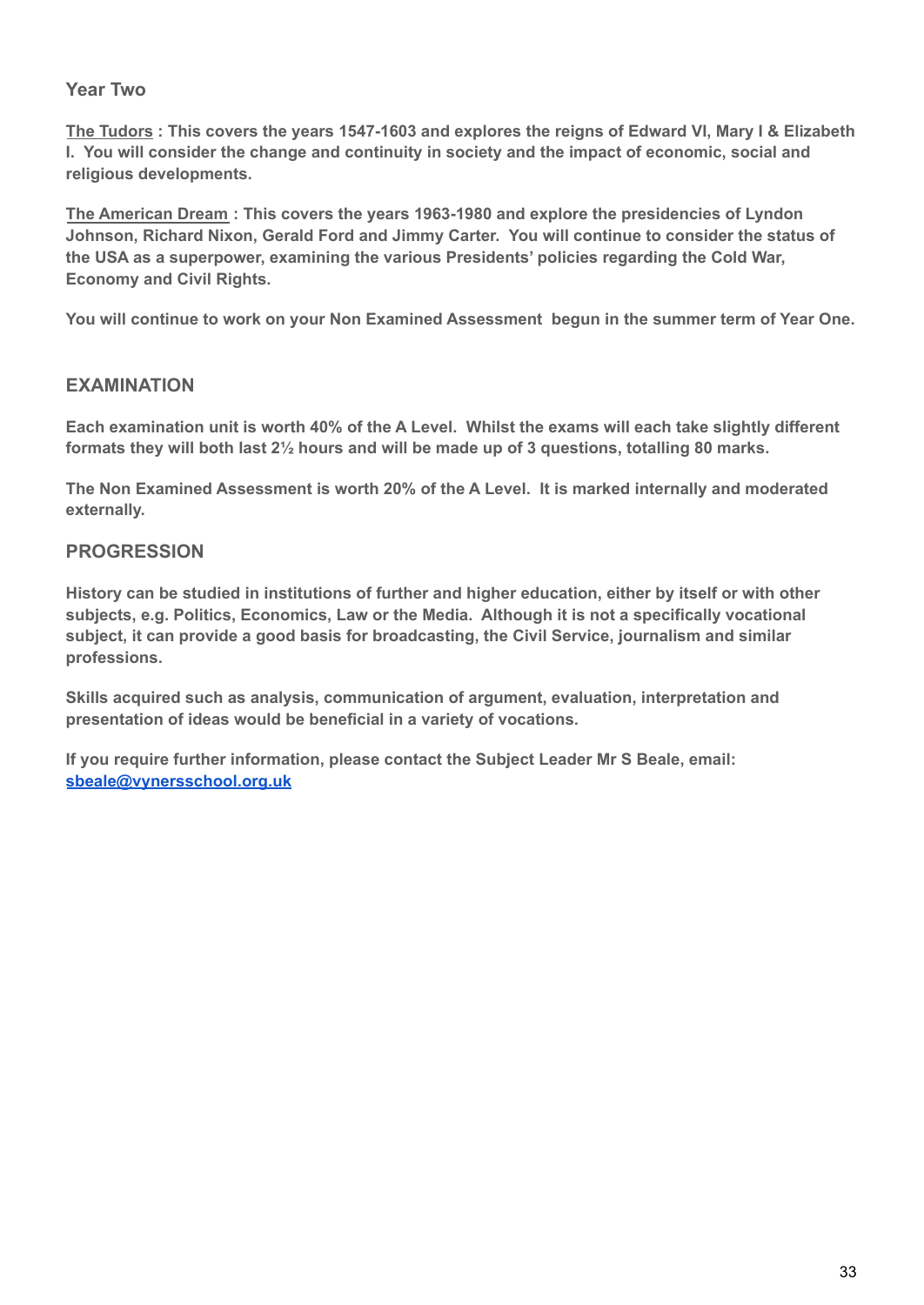# <span id="page-33-0"></span>**IT BTEC LEVEL 3 NATIONAL EXTENDED CERTIFICATE**

# **(Equivalent to 1 A Level)**

### **EXAMINING BODY: EDEXCEL**

#### **SUBJECT OVERVIEW**

**The BTEC Level 3 Extended Certificate in IT is primarily a Technical Level qualification, equivalent to ONE A level (56 UCAS points). It covers many aspects of the sector such as the use of social media marketing in business, developing and managing database information system followed by HTML and CSS Website development. This qualification is designed for learners who are interested in an introduction to the study of creating IT systems to manage and share information, alongside other fields of study, with a view to progressing to a wide range of higher education courses, not necessarily in IT.**

**This course is classroom taught, with a range of lectures, group work, presentations, practical sessions and workshops.**

#### **ASSESSMENT**

**The BTEC Level 3 Extended Certificate in IT consists of one externally assessed exam followed by one externally assessed controlled assessment and two internally assessed coursework units.**

**There are four units that you will have to cover:**

- **1. Information Technology Systems**
- **2. Creating Systems to Manage Information**
- **3. Using Social Media in Business**
- **4. Website Development**

#### **PROGRESSION**

**This qualification supports progression into further education, training or employment. Appropriate further education might be: BTEC Higher National Diploma in Computing; BTEC Foundation Degree in Computing; a degree in computing, IT or related fields; entry into employment.**

**If you require further information, please contact the Subject Leader Mrs Kaur, email: [skaur@vynersschool.org.uk](mailto:skaur@vynersschool.org.uk)**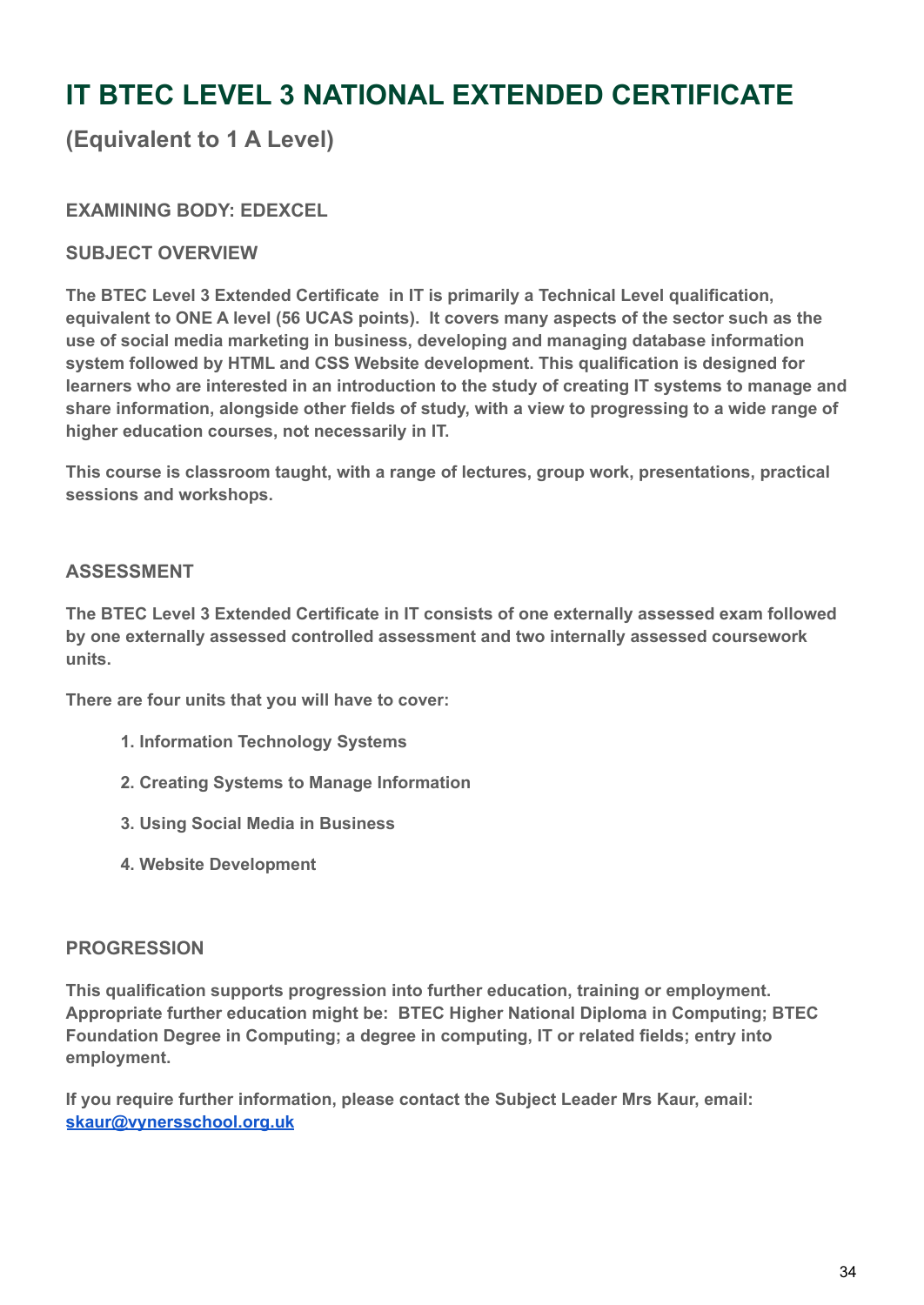# **IT BTEC LEVEL 3 NATIONAL DIPLOMA**

# **(Equivalent To 2 A Levels)**

# **EXAMINING BODY: EDEXCEL**

### **SUBJECT OVERVIEW**

**The BTEC Level 3 Diploma in IT is primarily a Technical Level qualification, equivalent to TWO A level (112 UCAS points). It covers many aspects of the sector such as the use of social media marketing in business, developing and managing database information systems followed by HTML and CSS Website development. Learners study the relationship between hardware and software, managing and communicating information and data, and the principles of designing and developing digital technologies and processes to support organisations, IT Project Management and IT Cyber Security and Incident Management (synoptic). This qualification also includes a choice of optional units, covering areas such as data modelling and analytics, mobile internet technologies, creative technologies and enterprise for IT.This qualification is designed for learners who are interested in an introduction to the study of creating IT systems to manage and share information, alongside other fields of study, with a view to progressing to a wide range of higher education courses, not necessarily in IT.**

**This course is classroom taught, with a range of lectures, group work, presentations, practical sessions and workshops.**

#### **ASSESSMENT**

**The BTEC Level 3 Extended Certificate in IT consists of one externally assessed exam followed by two externally assessed controlled assessment and five internally assessed coursework units.**

**There are eight units that you will have to cover:**

| 1. Information Technology Systems                      | 5. Programming                 |
|--------------------------------------------------------|--------------------------------|
| 2. Creating Systems to Manage Information              | 6. IT project Management       |
| 3. Using Social Media in Business<br><b>Management</b> | 7. Cyber Security and Incident |
| 4. Website Development                                 | 8. Enterprise in IT            |

#### **PROGRESSION**

**This qualification supports progression into further education, training or employment. Appropriate further education might be: BTEC Higher National Diploma in Computing; BTEC Foundation Degree in Computing; a degree in computing, IT or related fields; entry into employment.**

**If you require further information, please contact the Subject Leader Mrs Kaur, email: [skaur@vynersschool.org.uk](mailto:skaur@vynersschool.org.uk)**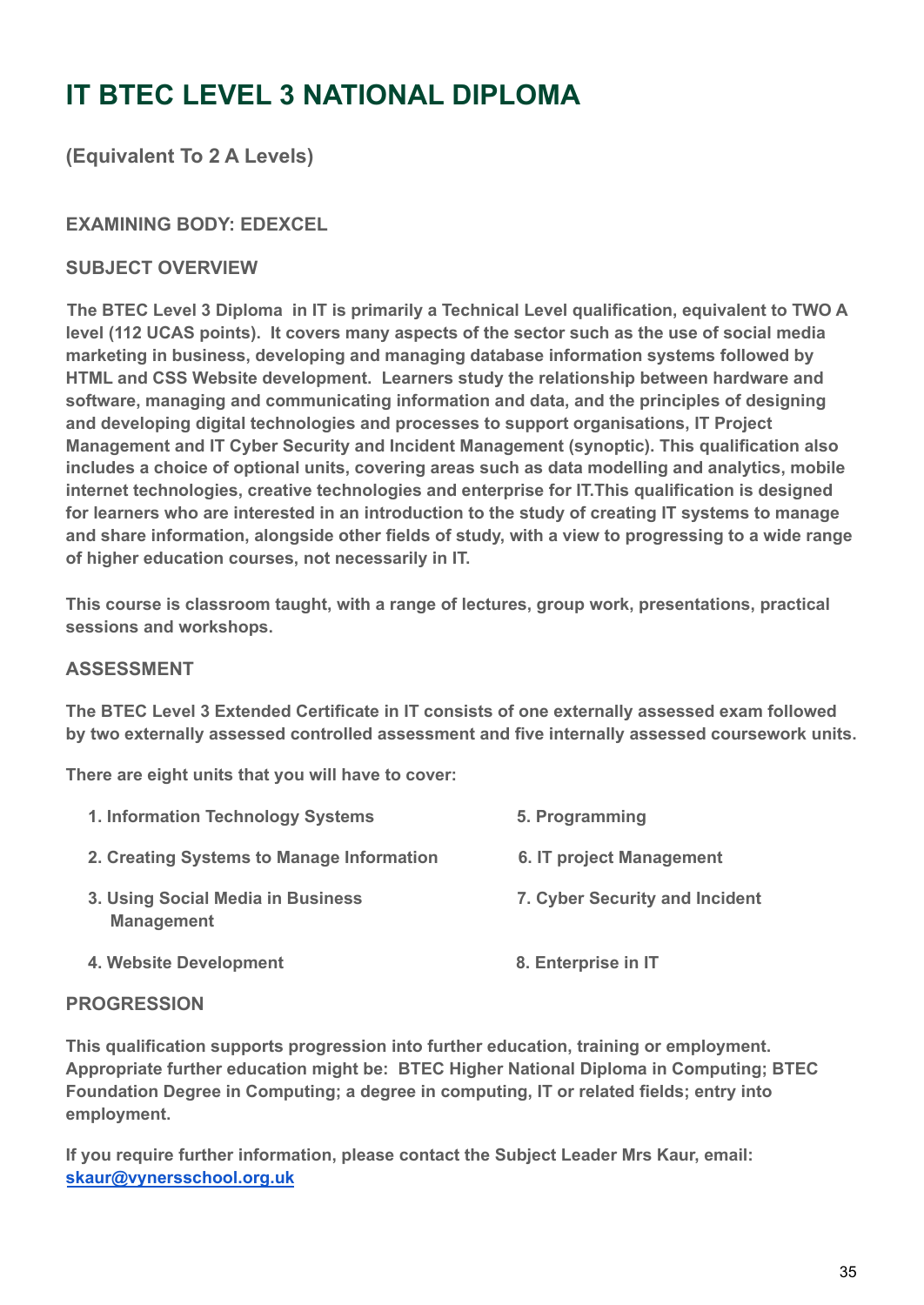# <span id="page-35-0"></span>**MATHEMATICS & FURTHER MATHEMATICS A LEVEL**

**EXAMINING BODY: EDEXCEL**

### **SUBJECT OVERVIEW**

**A Level Mathematics - Year 1 at Vyners comprises all key foundation elements of advanced mathematical study, including pure as well as both statistics and mechanics content. Students will take 2 papers at the end of Year 12, set and marked internally.**

**Year 2 again comprises a mixture of pure, statistics and mechanics. The content of year 1 and year 2 Mathematics has been stipulated by the Department of Education. Students will sit all their external exams at the end of the course, this comprises 3 papers, each 2 hours long.**

**A Level Further Mathematics builds upon the pure, statistics and mechanics content of A Level Mathematics and includes new topics such as Complex numbers and Hyperbolic functions. Those choosing to study Further Mathematics will cover all of the Mathematics content in year 1, and all of the Further Mathematics content in year 2.**

**Students will sit all the exams for both Mathematics and Further Mathematics at the end of year 2. Further Mathematics comprises an additional 4 exams each of 1.5 hours in duration.**

#### **PROGRESSION**

**For progression to many courses at university it is important to have strong mathematical skills. For most science, technology, engineering and mathematics (STEM) degree courses, A Level Mathematics is a requirement and A Level Further Mathematics is often a preferred subject. If you wish to study Mathematics, Physics or Computer Science, A Level Further Mathematics is often a required subject. Having A level Further Mathematics on your university application is a way to make it stand out.**

**Many employers highly value mathematics qualifications because mathematics students become better at thinking logically and analytically. Through solving problems you develop resilience and the ability to think creatively. Through creating proofs and justifying your results, you develop the skills needed to formulate well reasoned arguments. Crucially, you will develop excellent numeracy skills and the ability to process and interpret data.**

#### **SKILLS DEVELOPMENT**

**Studying Mathematics will enable you to develop the following skills:**

- **· understanding of the mathematics that underpins many aspects of our lives**
- **· the ability to apply a range of mathematical skills to different situations**
- **· acute logical thinking and problem-solving abilities**
- **· the ability to process, interpret and analyse information.**

**If you require further information, please contact Mrs N Cox, [ncox@vynersschool.org.uk](mailto:ncox@vynersschool.org.uk)**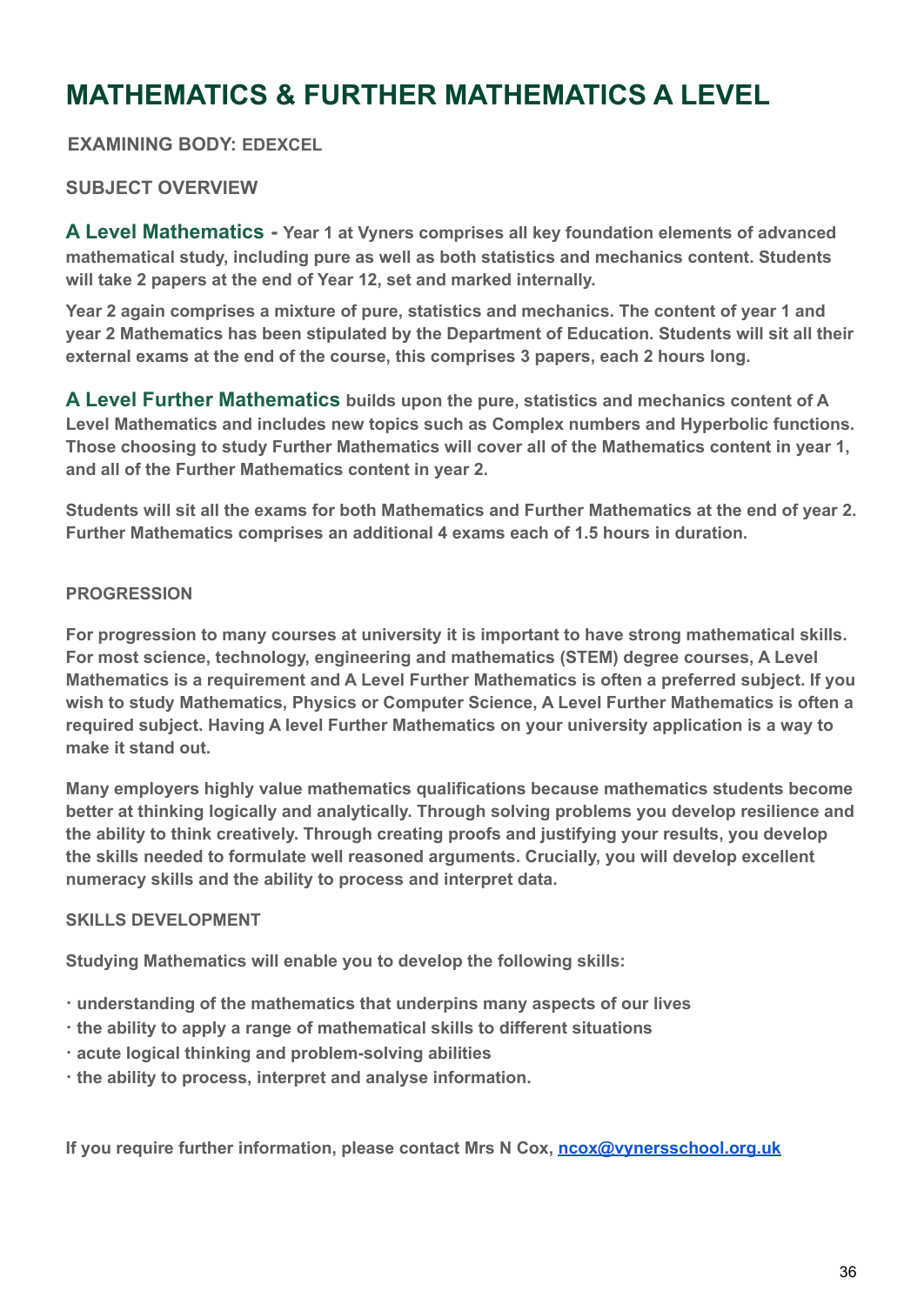# **MATHEMATICAL STUDIES LEVEL 3 ("CORE MATHS")**

### **EXAMINING BODY: AQA**

#### **SUBJECT OVERVIEW**

**Maths is for everyone. It is diverse, engaging and essential in equipping students with the right skills to reach their future destination, whatever that may be. Core Maths focuses on ways in which maths can be applied. This includes topics such as financial maths, probability and risk analysis. There is also a strong statistics focus, which is fantastic in supporting students who are also taking A Levels such as Biology, Chemistry, Geography or Psychology which have a data analysis component.**

**Students will study Core Maths in Year 12 only, and receive a qualification which is equivalent to an AS level. Students will sit two exams each of 1 hour 30 minutes. This qualification is looked upon very favourably when later making university or job applications, particularly in subjects with a numerical component such as the sciences. Often a good grade in Core Maths may lead to a reduced university offer.**

**If you require further information, please contact Mrs N Cox, [ncox@vynersschool.org.uk](mailto:ncox@vynersschool.org.uk)**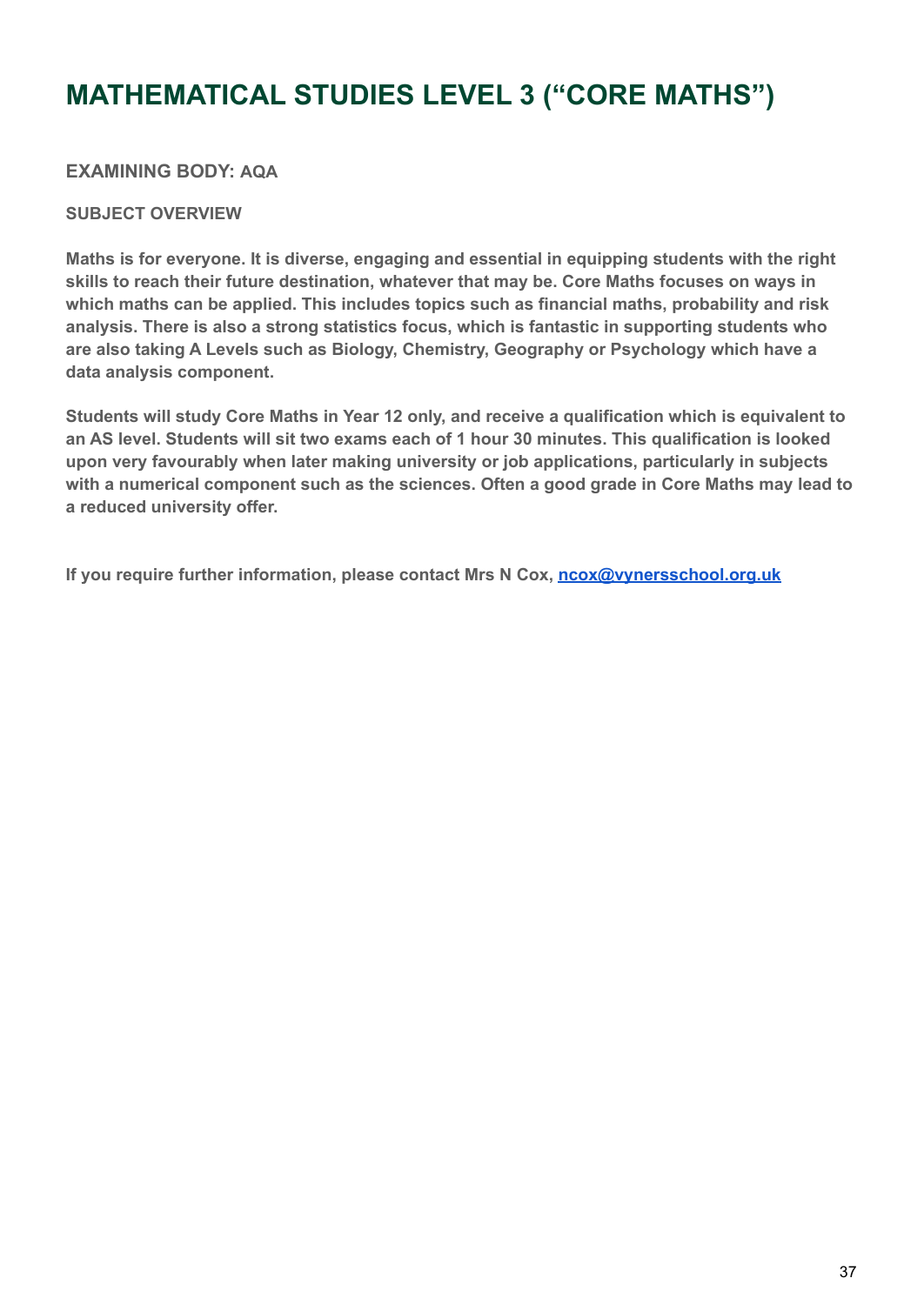# <span id="page-37-0"></span>**MEDIA STUDIES A LEVEL**

# **EXAMINING BODY: EDUQAS**

**Alongside an examination, you will complete a piece of practical coursework which will make up 30% of your final A Level grade. You will be required to research in preparation for, plan, create and evaluate your practical work and will produce professional media artefacts. These practical exercises will enable you to experience what it actually feels like to be a working media practitioner.**

### **SUBJECT OVERVIEW**

**Throughout this course you will explore current debates about culture and the ways in which the media brings about social, cultural and political change.**

**Studying the media means looking differently at the culturally shared products of our everyday lives as people living in the 21st—century technological world. This is the world where a film, a television programme, music or news on the internet can be accessed and understood by audiences and consumers across the globe. You will have first-hand experience as a consumer of the media as part of your everyday life and are already an expert an interpreting media images.**

**Media Studies is a popular subject at A Level. You will enjoy the challenge that comes with designing and creating your own original media texts and exploring the media that you use every day. The course offers the study of a variety of media texts, an exploration of current issues and debates within the world of the media and an evaluation of the way in which audiences consume, respond to, use and enjoy media texts. There is a wide range of exciting jobs available to those wishing to join the media industry and studying A Level Media Studies is the first step to securing a position in this ever popular field.**

### **COURSE DESCRIPTION**

**This course is based on 4 main areas of study: media concepts, media platforms (e.g. TV/film, digital/web-based media, newspapers/magazines), media debates (e.g. Reality TV, Regulation and censorship) and practical production. You will develop your understanding and appreciation of the media and also create a media product e.g. a video, magazine or website using industry standard software.**

**Throughout the two year course you will gain an understanding of notions of 'identity' within the context of cultural life and how people engage with media forms such as television, radio, print, digital communication, advertising and social media. The course will equip you with the knowledge and skills you'll need to engage critically and creatively with media and identity, both significant areas of contemporary culture.**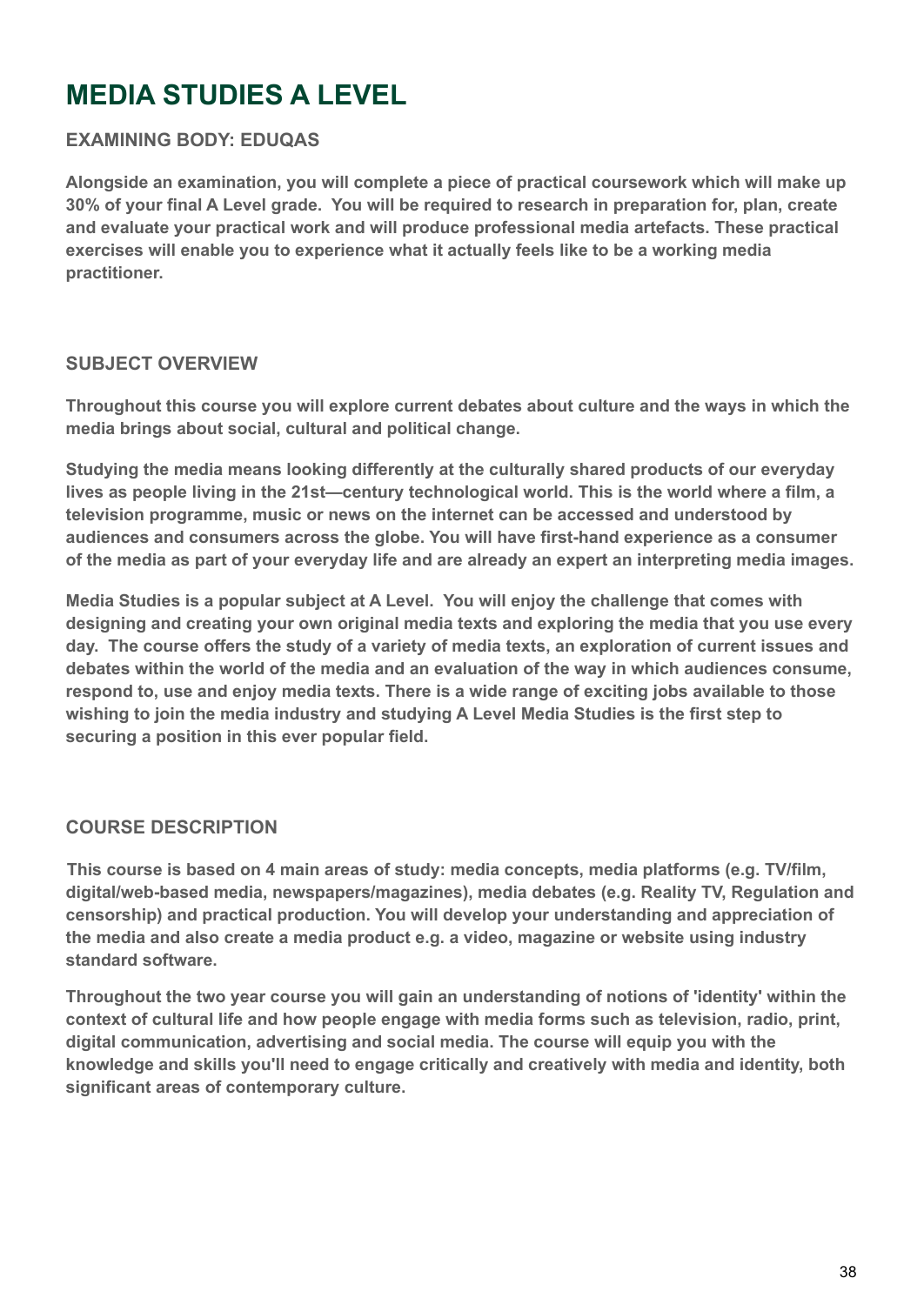### **EXAMINATION**

**Alongside an examination, you will complete a piece of practical coursework in both your first and second year of the course. You will be required to research in preparation for, plan, create and evaluate your practical work and will produce professional media artefacts. These practical exercises will enable you to experience what it actually feels like to be a working media practitioner.**

#### **PROGRESSION**

**Students with A Level Media can go on to university to study a range of disciplines within the media landscape, such as: film studies, television production, communication and advertising.**

**If you require further information, please contact the Subject Leader, Mr C Maunder, email [cmaunder@vynersschool.org.uk](mailto:cmaunder@vynersschool.org.uk)**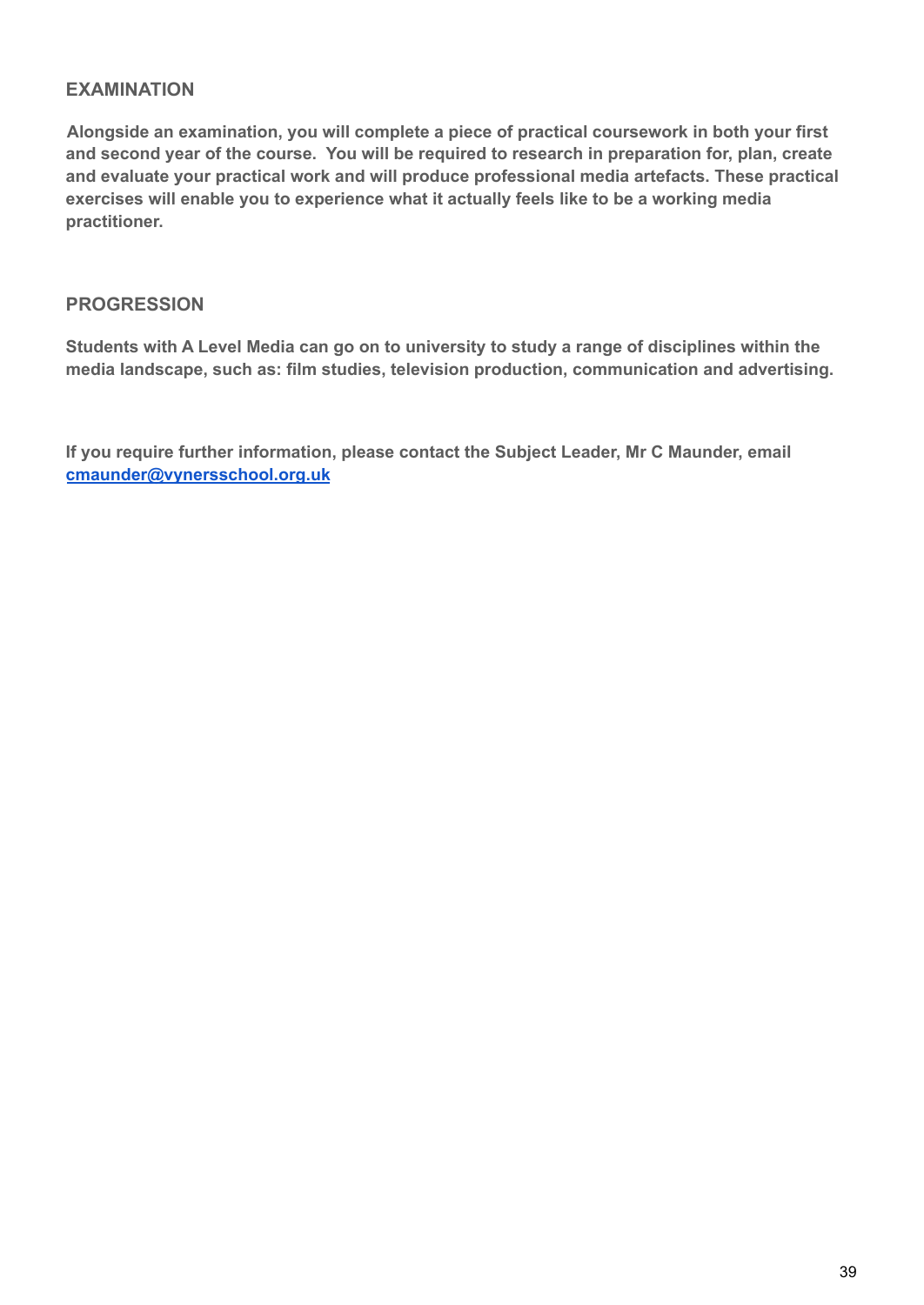# <span id="page-39-0"></span>**MUSIC A LEVEL**

### **EXAMINING BODY: EDUQAS**

### **SUBJECT OVERVIEW**

### **Part 1: Performance (25-35%)**

**Option A: (35%) A 10-12 minute performance consisting of a minimum of three pieces. One piece must reflect the musical characteristics of one area of study. At least one other piece must reflect the musical characteristics of one other, different area of study.**

**Option B: (25%) A 6-8 minute performance consisting of a minimum of two pieces, one piece must reflect the musical characteristics of one area of study**

### **Part 2: Composition (25-35%)**

**Option A: Composing (25%) Two compositions, one of which must reflect the musical techniques and conventions associated with the Western Classical Tradition and be in response to a brief set by WJEC. Learners will have a choice of four set briefs. The second composition is a free composition.**

**Option B: Composing (35%) Three compositions, one of which must reflect the musical techniques and conventions associated with the Western Classical Tradition and be in response to a brief set by WJEC. Learners will have a choice of four set briefs. The second composition must reflect the musical characteristics of one different area of study while the third composition is a free composition.**

#### **Part 3: Examination (40%)**

**You will study 4 set works in two areas of study which are. Within these areas you will explore the different musical elements and the historical context behind each piece.**

#### **Western Classical:**

**Haydn London Symphony**

**Mendelssohn Italian Symphony**

**20th Century Music**

**Poulenc: Trio for Oboe, Bassoon and Piano**

#### **Debussy: Three Nocturnes**

**Students will also study one of three areas of study which are Rock and Pop, Musical Theatre or Jazz and have to answer general questions general musicianship questions about the chosen genre.**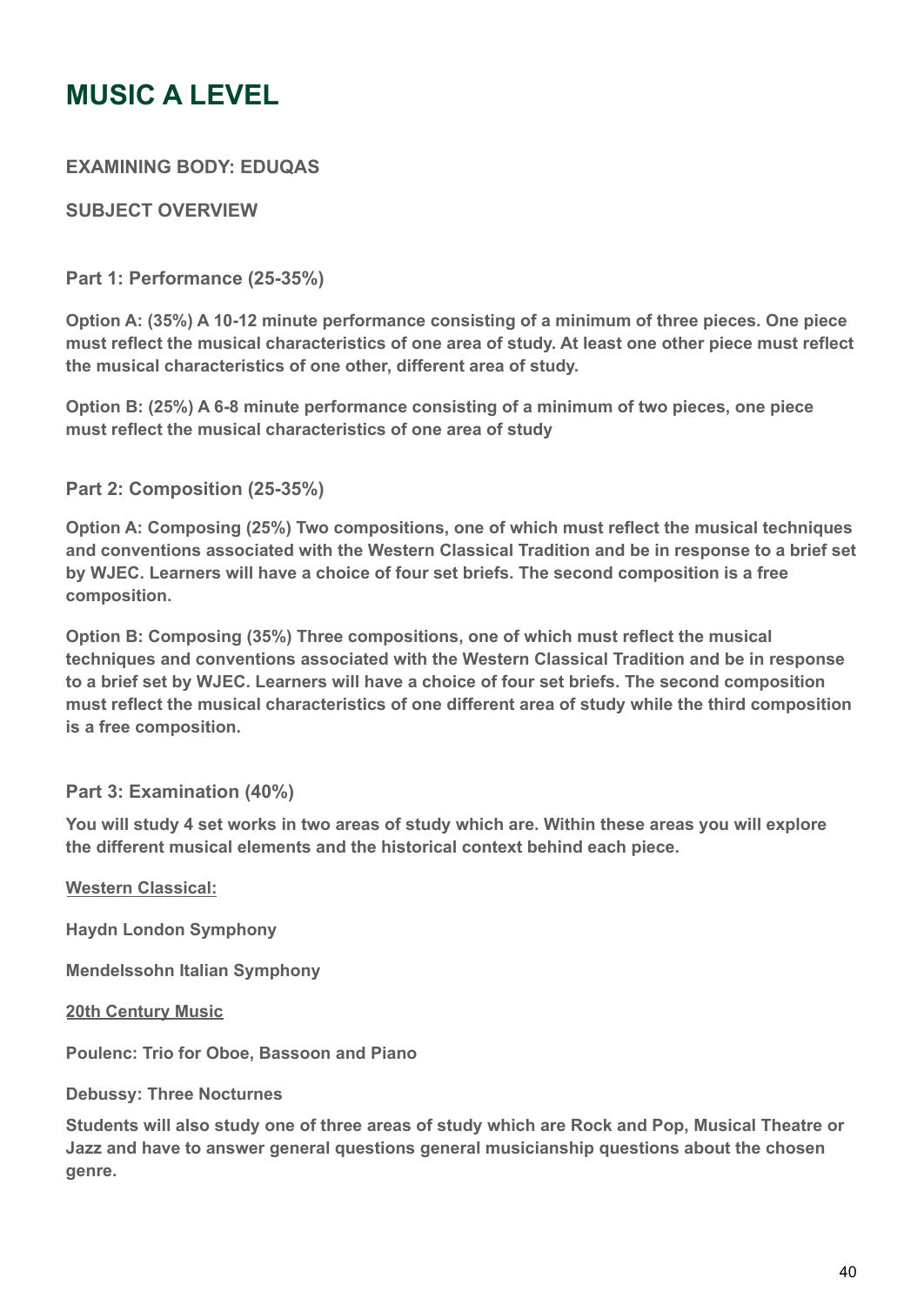### **EXAMINATION**

**Students will have to sit a 2.15 hour exam in which they are answer to respond to the follow types of questions:**

- **1. Set work analysis with a score**
- **2. Extended responses on wider context**
- **3. Unprepared extracts of music with and without a score**
- **4. Comparison questions**

#### **OTHER INFORMATION**

**As an A Level student, you are expected to be a role model for the younger years with music. Therefore, all A Level students must attend Senior Choir every week and one other musical ensemble.**

#### **PROGRESSION**

**Studying music is one of the most fulfilling subjects within school. Not only do you learn the skills of performing on your instrument to a high level, you also gain the ability to analyse any given music, compose your own music and learn many different languages including the language of music itself. Music is regarded highly among the top universities through its nature of encouraging hard work and perseverance. Music is also one of the top jobs for employment Post University with 91% of graduates gaining employment within six months of finishing their degree.**

**If you require further information, please contact the Subject Leader Mr D Cullum, email: [dcullum@vynersschool.org.uk](mailto:dcullum@vynersschool.org.uk)**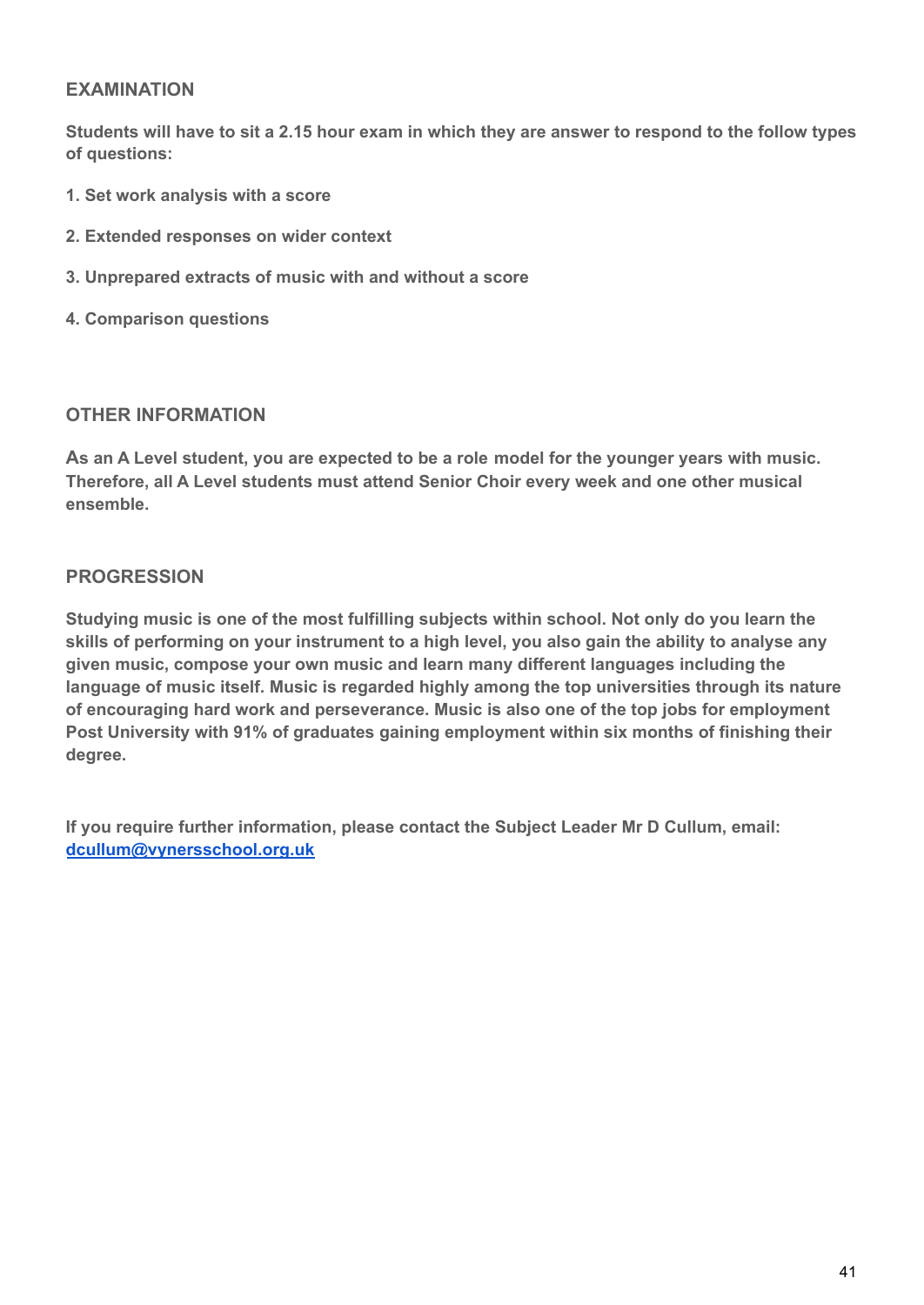# <span id="page-41-0"></span>**BTEC EXTENDED CERTIFICATE IN PERFORMING ARTS**

**(Equivalent in value to 1 A Level)**

**EXAMINING BODY: EDEXCEL**

#### **ENTRY REQUIREMENT**

**Level 4 in English Language or English Literature or Merit in Performing Arts (if taken)**

#### **COURSE DESCRIPTION**

**The BTEC Level 3 programmes are designed to help you extend your understanding of the Performing Arts Industry whilst developing your skills in drama with music & dance options; you will learn techniques as well as create your own performances. You will work on production projects and be involved in many activities both onsite and at external venues. If you are passionate about working in the Arts, then this is the programme for you.**

#### **Units**

**You will be given guidance over the development of projects, which help you to develop independence and are learner responsive. You will also participate in annual events, stage major productions and have the opportunity to see professional performances at venues in London.**

#### **Mandatory Units**

- **1. Investigating Practitioners**
- **2. Developing skills for Live performance**
- **3. Group Performance Workshop**

**and One choice unit from: A variety of dance options**

**A variety of drama units**

**Vocal development unit**

#### **ASSESSMENT**

**50% internally assessed; 50% externally assessed.**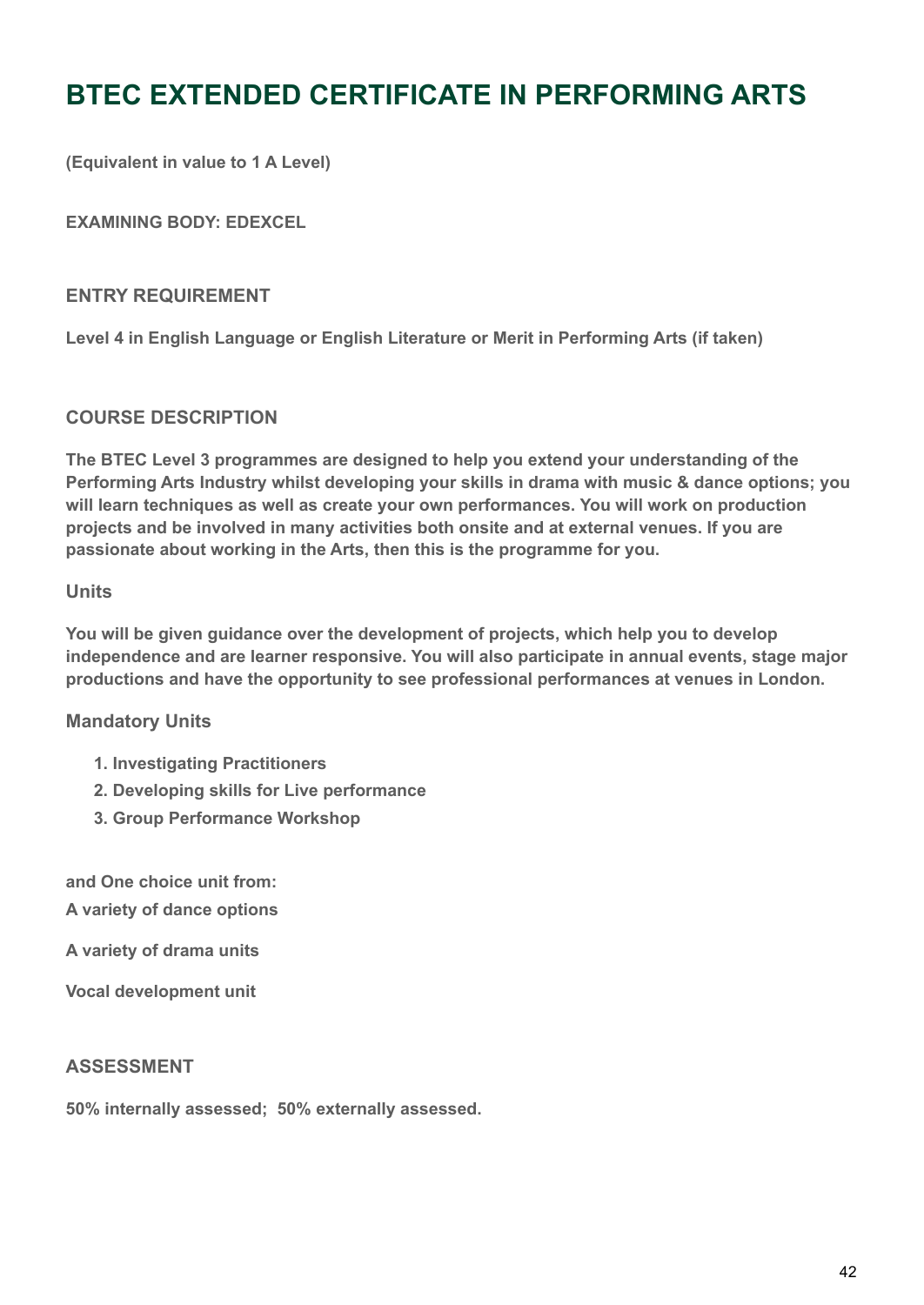#### **PROGRESSION**

**Progression for most learners after successful completion of the Extended Certificate is onto a Foundation Degree in Performing Arts or a BA (Hons) in Performing Arts / Dance / Drama / Music.**

**Alternative choices include employment as a Performer, in Arts Administration or Production, either working for an employer or as a freelance artist.**

**Progression could be into employment or an Apprenticeship. You will have exposure to a range of practical activities through workshops, rehearsals, performances and work experience placements will develop practical skills and build theoretical portfolios to prepare you for the next level of study.**

**Due to the wide number of optional units available, it is possible within reason to 'tailor-make' your course to give you the best opportunity for further development, be it employment, theatre school or university.**

**For any further information, please contact the Subject Leader Mrs H Moore: [hmoore@vynersschool.org.uk](mailto:hmoore@vynersschool.org.uk)**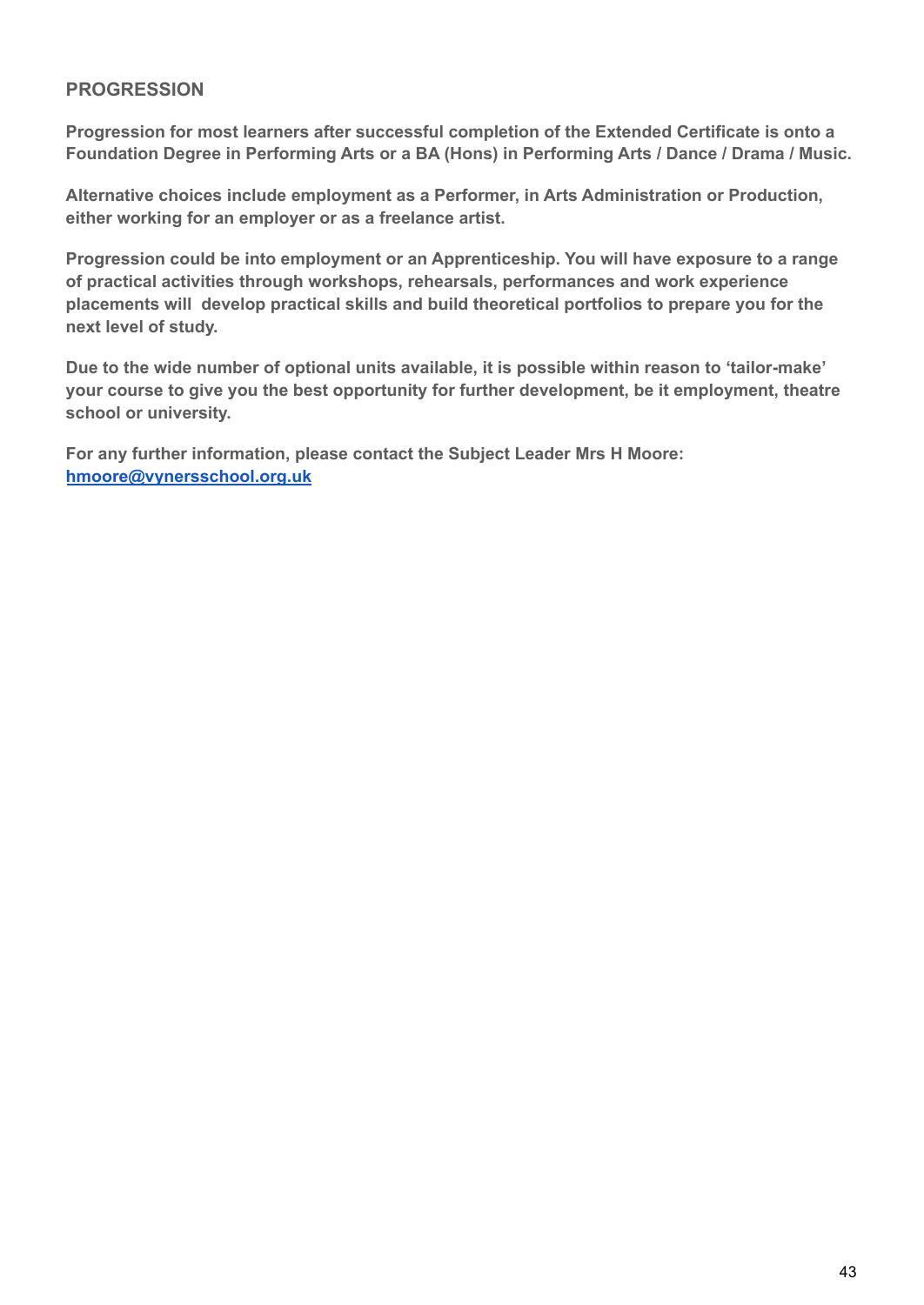# <span id="page-43-0"></span>**PHOTOGRAPHY A LEVEL**

### **EXAMINING BODY: OCR**

### **SUBJECT OVERVIEW**

**This course will offer you the opportunity to learn about a variety of lens and light based media. You will work with both film-based and digital photographic processes, which will enable you to form a means of personal enquiry and expression. You will be encouraged to be experimental in your selection and manipulation of images, and must employ creative approaches which go beyond mere observation and recording.**

**When using film-based photography, you will develop an understanding of SLR cameras and traditional dark-room techniques, involving the developing and printing of your own work. A significant element of the course will focus on the use of digital photography, and image manipulation software such as Adobe Photoshop.**

**The contextual element of the course will enable you to develop an awareness and understanding of the work of photographers. Through research into the work of others, you will seek inspiration, and will be able to extract useful information about working methods.**

#### **EXAMINATION**

| Component 1 : | Personal Investigation 60% of total A Level                                                                     |
|---------------|-----------------------------------------------------------------------------------------------------------------|
|               | • Includes a portfolio of practical work<br>• A related study - an extended written response minimum 1000 words |

**Component 2: Externally Set task 40% of total A Level**

*The exam is 15 hours and will be taken at the end of the 2 year course.*

#### **KEY SKILLS**

**Communication is integral to the Study of A Level Photography. Some IT skills will also be appropriate.**

#### **PROGRESSION**

**There are many careers which involve Photography. The most common route to a career in any Art and Design discipline is by taking a one-year Foundation Course before specialising in a chosen field. Vyners School has an excellent record of placing its A Level students on the best Foundation Courses in the London area. Alternatively, applications can be made through UCAS directly to a specialist degree course in Photography.**

**The study of Photography can also help you to develop transferable skills to take into any career or job.**

**If you require further information please contact the Subject Teacher for Photography Miss Rose, email: [mrose@vynersschool.org.uk](mailto:mrose@vynersschool.org.uk)**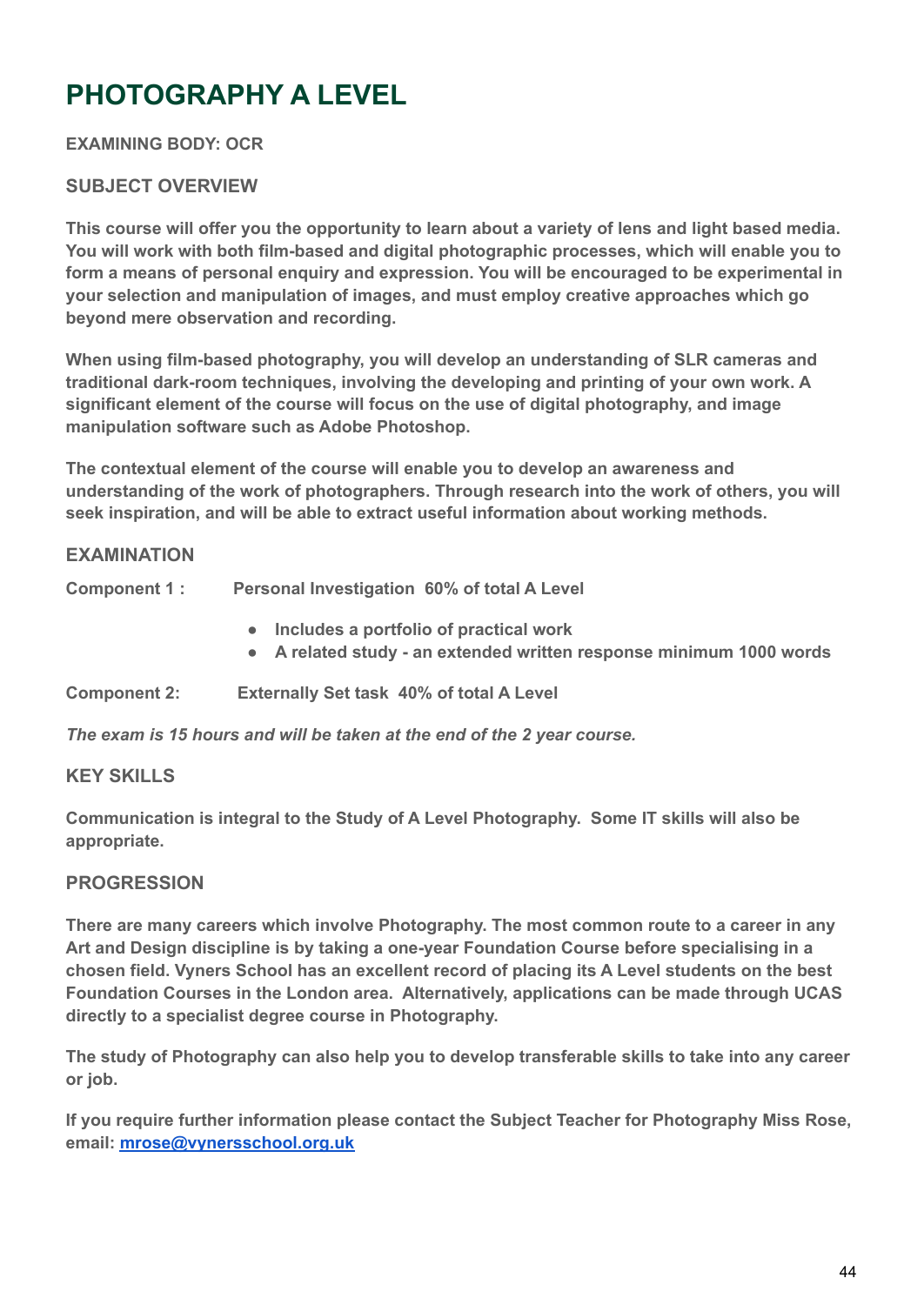# **PHYSICAL EDUCATION A LEVEL**

**AWARDING BODY: OCR**

### **SUBJECT OVERVIEW**

**Our A Level in Physical Education develops knowledge, understanding and skills relevant to physical education. Students gain understanding of the scientific and socio-cultural factors that underpin physical activity, and demonstrate their ability as either performer or coach. This qualification is filled with a range of content across the sporting spectrum developing individuals' knowledge in preparation for a possible career in teaching, sports medicine, nutrition, coaching, strength and conditioning to name a few.**

### **ENTRY REQUIREMENTS**

**2 x Grade 6+ in Science, 6+ in English, 6+ GCSE PE**

### **COURSE CONTENT**

**Physiological factors affecting performance**

**Psychological factors affecting performance**

**Socio-cultural issues in physical activity and sport**

**Performance in Physical Education**

#### **ASSESSMENT**

**Written exams - set and marked by OCR (4 unit exams)**

**Physiological factors affecting performance— 2 Hour Exam**

**Psychological factors affecting performance— 1 Hour**

**Socio-cultural issues in physical activity and sport—1 Hour Exam**

#### **PROGRESSION**

**University course, apprenticeship or employment.**

**If you require any further information please contact the Subject Leader Mr Hall, email: [thall@vynersschool.org.uk](mailto:thall@vynersschool.org.uk)**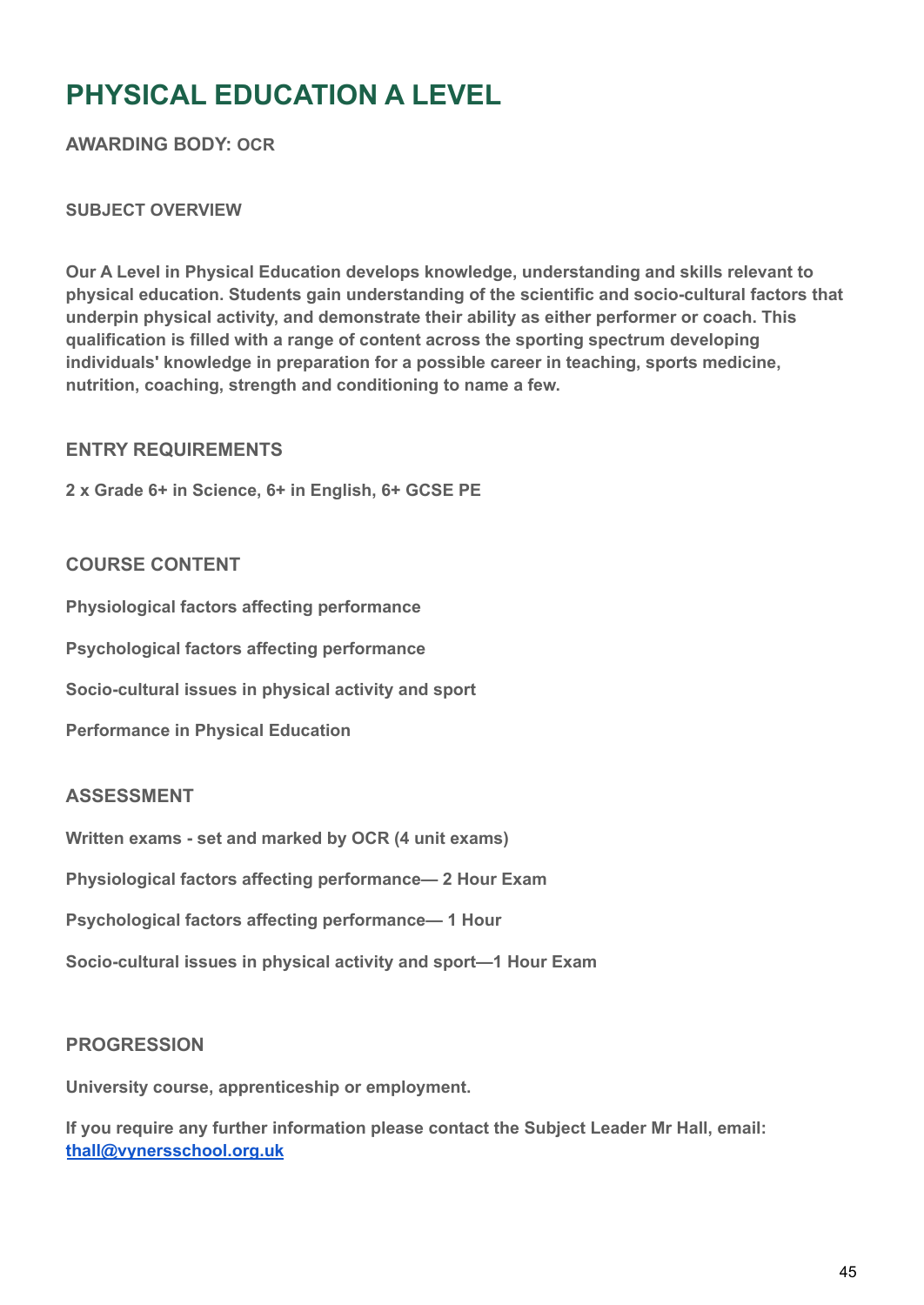# <span id="page-45-0"></span>**PHYSICS A LEVEL**

# **EXAMINING BODY: AQA**

#### **SUBJECT OVERVIEW**

**In Physics there will be opportunities for you to:**

- **study and apply physics relevant in the real world,**
- **meet entirely new ideas and ways of thinking,**
- **develop practical and data analysis skills,**
- **see how physics links to other sciences and mathematics,**
- **use your imagination**
- **develop your problem solving skills**

### **Core content**

#### **Year 1**

- **1. Measurements and their errors**
- **2. Particles and radiation**
- **3. Waves**
- **4. Mechanics and materials**
- **5. Electricity**

**Year 2**

- **6. Further mechanics and thermal physics**
- **7. Fields and their consequences**
- **8. Nuclear physics**
- **9. Turning points in physics**

#### **ASSESSMENT**

**The A Level qualification involves sitting three examination papers.**

- **Paper 1 Topics 1-6 120 minutes 85 marks (including multiple choice section)**
- **Paper 2 Units 1-8 120 minutes 85 marks (including multiple choice section)**
- **Paper 3 All units of A2\* + Options topic (Turning Points in Physics) 120 minutes 80 marks**

#### *\* half of the paper will test knowledge and understanding of practical skills and techniques*

**Throughout Years 12 and 13 there are set practical's that all students must complete and write up in full. These practical's will be tested indirectly through the exams and also directly as a pass or fail through the teacher assessed practical endorsement.**

#### **PROGRESSION**

**Physics offers immense benefits to people and to society – opening doorways, expanding horizons and driving development. It gives powerful and excellent explanations about the workings of the world – explanations that have esteem and are pertinent in an extensive variety of industries and research networks. Besides, it creates mindsets and thinking that are fulfilling and profoundly esteemed by managers in numerous sectors, from accounting to zoology to engineering, or law and medicine. It is a very demanding course, but this correspondingly increases the value of the qualification. Physics also provides a useful background for leisure activities such as astronomy, music and electronics.**

**If you require further information, please contact the Subject Leader, Dr G Abbas, email: [gabbas@vynersschool.org.uk](mailto:gabbas@vynersschool.org.uk)**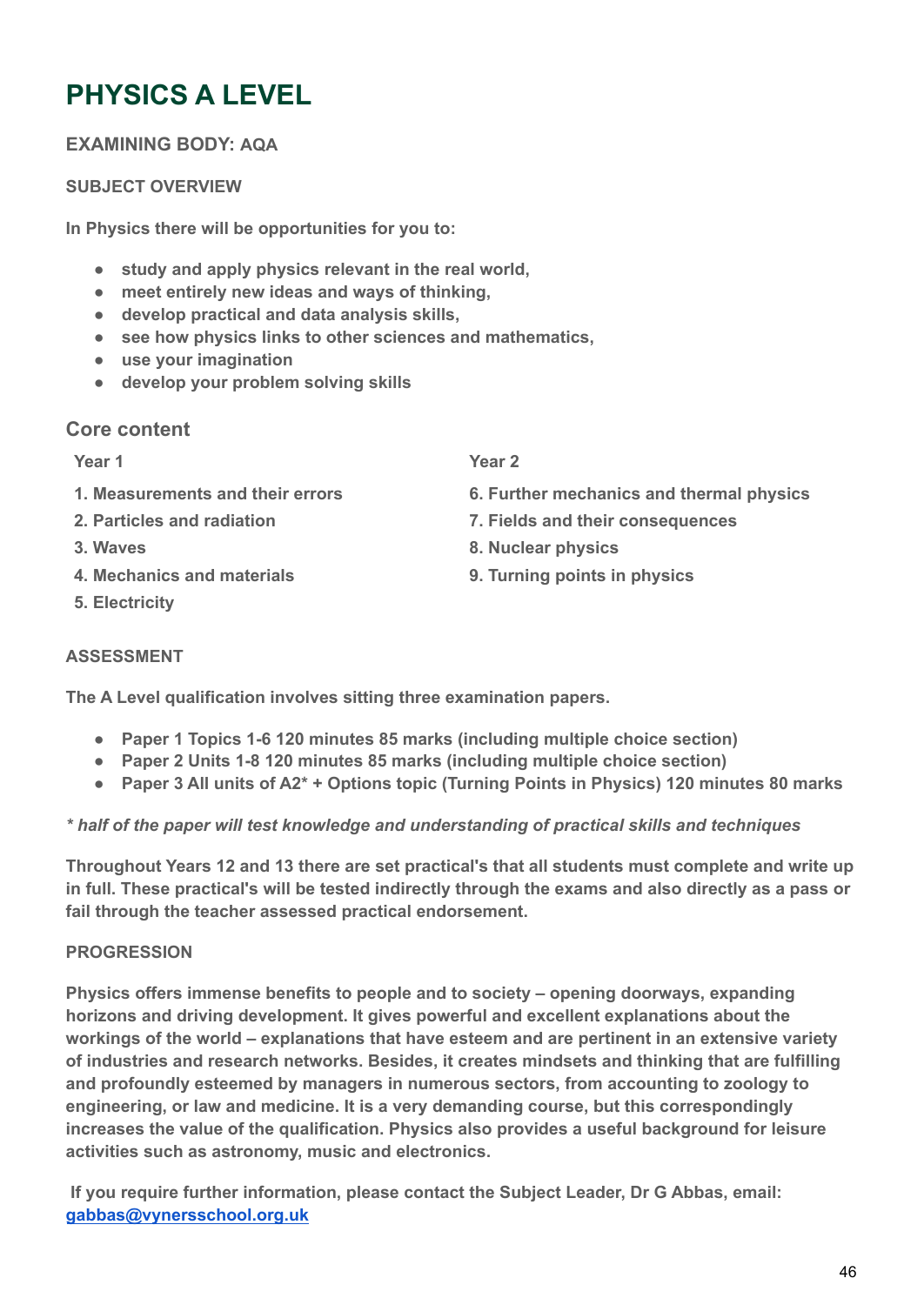# <span id="page-46-0"></span>**PRODUCT DESIGN A LEVEL**

**EXAMINING BODY: AQA**

#### **SUBJECT OVERVIEW**

**Students are encouraged to:**

- **Be open to taking design risks, showing innovation and enterprise whilst considering their role as responsible designers and citizens**
- **Develop intellectual curiosity about the design and manufacture of products and systems, and their impact on daily life and the wider world**
- **Work collaboratively to develop and refine their ideas, responding to feedback from users, peers and expert practitioners**
- **Gain an insight into the creative, engineering and/or manufacturing industries**
- **Develop the capacity to think creatively, innovatively and critically through focused research and the exploration of design opportunities arising from the needs, wants and values of users and clients**
- **Develop knowledge and experience of real world contexts for design and technological activity**
- **Develop an in-depth knowledge and understanding of materials, components and processes associated with the creation of products that can be tested and evaluated in use**
- **Be able to make informed design decisions through an in-depth understanding of the management and development of taking a design through to a prototype/product**
- **Be able to create and analyse a design concept and use a range of skills and knowledge from other subject areas, including maths and science, to inform decisions in design and the application or development of technology**
- **Be able to work safely and skilfully to produce high-quality prototypes/products**
- **Have a critical understanding of the wider influences on design and technology, including cultural, economic, environmental, historical and social factors**
- **Develop the ability to draw on and apply a range of skills and knowledge from other subject areas, including the use of maths and science for analysis and informing decisions in design**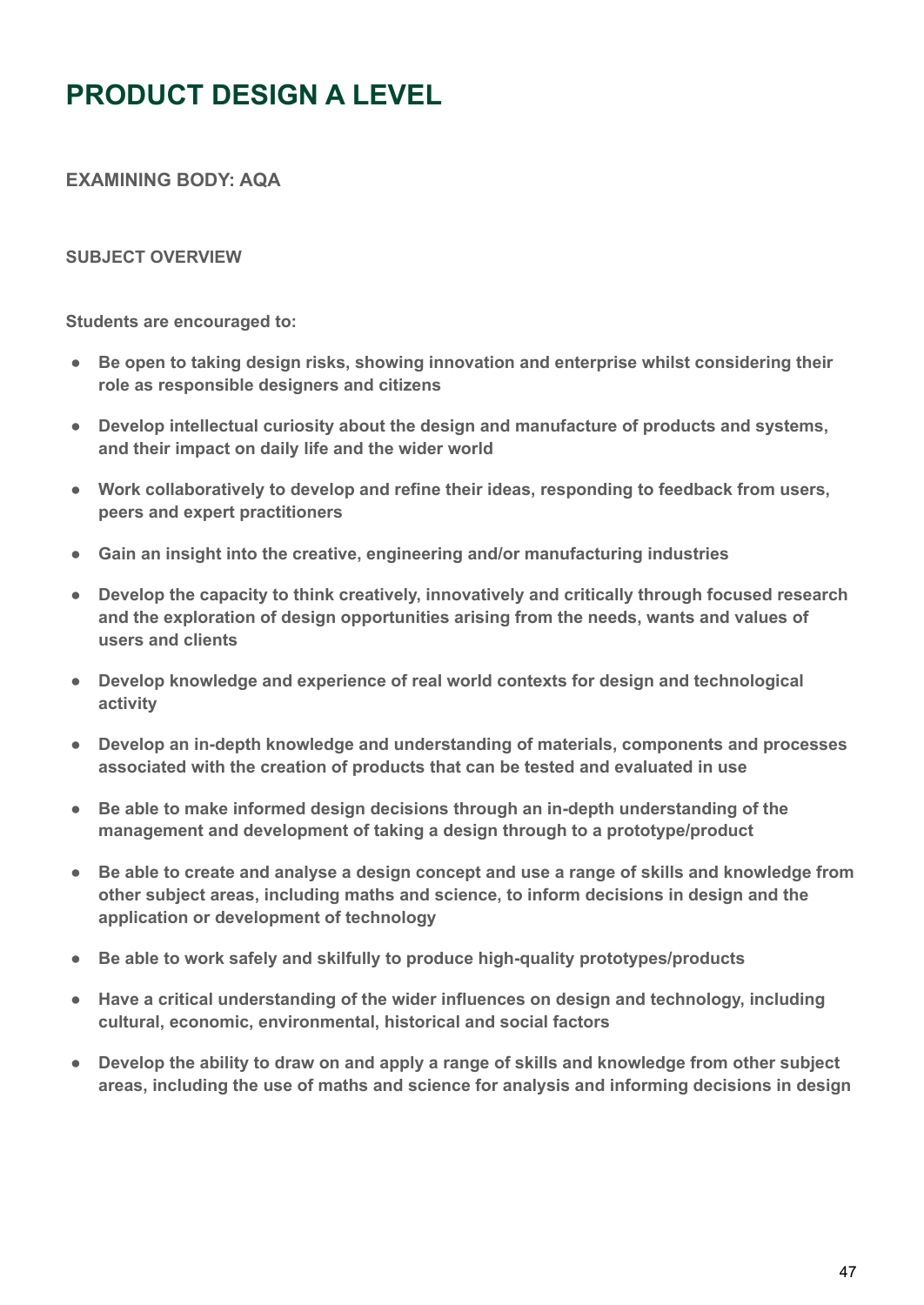| <b>Paper 1 - Technical principles</b> | Paper 2 - Designing and making principles |
|---------------------------------------|-------------------------------------------|
| Written exam: 2 hours and 30 minutes  | Written exam: 1 hour and 30 minutes       |
| 120 marks                             | 80 marks                                  |
| 30% of A-level                        | 20% of A-level Section                    |
|                                       |                                           |

**Non-exam assessment (NEA)**

**Practical application of technical principles, designing and making principles.**

**Substantial design and make project**

**100 marks, 50% of A-level**

**Evidence**

**Written or digital design portfolio and photographic evidence of final prototype.**

**PROGRESSION**

**In recent years there has been a substantial recognition of the value of Product Design at governmental, industrial, commercial and educational levels. Product Design combined with other appropriate subjects, is now recognized as forming an excellent foundation for a wide range of studies at institutions of Higher Education, including the Sunday Times top 15 universities.**

**Progress into Careers / Sixth Form / Higher Education:**

**Higher Education: Secondary Design and Technology Education with QTS and Resistant Materials related degrees**

**Careers: Engineering, Carpentry, Graphics Designing, Architecture, Construction, Product Designer, Interior Designer, Architect, Blacksmith, Engineering Craft, Machinist, Engineering Machine Operator, Fabricator, Materials Engineer, Mechanical Engineer, Mechanical Engineering Technician, Scrap Dealer, Sheet, Metal Worker, Toolmaker, Track Maintenance Operative, Vehicle Body Repairer, Welder.**

**If you require further information, please contact the Subject Leader Mr Babra, email: [sbabra@vynerschool.org.uk](mailto:sbabra@vynerschool.org.uk)**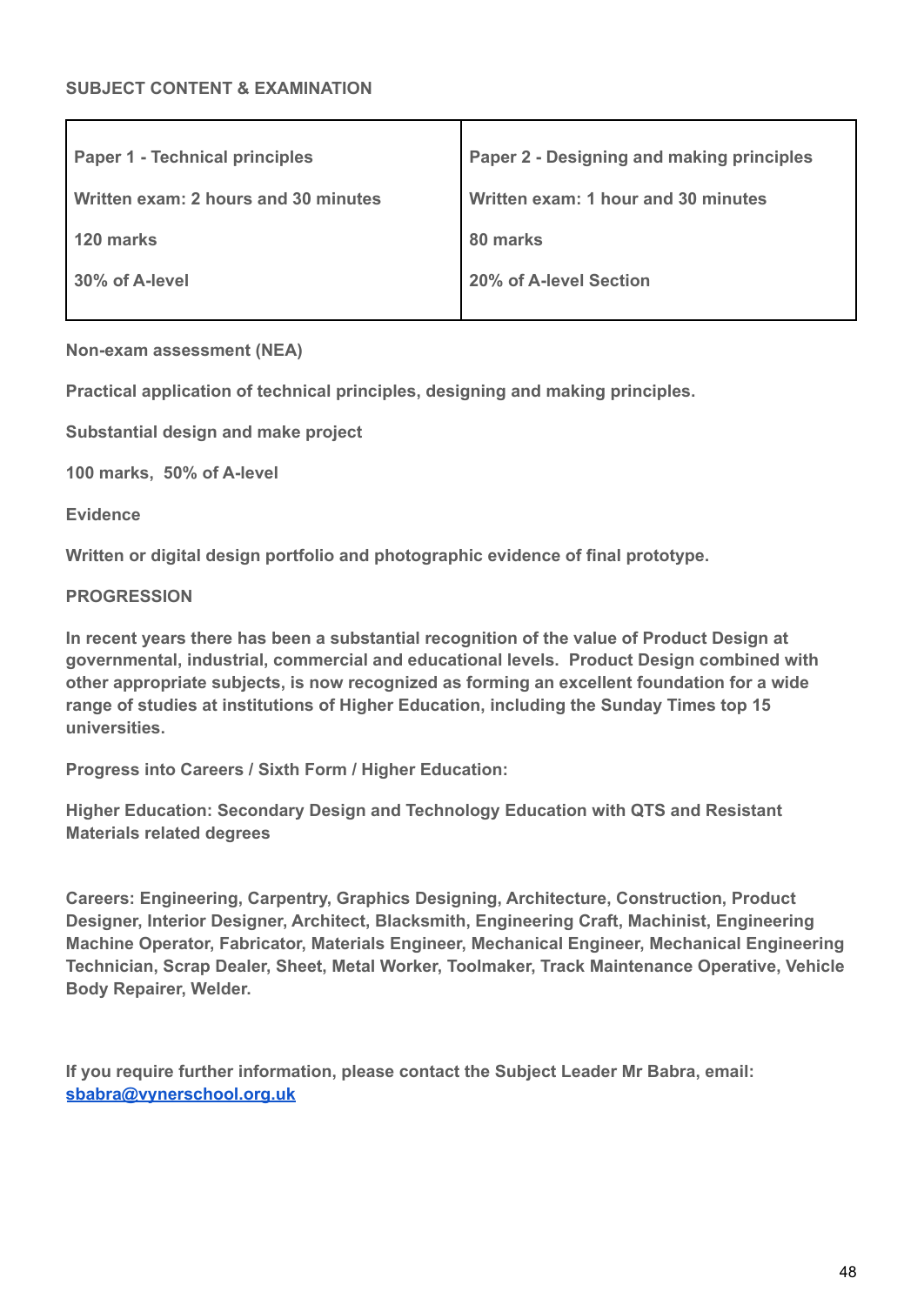# <span id="page-48-0"></span>**PSYCHOLOGY A LEVEL**

### **EXAMINING BODY: AQA**

### **SUBJECT OVERVIEW**

**Psychology provides a fascinating insight into the reasoning behind the human mind and behaviour, with the aim of answering the most interesting questions in life; why do people develop mental illness? Why do people obey authority figures?**

**You will develop knowledge and understanding of Psychological theories and explanations by applying them in real life contexts. Psychology is a very challenging but rewarding course. You will develop skills relating to problem-solving, organisation and initiative that are in demand in the workplace. You will also develop a practical understanding of research methodology and develop critical thinking skills relevant to the majority of degree level courses.**

**A level Psychology relates to a range of other subjects and would fit well with most but in particular: Maths, Science and extended writing and analytical subjects such as English, History, Media**

#### **COURSE CONTENT**

**You will study topics such as : Research methods, Social influence ,Memory, Attachment, Approaches, Psychopathology, Relationships, Aggression and Schizophrenia.**

**You will also study Issues and Debates within psychological research along with research methodology and Biopsychology.**

#### **ASSESSMENT**

**Three 2 hour examinations at the end of the two year course with regular testing throughout the course**

#### **PROGRESSION**

**Psychology is a very useful subject for many possible careers or courses in Higher Education. Whilst it is clearly relevant for careers/courses in many professions such as clinical psychology or social work, it is also relevant to many more such as medicine, computer science, scientific and social research, journalism, advertising and market research, nursing, criminology, counselling, management, personnel management, design studies, anthropology, clinical psychology, teaching, pharmacy and biology.**

**Some of our students have gone on to study Law, Dentistry, Physiotherapy, Business and Economics or related courses. Psychology can be studied at Higher Education as a BSc or in combination with many other subjects.**

**If you require further information, please contact the Subject Leader Ms J Griffin: [griffin@vynersschool.org.uk.](mailto:griffin@vynersschool.org.uk)**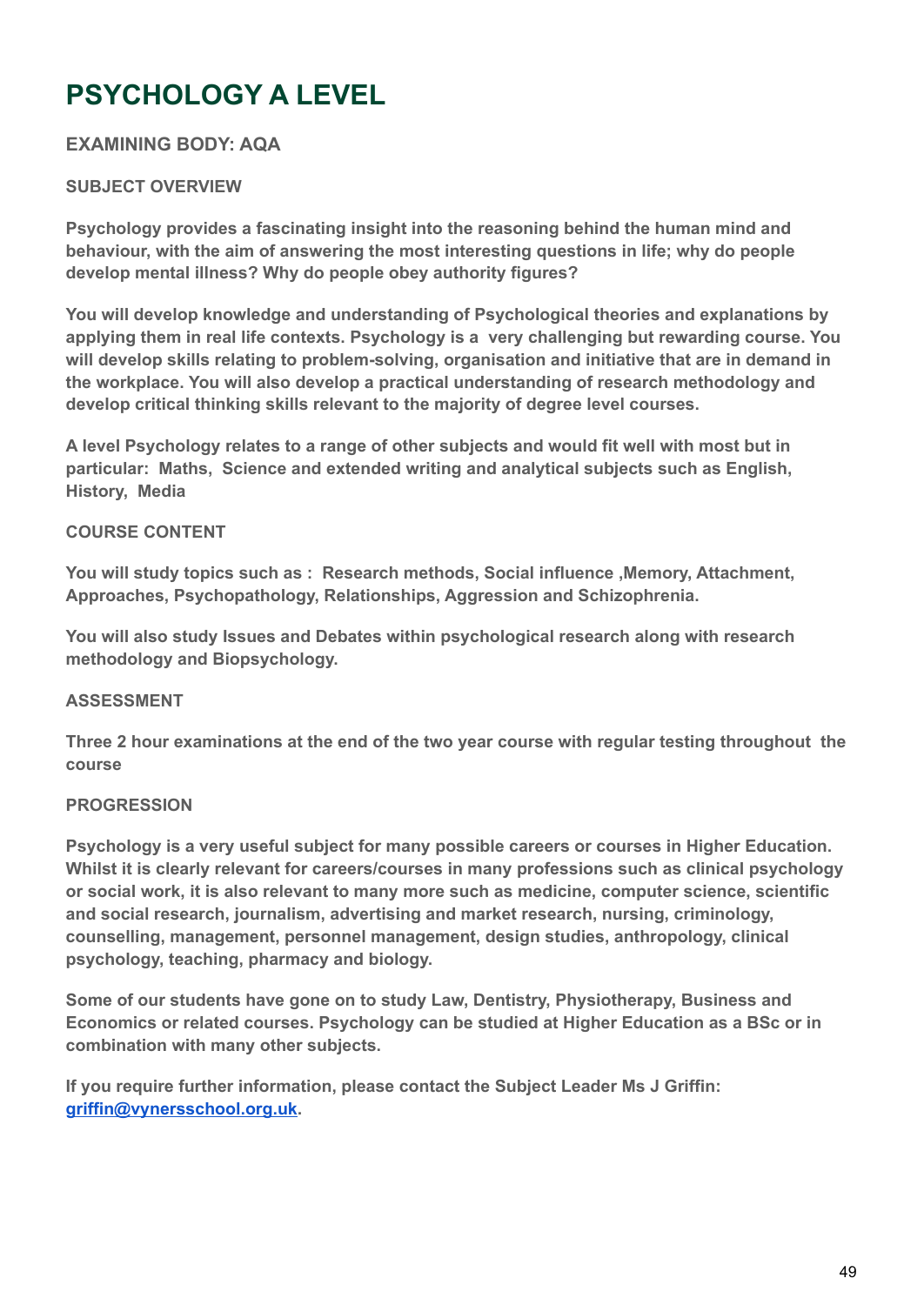# <span id="page-49-0"></span>**SPORT AND PHYSICAL ACTIVITY LEVEL 3 OCR TECHNICAL**

**(EXTENDED CERTIFICATE TO DIPLOMA LEVEL CERTIFICATION)**

**AWARDING BODY OCR**

#### **ENTRY REQUIREMENTS:**

**Two Grade 4 in Combined Science, or Triple Science and Grade 4 in English**

#### **WHAT ARE OCR LEVEL 3 QUALIFICATIONS?**

**These qualifications give learners the knowledge, understanding and skills that they need to prepare them for employment or higher education. Equivalent in size to two or three 'A' levels studied over two years.**

#### **COURSE AIM**

**A level 3 qualification for post - 16 learners who want to achieve their potential and progress to the next stage of their lives whether it be in higher education, an apprenticeship or employment. It aims to develop students' knowledge, understanding and skills of the principles of sport and physical activity to a wide range of participants.**

#### **CONTENT**

- **Body Systems and the Effects of Physical Activity**
- **Sports Coaching and Activity Leadership**
- **Sports Organisation and Development**
- **Working Safely in Sport, Exercise, Health and Leisure**
- **Organisation of Sports Events**
- **Physical Activity for Specific Groups**
- **Sports Injuries and Rehabilitation**
- **Practical Skills in Sport and Physical Activities**
- **Performance Analysis in Sport and Exercise**
- **Nutrition and Diet in Sport and Exercise**
- **Health and Fitness Testing for Sport and Exercise**
- **The Business of Sport**
- **Sport and Exercise Psychology**
- **Sport and Exercise Sociology**

#### **TYPES OF ASSESSMENT**

- **Assignments set and marked internally**
- **Written exams set and marked by OCR**

**PROGRESSION : University course, apprenticeship or employment.**

**If you require any further information please contact the Subject Leader Mr Hall, email: [thall@vynersschool.org.uk](mailto:thall@vynersschool.org.uk)**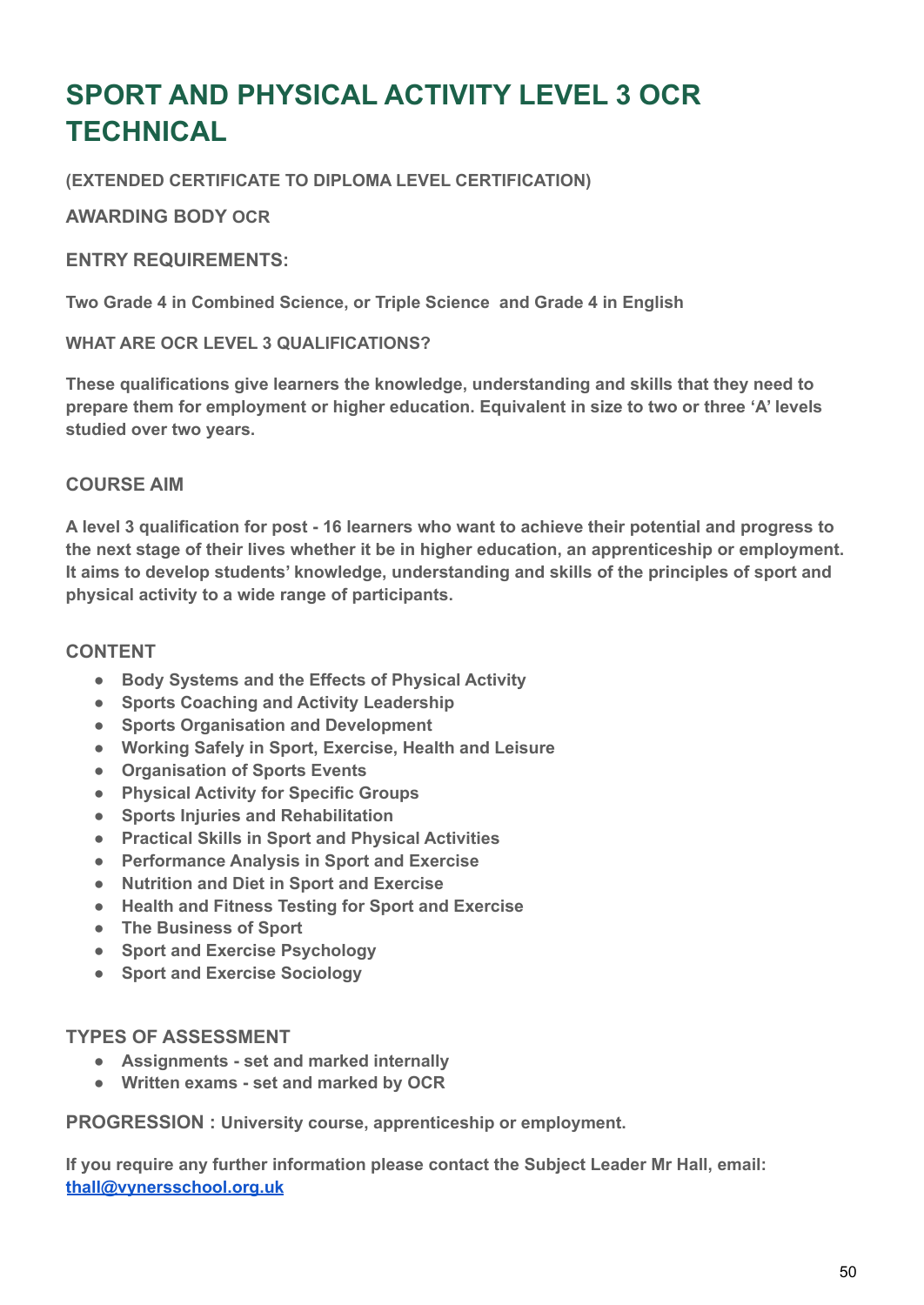**Below are some general guides to A Level subjects which may be needed for certain degree courses at Universities. It should be seen only as a guide to help you choose subjects and is not a comprehensive list of University requirements.**

| <b>Science Courses</b>                                                                                       | A Levels to consider                                                              |
|--------------------------------------------------------------------------------------------------------------|-----------------------------------------------------------------------------------|
| <b>Agriculture/Biochemistry</b>                                                                              | Chemistry essential - Maths/Physics/Biology may be useful                         |
| Biology/Botany/Ecology/<br>Zoology                                                                           | <b>Chemistry and Biology</b>                                                      |
| <b>Chemical Engineering</b>                                                                                  | Two from Chemistry, Maths and Physics                                             |
| <b>Chemistry</b>                                                                                             | <b>Chemistry and at least one from Maths, Physics and Biology</b>                 |
| <b>Computer Science</b>                                                                                      | Maths and Computer Science, Further Maths recommended                             |
| <b>Dentistry</b>                                                                                             | <b>Chemistry and two from Physics, Maths &amp; Biology</b>                        |
| <b>Engineering (including Civil,</b><br><b>Electronic/Electrical,</b><br><b>Production &amp; Mechanical)</b> | <b>Maths and Physics essential</b>                                                |
| <b>Food Science/Nutrition</b>                                                                                | <b>Chemistry may be preferred</b>                                                 |
| Geology                                                                                                      | <b>Combination of Sciences and Geography useful</b>                               |
| <b>Mathematics</b>                                                                                           | Mathematics, Further Mathematics, Chemistry, Biology and<br><b>Physics useful</b> |
| <b>Medicine</b>                                                                                              | Chemistry essential then two from Physics, Maths and Biology                      |
| <b>Nursing</b>                                                                                               | <b>Chemistry and Biology preferred</b>                                            |
| <b>Ophthalmic optics</b>                                                                                     | <b>Minimum of 2 Sciences</b>                                                      |
| <b>Pharmacy/Pharmacology</b>                                                                                 | <b>Chemistry and two from Physics, Maths and Biology</b>                          |
| <b>Physics</b>                                                                                               | <b>Physics and Maths, Further Maths recommended</b>                               |
| <b>Veterinary Science</b>                                                                                    | <b>Chemistry, Biology and Physics</b>                                             |

| <b>Arts/Humanities courses</b> | A Levels to consider                                  |
|--------------------------------|-------------------------------------------------------|
| <b>American Studies</b>        | <b>English or History</b>                             |
| Archaeology                    | Most subjects acceptable                              |
| <b>Drama / Theatre</b>         | Drama / English                                       |
| <b>English</b>                 | English - Drama, History and MFL useful               |
| <b>Fine Art/Art</b>            | Art an advantage – portfolio of work usually required |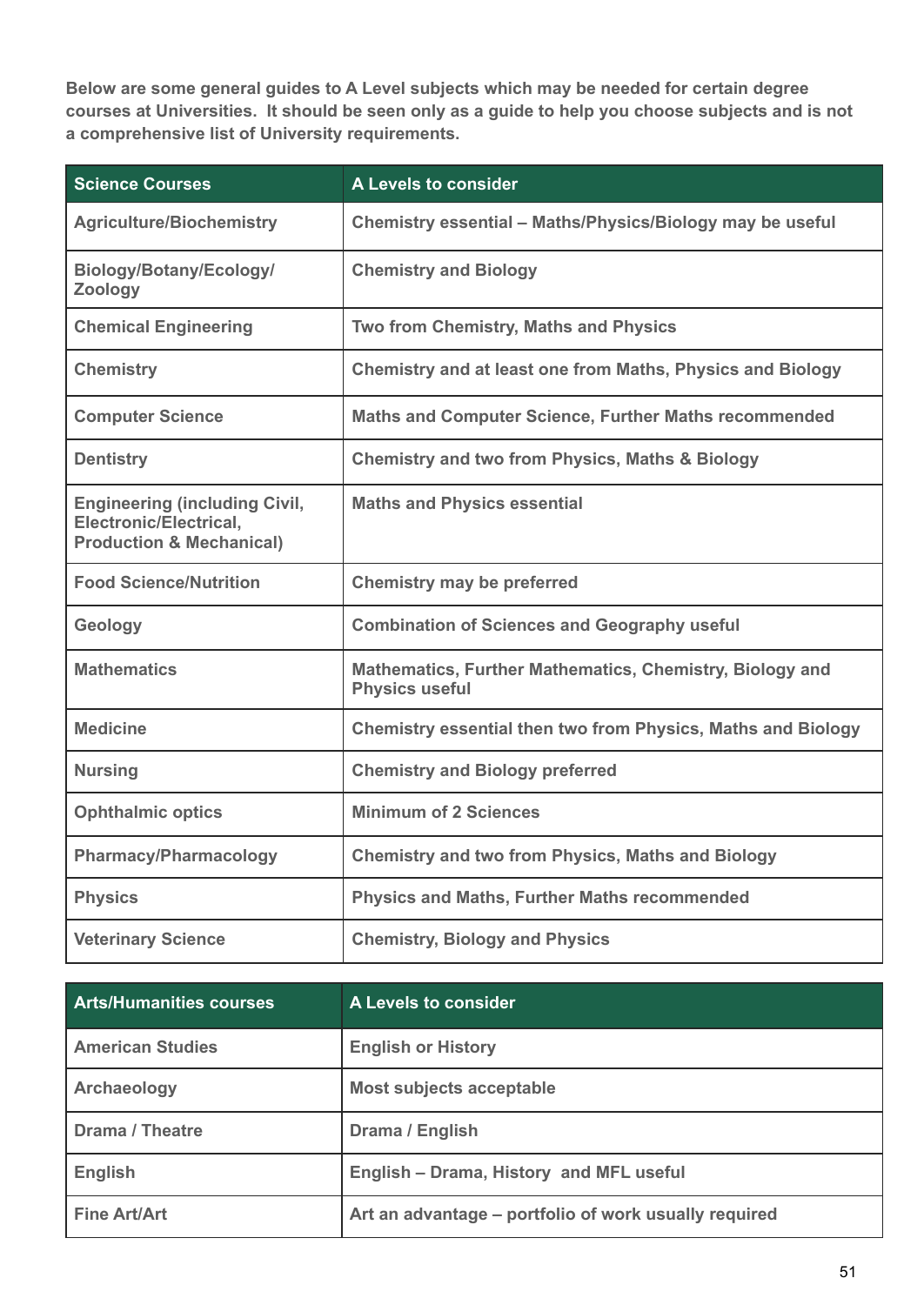| <b>History, Government &amp; Politics</b> | History preferred – English and MFL can be useful                                                                                                                                                     |
|-------------------------------------------|-------------------------------------------------------------------------------------------------------------------------------------------------------------------------------------------------------|
| <b>MFL</b>                                | A Level in the main language to be studied. Two languages<br>would be an advantage. German matches well with STEM subjects<br>as well as History, government and politics Geography, Music and<br>art |
| <b>Music</b>                              | Music required by most with grade 7 performance preferred. A<br>second instrument may be an advantage                                                                                                 |
| <b>Politics</b>                           | Most acceptable: History, Economics, Maths. MFL and<br>Geography can also be useful.                                                                                                                  |
| <b>Theology</b>                           | Religious Studies not essential. MFL, English and History may<br>be useful                                                                                                                            |

| <b>Degree Courses accepting</b><br>mixed Art & Science A Levels | A Levels to consider                                                                                                                                                              |
|-----------------------------------------------------------------|-----------------------------------------------------------------------------------------------------------------------------------------------------------------------------------|
| <b>Accountancy</b>                                              | <b>Maths preferred</b>                                                                                                                                                            |
| <b>Architecture</b>                                             | Maths and Physics may be useful. Aptitude for Art desirable but<br>A Level not required. Geography, English, History, D & T could<br>be useful. Student portfolio may be required |
| <b>Business Studies</b>                                         | <b>Maths, Business Studies, MFL, Economics useful</b>                                                                                                                             |
| <b>Drama</b>                                                    | Drama & Theatre Studies, English, Media, Psychology                                                                                                                               |
| <b>Economics</b>                                                | <b>Maths preferred, History useful</b>                                                                                                                                            |
| <b>Education</b>                                                | A Level in specialist subject required.<br><b>GCSE English and Maths required</b>                                                                                                 |
| Geography                                                       | Geography preferred. Biology, MFL, History, Maths, Chemistry,<br><b>Biology all useful</b>                                                                                        |
| <b>Leisure Industry</b>                                         | <b>Business Studies/Economics useful and Technical Sport</b>                                                                                                                      |
| Law                                                             | History, MFL, English, Maths all useful                                                                                                                                           |
| <b>Philosophy</b>                                               | <b>Maths and MFL useful</b>                                                                                                                                                       |
| <b>Psychology</b>                                               | Some require Psychology or a Science                                                                                                                                              |
| Sociology (including social<br>work)                            | Economics, History, Maths useful - Sociology A Level not<br>always required                                                                                                       |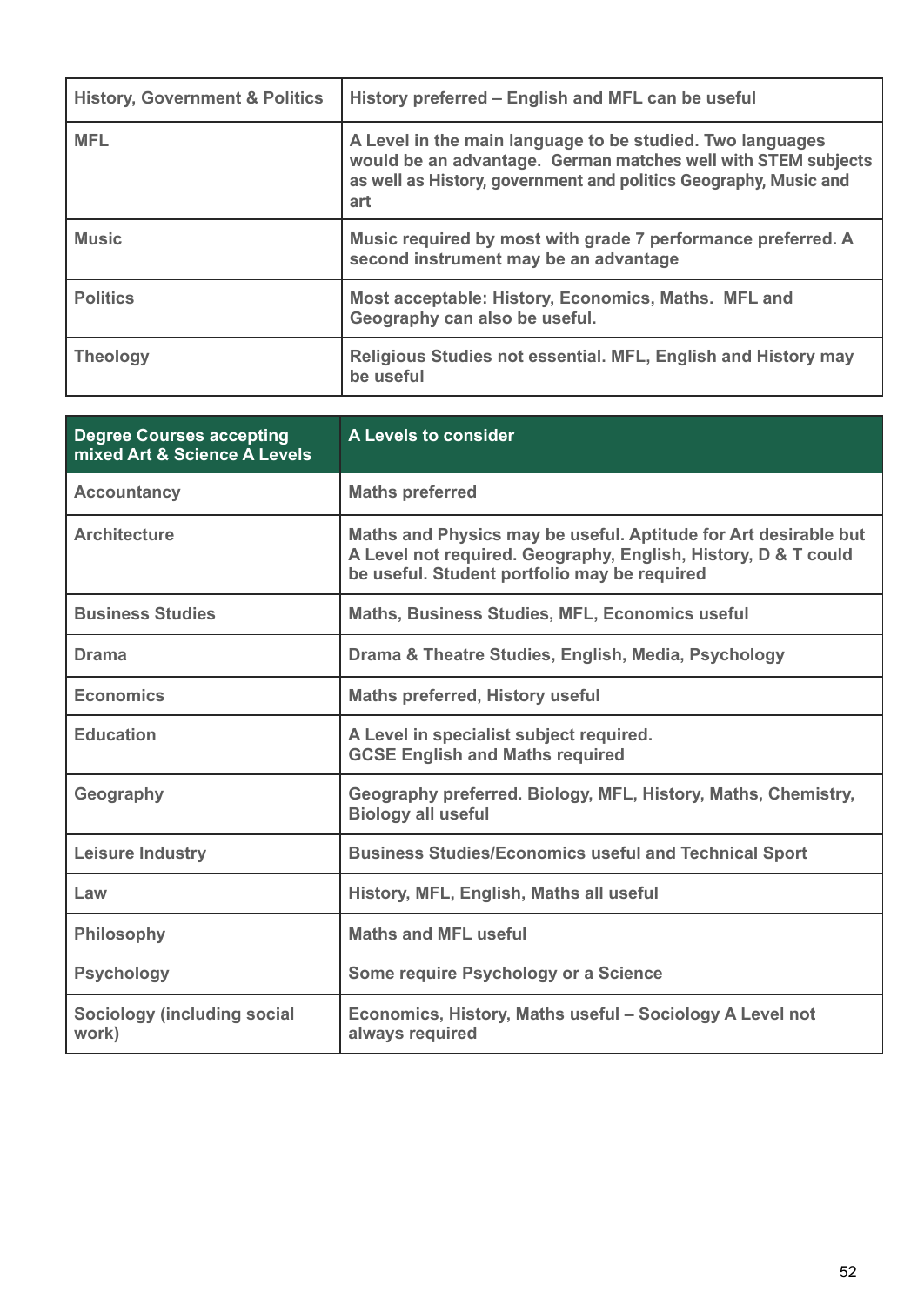# **Destination of Year 13 Leavers 2021**

**We are very proud that Vyners students have secured places on a wide variety of degree level and higher education courses (including apprenticeships), throughout the UK. This year, our students are continuing their education at the following places:**

| <b>University Destination</b>                                                    | <b>Course</b>                                 |
|----------------------------------------------------------------------------------|-----------------------------------------------|
| <b>Anglia Ruskin University</b>                                                  | <b>Psychology</b>                             |
| <b>Anglia Ruskin University</b>                                                  | <b>Optometry</b>                              |
| <b>Bangor University</b>                                                         | <b>Sport, Health &amp; Physical Education</b> |
| <b>BIMM Institute</b>                                                            | <b>Music and Sound Production</b>             |
| <b>Bournemouth University</b>                                                    | <b>Accounting</b>                             |
| <b>Bournemouth University</b>                                                    | Law                                           |
| <b>Bristol, University of the West of England</b>                                | <b>Criminology and Law</b>                    |
| <b>Brunel University London</b>                                                  | <b>Sport, Health and Exercise Sciences</b>    |
| <b>Brunel University London</b>                                                  | Law                                           |
| <b>Brunel University London</b>                                                  | <b>Economics and Business Finance</b>         |
| <b>Brunel University London</b>                                                  | <b>Sport, Health and Exercise Sciences</b>    |
| <b>Buckinghamshire New University</b>                                            | <b>Accounting and Finance</b>                 |
| <b>Cardiff Metropolitan University</b>                                           | <b>Economics</b>                              |
| <b>Cardiff University</b>                                                        | <b>Civil Engineering</b>                      |
| <b>City, University of London</b>                                                | <b>Economics</b>                              |
| <b>City, University of London</b>                                                | <b>Mathematics Finance and Economics</b>      |
| <b>Cornwall College</b>                                                          | <b>Tournament Golf</b>                        |
| <b>Coventry University</b>                                                       | <b>Mechanical Engineering</b>                 |
| <b>Hull York Medical School</b>                                                  | <b>Medicine</b>                               |
| King's College London, University of London                                      | <b>Accounting &amp; Finance</b>               |
| King's College London, University of London                                      | <b>Nursing</b>                                |
| King's College London, University of London                                      | <b>Biomedical Science</b>                     |
| <b>Kingston University</b>                                                       | <b>Pharmaceutical and Chemical Sciences</b>   |
| <b>Lancaster University</b>                                                      | <b>Linguistics</b>                            |
| <b>Liverpool John Moores University</b>                                          | <b>Sport and Exercise Science</b>             |
| <b>London School of Economics and Political</b><br>Science, University of London | <b>Mathematics with Economics</b>             |
| <b>Loughborough University</b>                                                   | <b>Sports Management</b>                      |
| <b>Loughborough University</b>                                                   | <b>Mechanical Engineering</b>                 |
| <b>Loughborough University</b>                                                   | <b>Mathematics</b>                            |
| <b>Middlesex University</b>                                                      | <b>Business Management</b>                    |
| <b>Nottingham Trent University</b>                                               | <b>Accounting and Finance</b>                 |
| <b>Nottingham Trent University</b>                                               | <b>Fashion Marketing and Branding</b>         |
| <b>Nottingham Trent University</b>                                               | <b>Interior Architecture and Design</b>       |
| <b>Nottingham Trent University</b>                                               | <b>Marketing</b>                              |
| <b>Nottingham Trent University</b>                                               | <b>Media Communications and Culture</b>       |
| <b>Nottingham Trent University</b>                                               | <b>Psychology</b>                             |
| <b>Nottingham Trent University</b>                                               | <b>Business Management and Marketing</b>      |
| <b>Nottingham Trent University</b>                                               | Law                                           |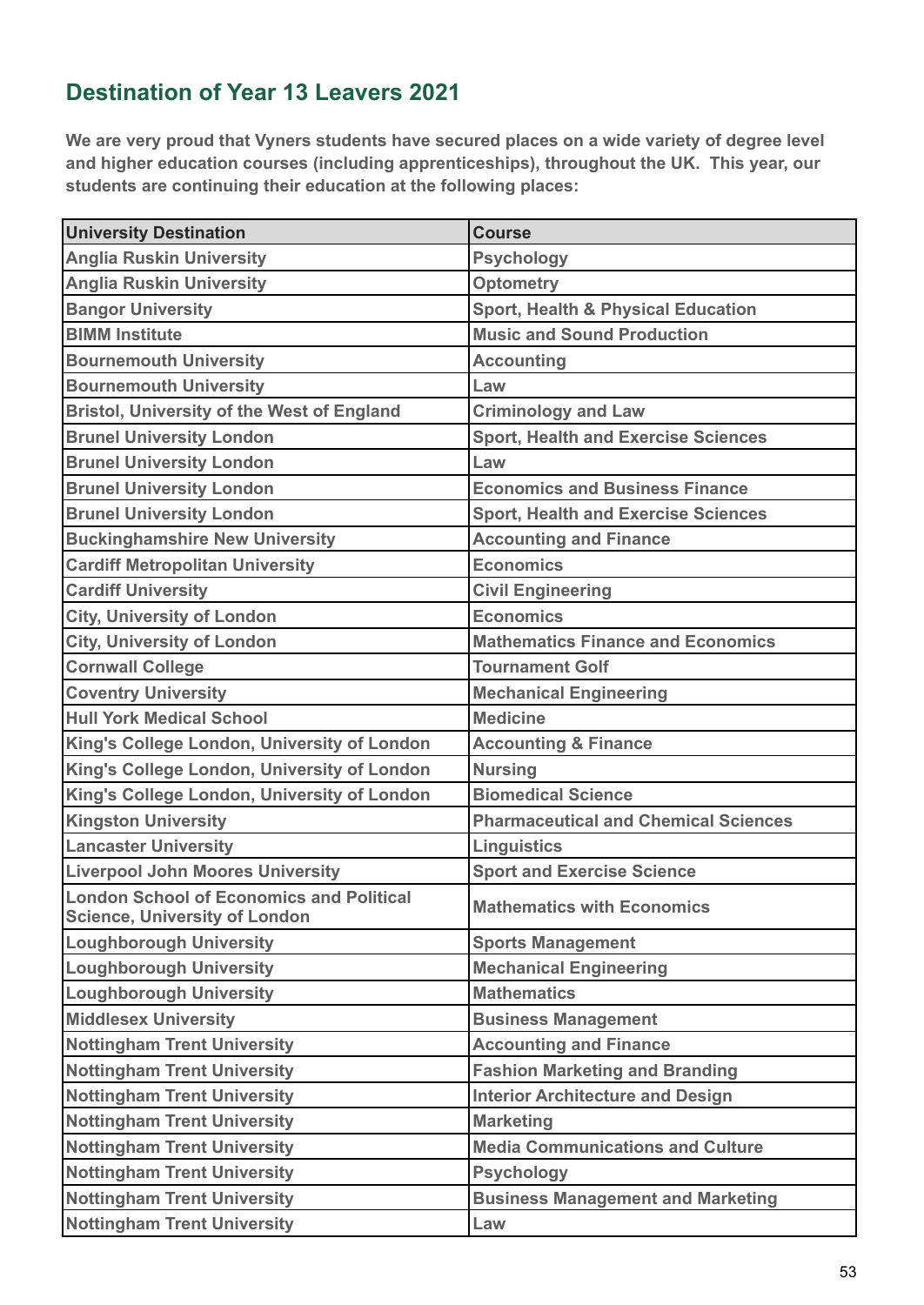| <b>Nottingham Trent University</b>      | <b>Quantity Surveying and Commercial</b><br><b>Management</b> |
|-----------------------------------------|---------------------------------------------------------------|
| <b>Nottingham Trent University</b>      | <b>Product Design</b>                                         |
| Queen Mary University of London         | <b>Psychology</b>                                             |
| Royal Holloway, University of London    | <b>Management with Marketing</b>                              |
| Royal Holloway, University of London    | <b>Business and Management</b>                                |
| Royal Holloway, University of London    | <b>Biochemistry with a Year in Industry</b>                   |
| Royal Holloway, University of London    | <b>Criminology and Psychology</b>                             |
| <b>SAE Institute</b>                    | <b>Music Business</b>                                         |
| <b>Solent University (Southampton)</b>  | <b>Fashion Photography</b>                                    |
| <b>St Mary's University, Twickenham</b> | <b>Primary Education</b>                                      |
| <b>St Mary's University, Twickenham</b> | <b>Primary Education</b>                                      |
| <b>Swansea University</b>               | <b>Computer Science</b>                                       |
| The Royal Art Academy of West England   | <b>Art Foundation</b>                                         |
| <b>UCL (University College London)</b>  | <b>Theoretical Physics</b>                                    |
| <b>UCL (University College London)</b>  | <b>Economics</b>                                              |
| <b>UCL (University College London)</b>  | <b>History</b>                                                |
| <b>UCL (University College London)</b>  | <b>Medicine</b>                                               |
| <b>University of Bath</b>               | <b>Pharmacology with Placement</b>                            |
| <b>University of Birmingham</b>         | <b>English</b>                                                |
| <b>University of Birmingham</b>         | <b>Sport, Exercise and Health Sciences</b>                    |
| <b>University of Bradford</b>           | Law                                                           |
| <b>University of Brighton</b>           | <b>Accounting and Finance</b>                                 |
| <b>University of Bristol</b>            | <b>Veterinary Science</b>                                     |
| <b>University of Chichester</b>         | <b>Mathematics and Secondary Teaching</b>                     |
| <b>University of Dundee</b>             | <b>Economics and History</b>                                  |
| <b>University of Essex</b>              | <b>Economics</b>                                              |
| <b>University of Exeter</b>             | <b>Natural Sciences</b>                                       |
| <b>University of Exeter</b>             | <b>Exercise and Sport Sciences</b>                            |
| <b>University of Exeter</b>             | <b>History</b>                                                |
| <b>University of Exeter</b>             | <b>Medical Sciences</b>                                       |
| <b>University of Gloucestershire</b>    | <b>Cyber and Computer Security</b>                            |
| <b>University of Hertfordshire</b>      | <b>Extended Degree in Science</b>                             |
| <b>University of Hertfordshire</b>      | <b>Business Management</b>                                    |
| <b>University of Hertfordshire</b>      | <b>Aerospace Engineering</b>                                  |
| <b>University of Hull</b>               | <b>Biomedical Science</b>                                     |
| <b>University of Kent</b>               | <b>Architecture</b>                                           |
| <b>University of Kent</b>               | <b>Computer Science</b>                                       |
| <b>University of Kent</b>               | <b>Electronic and Computer Engineering</b>                    |
| <b>University of Liverpool</b>          | <b>Computer Science</b>                                       |
| <b>University of Nottingham</b>         | <b>Biology</b>                                                |
| <b>University of Nottingham</b>         | <b>Physics with Theoretical Astrophysics</b>                  |
| <b>University of Nottingham</b>         | <b>Physics with Astronomy</b>                                 |
| <b>University of Nottingham</b>         | <b>American Studies and History</b>                           |
| <b>University of Nottingham</b>         | Law                                                           |
| <b>University of Nottingham</b>         | <b>History</b>                                                |
|                                         |                                                               |